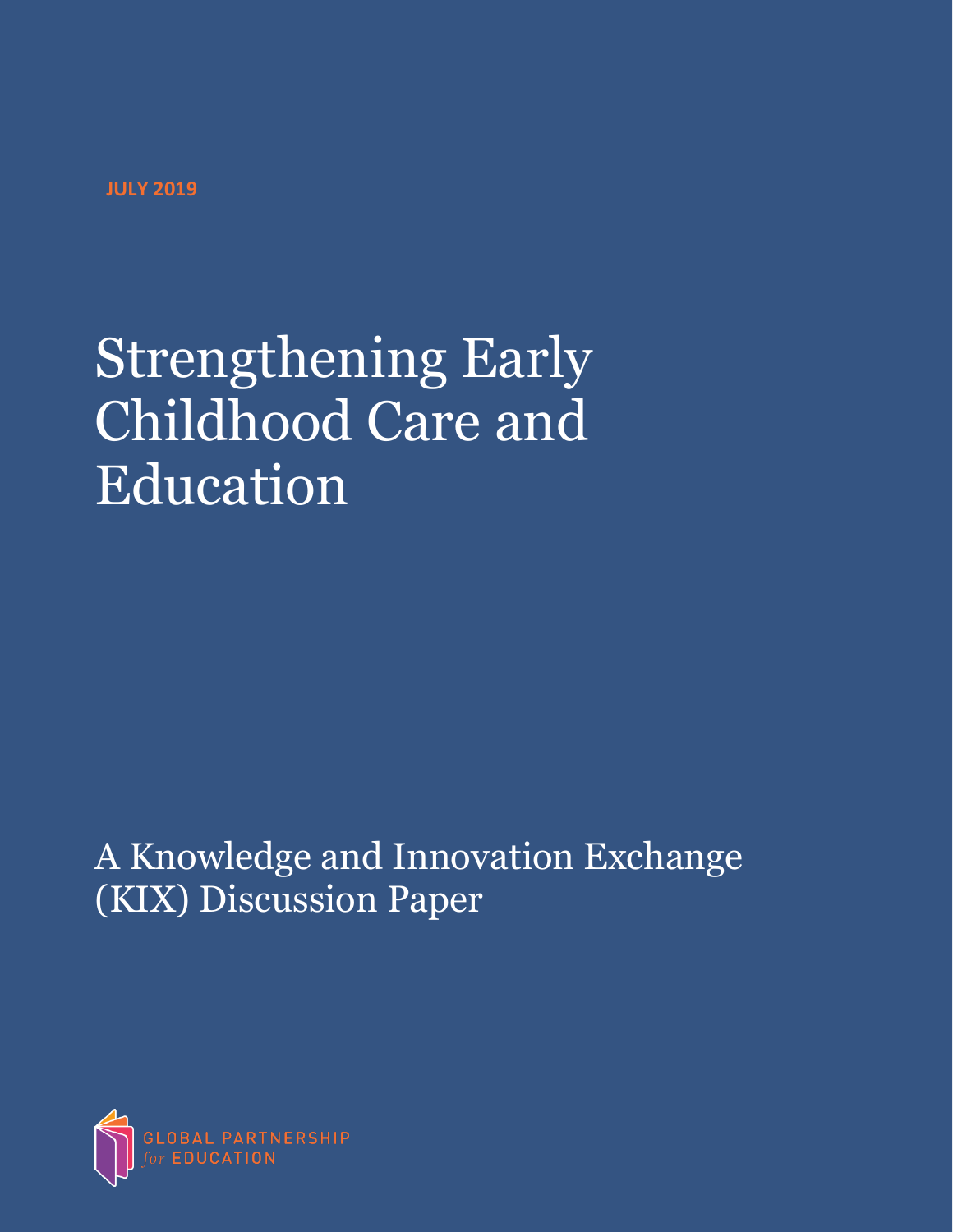# **Acknowledgments**

This paper was written by Frances Aboud and Kerrie Proulx, independent consultants, under the guidance of Christin McConnell, education specialist and thematic lead for Early Childhood Care and Education at the GPE Secretariat.

The inputs and feedback of the following individuals who reviewed this paper are gratefully acknowledged: Sophie Achilleas and colleagues from the government of Madagascar, Kate Anderson, Ivelina Borisova, Sarah Bouchie, N'fa Moussa Camara, Abelina da Costa, Diana Coury, Amanda Devercelli, Anton de Grauwe, Jessica Hjarrand on behalf of the philanthropic foundations constituency, Maryam Hussein, Yoshie Kaga, Hsiao Chen Lin, Kouame Aka Jeannette, Joan Lombardi, Pulcherie Mathingou, Hugues Moussy, Michelle Neuman, Ana Maria Nieto, Corinthe Nzohabonayo, Sandipan Paul, Jill Popp, Amy Potter, Abbie Raikes, Safia Ali Rijaal, Nicole Rodger on behalf of Plan International, Sarafino Tisa Salvastore, Evelyn Santiago on behalf of ARNEC members, Rosa M. P. Fortes Silva and Hiro Yoshikawa.

In addition, we would like to acknowledge feedback on the paper received from representatives from countries attending the Regional Consultation Workshop on Innovative Financing Mechanisms and Partnerships for ECCE in Bali, Indonesia, in September 2018 and the Africa Early Childhood Development Network conference in Nairobi, Kenya, in October 2018: Bhutan, Botswana, Cambodia, Eritrea, Eswatini, Ethiopia, Fiji, Ghana, Indonesia, Kenya, Kiribati, Lao People's Democratic Republic, Lesotho, Liberia, Malawi, Malaysia, Mali, Mozambique, Myanmar, Namibia, Nepal, Nigeria, the Philippines, Rwanda, Senegal, Tanzania, Thailand, Tuvalu, Uganda, Vietnam, Zambia and Zimbabwe.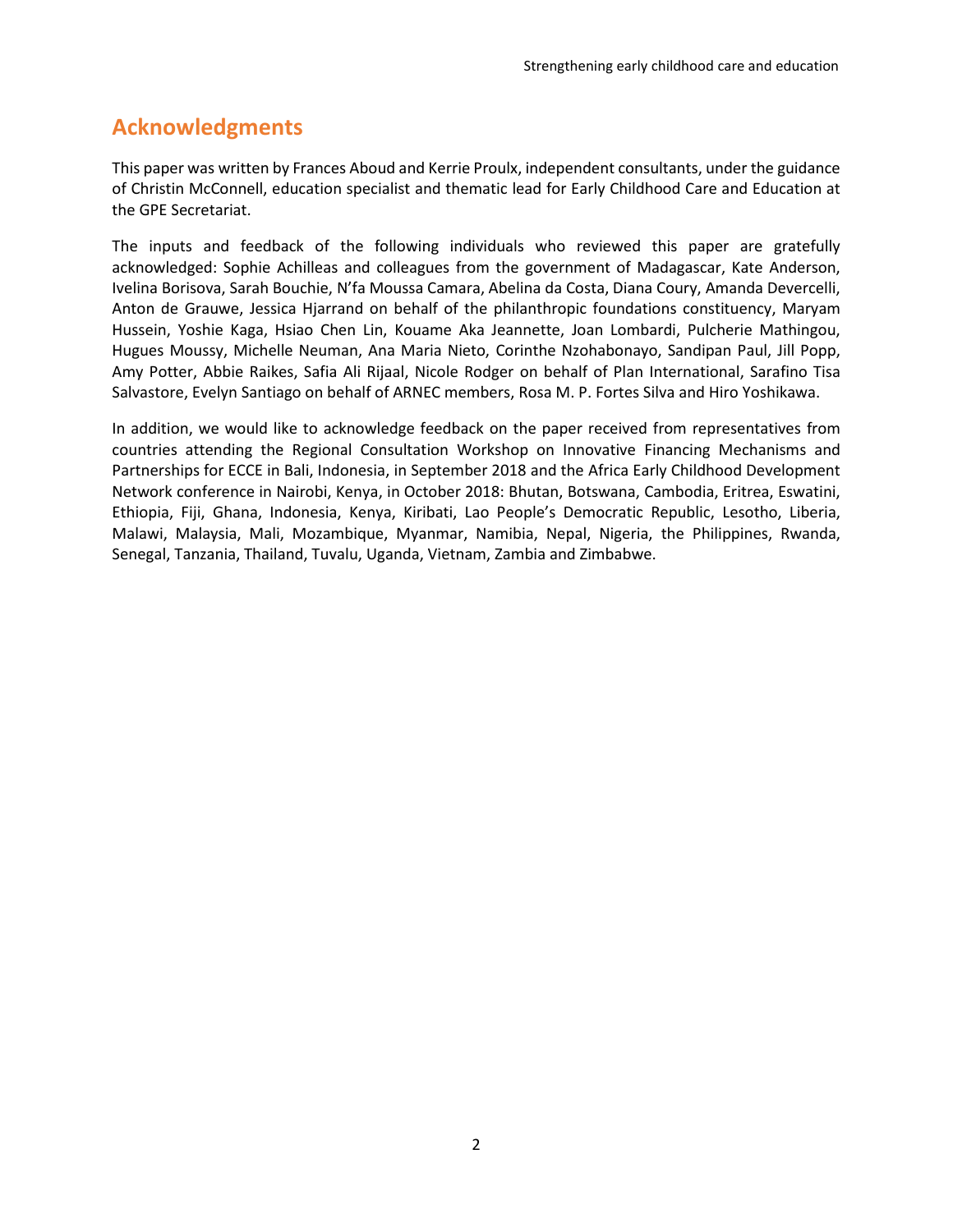# **A note on the KIX consultation process**

The Global Partnership for Education's Knowledge and Innovation Exchange (KIX) thematic funding will support global and regional initiatives that use knowledge exchange, evidence and innovation to help developing countries solve critical educational challenges. It will support:

- **Capacity development and knowledge exchange among developing countries**: Activities that strengthen national capacity through peer review and exchange; creation of learning modules and diagnostic tools, and face-to-face exchange
- **Evidence and evaluation**: Activities that aim to consolidate and/or extend knowledge about how to improve educational outcomes and national education systems
- **Innovation pilots**: Piloting of approaches, methods, tools or products that solve persistent educational challenges

Investments will be guided by the priorities of developing country partners and allocated through a competitive process managed by an independent grant agent. Knowledge products, innovation pilots and related tools developed through KIX funding will be shared through the Learning Exchange to amplify their uptake.

The purpose of this paper is to describe the current landscape in early childhood care and education and spark discussion and debate around potential areas for KIX investment. The paper is part of a series of discussion papers, drafted to support the engagement and consultation of developing country partners and technical experts in the initial design of the GPE Knowledge and Innovation Exchange. The ideas presented in the initial version of the paper served as a starting point for discussion and were modified significantly based on the consultation process, resulting in this updated version.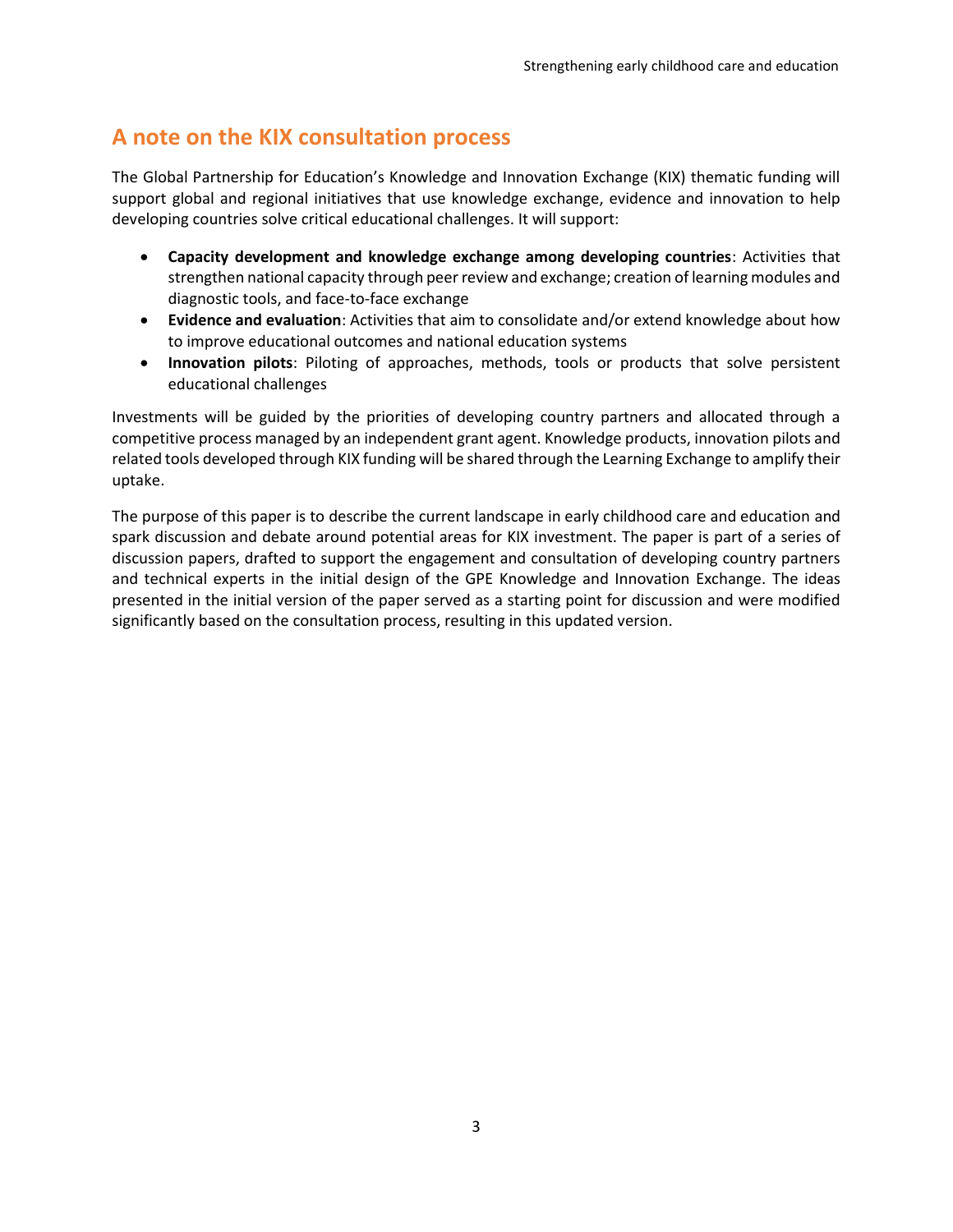# **Table of Contents**

| 5. Review of global goods, knowledge and innovation to improve early childhood care and education14 |
|-----------------------------------------------------------------------------------------------------|
|                                                                                                     |
| Global goods to support quality assurance, program standards and effective curriculum  16           |
| Global goods that support country-level workforce and early childhood education stakeholders17      |
|                                                                                                     |
| Global goods that support data collection for monitoring, assessment and quality assurance  20      |
|                                                                                                     |
|                                                                                                     |
|                                                                                                     |
|                                                                                                     |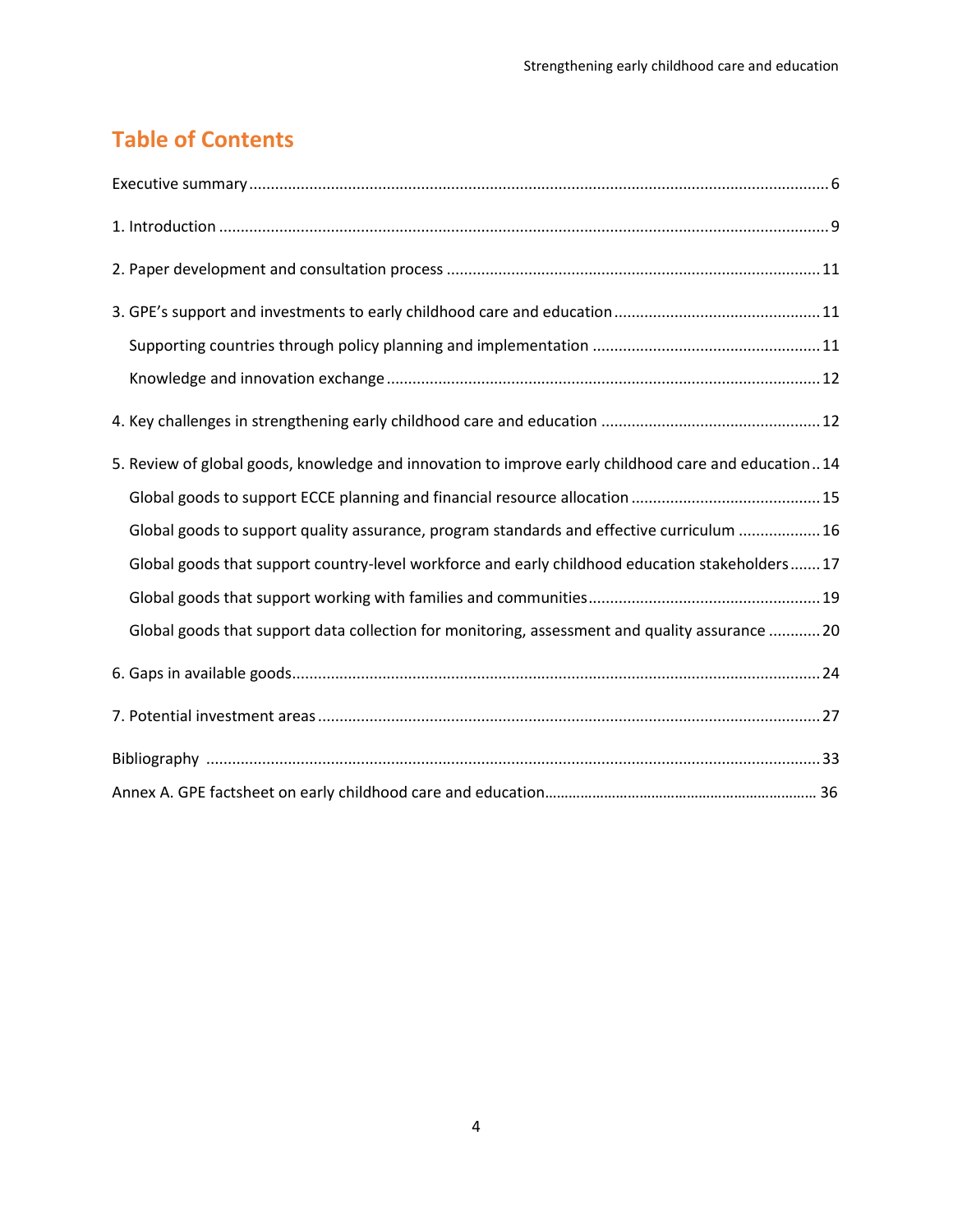# **Acronyms and Abbreviations**

| <b>BELDS</b>     | Better Early Learning and Development at Scale                   |
|------------------|------------------------------------------------------------------|
| CARICOM          | Caribbean Community                                              |
| <b>DCP</b>       | developing country partner                                       |
| <b>ECCE</b>      | early childhood care and education                               |
| <b>ECD</b>       | early childhood development                                      |
| <b>ELDS</b>      | Early Learning and Development Standards                         |
| <b>ESA</b>       | education sector analysis                                        |
| <b>ESP</b>       | education sector plan                                            |
| <b>ESPIG</b>     | education sector program implementation grant                    |
| <b>FCAC</b>      | fragile and conflict affected states                             |
| <b>GPE</b>       | <b>Global Partnership for Education</b>                          |
| <b>HECDI</b>     | Holistic Early childhood Development Index                       |
| <b>IIEP</b>      | International Institute for Educational Planning                 |
| <b>ISSA</b>      | International Step by Step Association                           |
| <b>KIX</b>       | Knowledge and Innovation Exchange                                |
| <b>MICS</b>      | Multiple Indicator Cluster Surveys                               |
| R <sub>4</sub> D | <b>Results for Development</b>                                   |
| <b>SABER</b>     | Systems Approach for Better Education Results                    |
| <b>SDG</b>       | Sustainable Development Goal                                     |
| <b>SECT</b>      | Standardized Early Childhood Development Costing Tool            |
| <b>UNESCO</b>    | United Nations Educational, Scientific and Cultural Organization |

- 
- UNICEF United Nations Children's Fund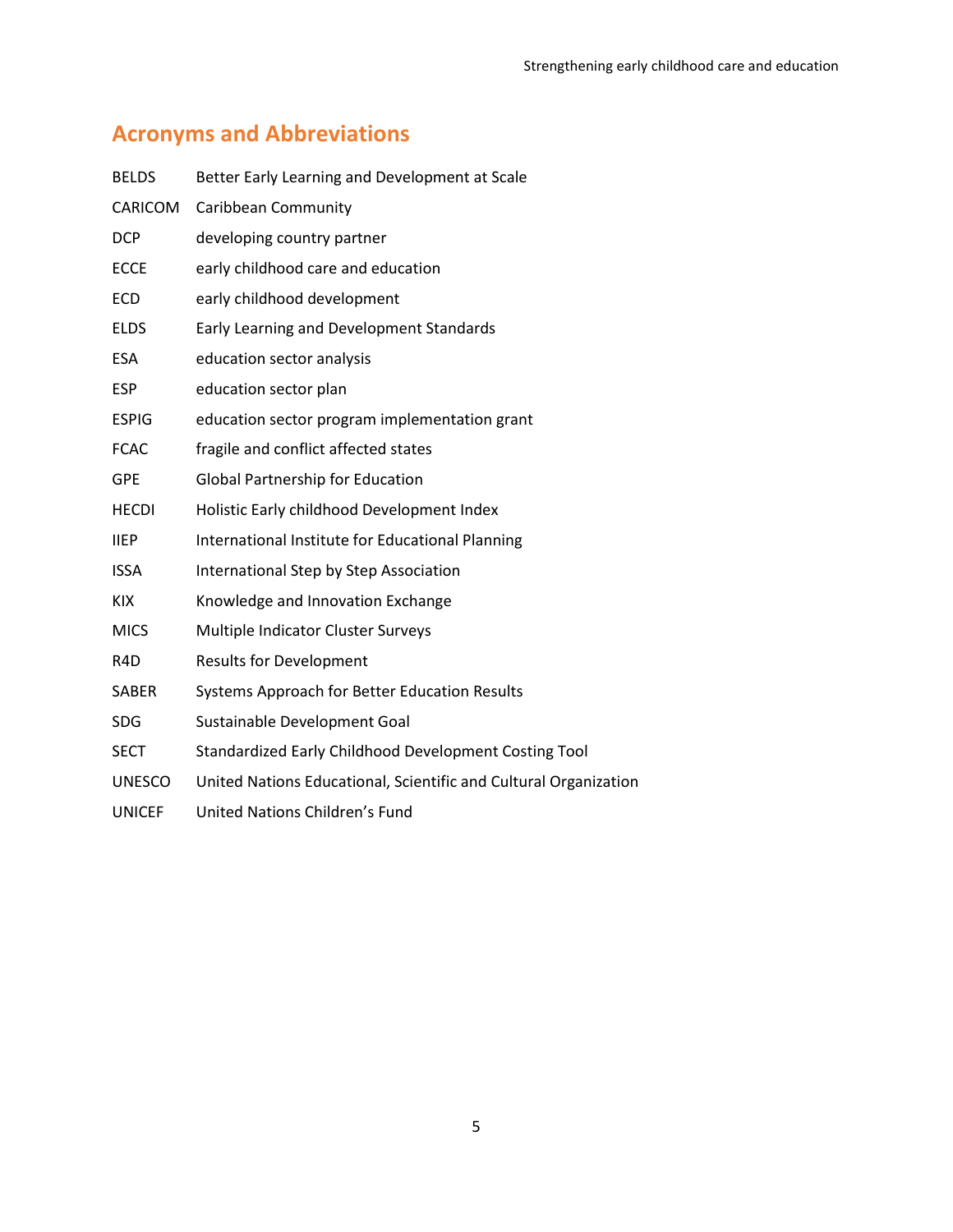# <span id="page-5-0"></span>**Executive Summary**

 $\overline{\phantom{a}}$ 

#### **Improving quality, equity and learning in the early childhood care and education sector**

Good quality early childhood care and education (ECCE) is pivotal for improving equitable education and lifelong learning opportunities for all. ECCE refers, in this document, to organized group care outside the family for children ages 3 to 6 years to develop some skills needed for academic readiness. Over the past two decades, many actors—including the Global Partnership for Education (GPE), education ministries, civil society, nongovernmental organizations and global development partners—have contributed to supporting access to quality ECCE services, including pre-primary education, in low- and middle-income countries. ECCE programs and systems have been strengthened through institutional leadership, design and implementation of curriculum, improvements to teaching qualifications and training, and advancements in data collection and research. Numerous examples of successful global public goods initiatives in each of these areas will be reviewed in this paper.

The ECCE sector has experienced widespread and rapid growth in all regions of the world.<sup>1</sup> Compelling evidence shows that early childhood education can boost early learning, especially for marginalized and disadvantaged groups. However, access rates for disadvantaged and marginalized children in early childhood education programs are far below those for children from higher economic groups. The magnitude of benefits in early childhood education, however, is conditional on quality.<sup>2</sup> The ECCE sector encompasses a wide range of program models, curricula, staffing patterns and qualifications. The fragmentation in this educational space can create inequality through uneven levels of quality provisions and lack of coherent goals. The effects of various program models are quite varied: Some models are rather weak and ineffective, whereas other, scaled-up ones show significant child learning benefits.<sup>3</sup>

A common issue in any context of rapid growth is ensuring that expansion does not come at the expense of quality and equity goals. There is an urgent need to mobilize and advocate for global public goods that can improve the capacity, effectiveness and efficiency of education systems to achieve tangible gains in the quality of and access to early childhood education and care.

#### **How the Global Partnership for Education supports ECCE in the education sector**

GPE supports global and national efforts to achieve equitable and quality education at scale. Through inclusive partnership, GPE aims to foster more effective and equitable education systems and to support financing for a full cycle of basic education. Developing country partners (DCPs) are eligible for financing to support stronger education sector planning and, in some cases, large grants for policy implementation. GPE's focus on strengthening education system planning and implementation extends to the pre-primary education level. Hence, almost all current education sector plans (ESPs) of the 67 DCPs have a discrete focus on ECCE sector planning, capacity development, monitoring and financing. ESPs provide the "big picture" or bird's-eye view of the ECCE sector in each country. They can improve ECCE leadership and strategically align resources with prioritized areas, promote more consistent and coordinated services and

<sup>1</sup> UNESCO, *Accountability in Education: Meeting Our Commitments,* Global Education Monitoring Report 2017/18 (Paris:

UNESCO, 2017); UNICEF, *A World Ready to Learn: Prioritizing Quality Early Childhood Education* (New York: UNICEF, 2019). <sup>2</sup> OECD, *Starting Strong III: A Quality Toolbox for Early Childhood Education and Care* (Paris: OECD, 2012).

<sup>&</sup>lt;sup>3</sup> Nirmala Rao et al., "Effectiveness of Early Childhood Interventions in Promoting Cognitive Development in Developing Countries: A Systematic Review and Meta-analysis," *Hong Kong Journal of Paediatrics* 22 (2017): 14-25.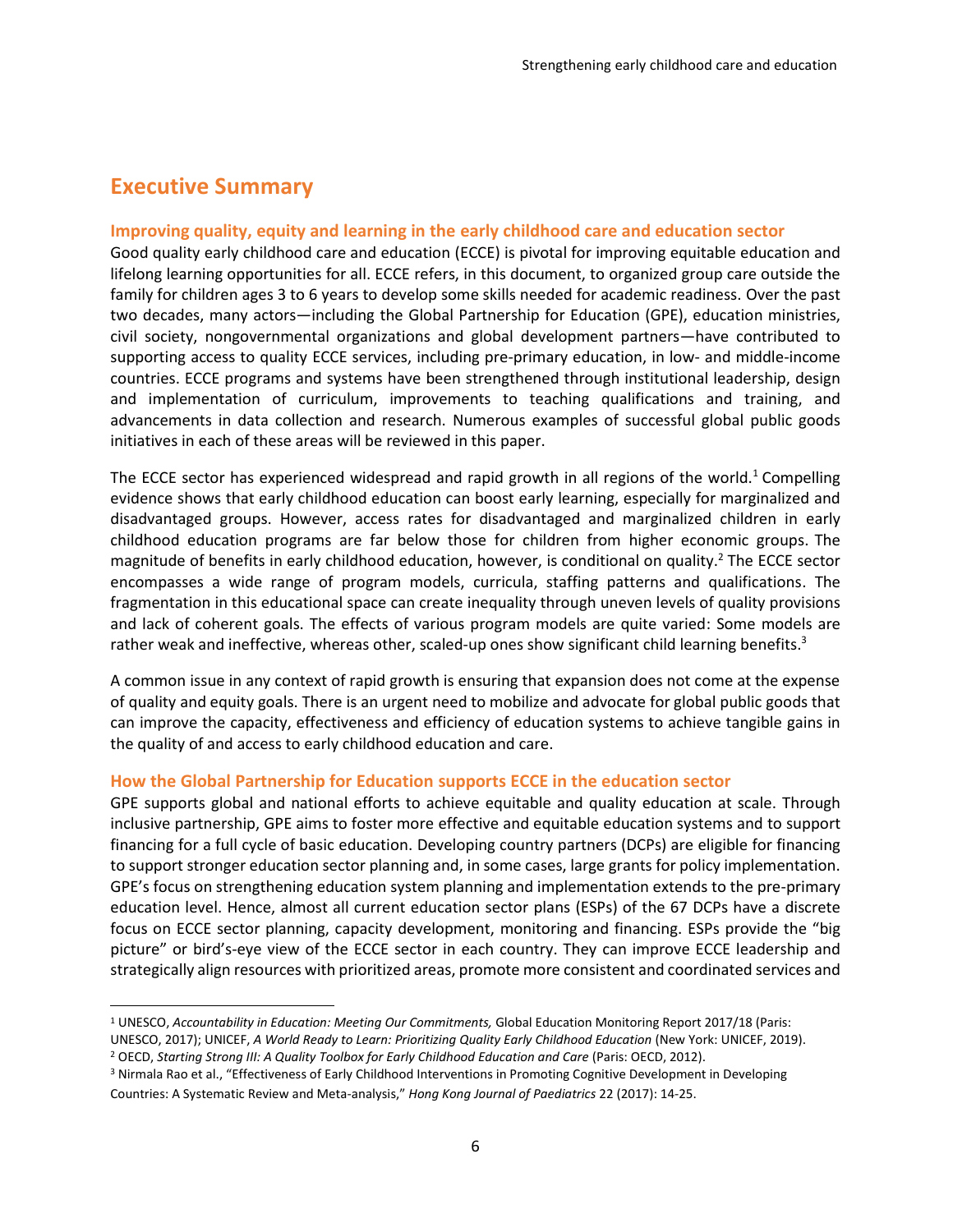anchor policy discussions between ministries. Some developing countries are also using GPE financing to support activities in the ECCE subsector, through education sector program implementation grants (ESPIGs), with financing used for activities such as classroom construction, workforce development and system strengthening.

A 2017 GPE survey conducted with DCPs identified priorities for expanding knowledge and innovative practices to help scale up quality ECCE in their respective countries. With regard to expanding quality, nearly all responding countries prioritized enhancing the competencies of their ECCE workforce, including teacher training and mentoring. Other top priorities included designing an age-appropriate curriculum based on early learning standards, expanding physical spaces for early childhood education and improving ECCE teacher incentives and pay. There were also strong priorities within the areas of advancing data collection, analysis and integration as well as support for ECCE planning.

GPE has recently financed some global initiatives to improve knowledge and innovative practices within ECCE. Between 2014 and 2019, GPE supported the US\$8.5 million Pacific Early Age Readiness and Learning (PEARL) program, a global and regional activity focused on ECCE within the Asia Pacific Program. More recently, working with developing country partners and international partners through its new BELDS initiative—Better Early Learning and Development at Scale—GPE supports a small number of partner countries in better integrating quality ECCE into national education sector planning and policy implementation cycles.

#### **Global goods and innovations aimed at strengthening the ECCE sector**

Existing global goods can be categorized using UNICEF's five action areas:<sup>4</sup> (1) planning and resource allocation, (2) curriculum development and implementation, (3) teachers and other personnel, (4) families and communities, and (5) monitoring, regulation and quality assurance.

Global goods to inform planning include GPE's education subsector planning guidelines and resources as well as tools by the World Bank, UNICEF and UNESCO designed to inform planning and monitoring. There are also several costing tools to inform resource allocation. Goods that support curriculum development and implementation include guidelines and minimum service standards that support countries in developing ECCE quality standards. There are also efforts to support countries to develop curriculum and learning standards.

To support teachers and other personnel, a number of networks exist at both the global and regional levels. There are also resources on teacher education, recruitment and continuous professional development. Several free online courses are designed to support administrators and other personnel working in ECCE systems. Only a few global goods focus on engaging families and communities, and the ones that exist were developed by or in collaboration with the health sector.

Finally, for monitoring, regulation and quality assurance, there are a variety of resources including tools and data on equity and ECCE. Multiple open source tools for measuring quality and child outcomes have been developed for low- and middle-income countries.

## **Gaps in available global goods and their application**

 $\overline{\phantom{a}}$ 

While many global goods exist to support ECCE systems, DCPs frequently do not use them. Often this is because the products require technical and financial support to implement. In addition to the need for

<sup>4</sup> UNICEF, *Conceptual Framework for the Pre-Primary Sub-Sector* (New York: UNICEF, 2019b).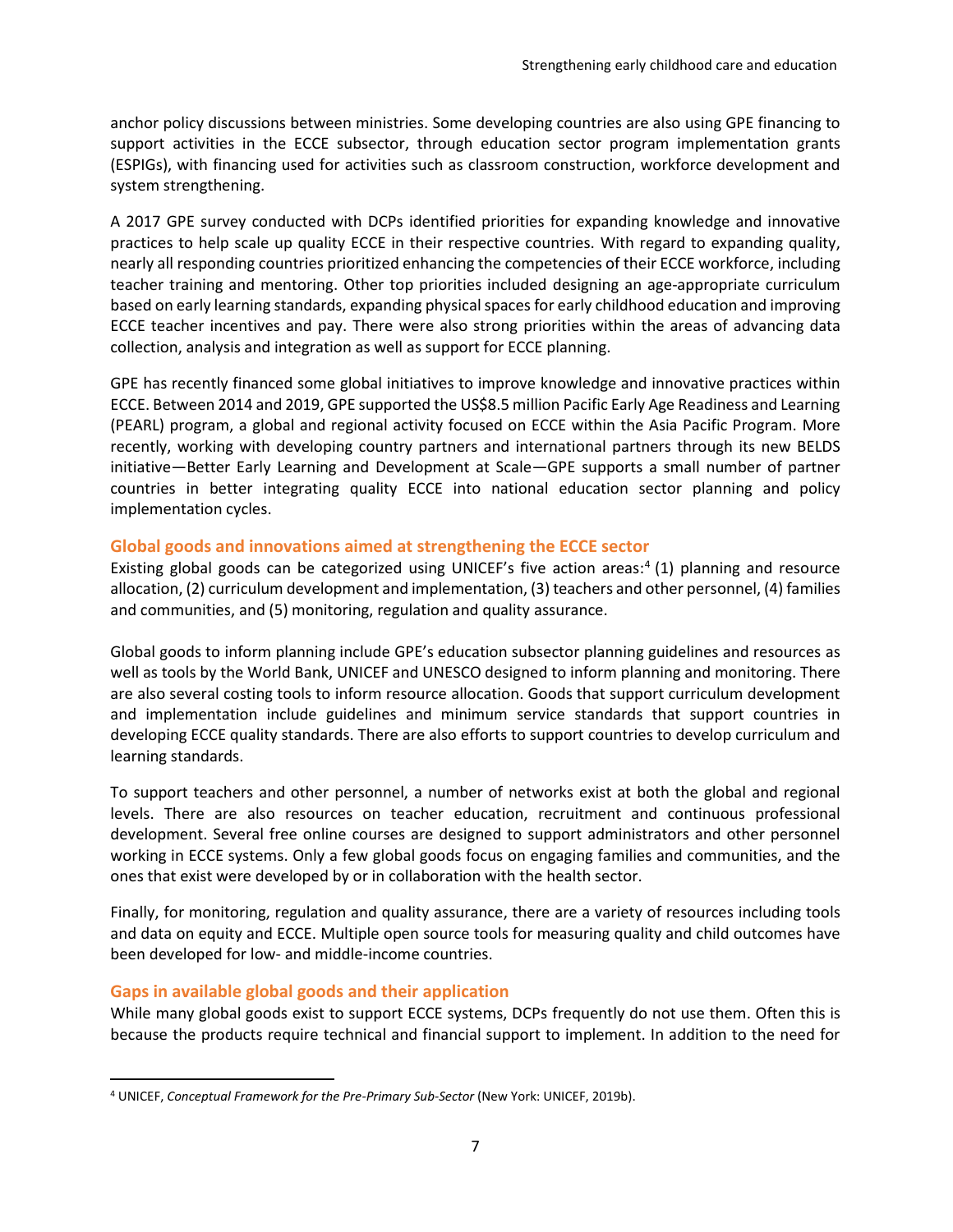expanded implementation of existing goods, five gaps in global goods emerged from this analysis as they pertain to the five action areas of the framework:

- 1. Lack of strong education sector plans for ECCE and a need for improved system-level planning related to resource allocation, implementation and monitoring of the ECCE subsector
- 2. Limited peer learning and knowledge exchange on the effective design and implementation of ECCE curricula, including alignment with primary curricula and evaluation and assessment of curricula effectiveness and relevance
- 3. Lack of shared knowledge on training and supporting the ECCE workforce, and attracting and retaining qualified teachers and staff
- 4. Underutilization of parents and communities as strategic partners to improve the quality of ECCE services and act as a network to support families and reduce inequity
- 5. Limited technical support and training to collect data and monitor ECCE services, especially related to service quality

## **Proposed activities for Knowledge and Innovation Exchange investment**

To ensure Knowledge and Innovation Exchange (KIX) investments in these opportunities respond to the needs and landscape, several areas of investment are required. All should include relevant DCP stakeholders, such as monitoring and evaluation personnel, education ministry planners, curriculum developers and teacher trainers, so that existing global goods might be more fully used through a learningby-doing approach. The areas of investment include the following:

- Building capacity through knowledge transfer, capacity development and learning exchange on issues where there is a sufficient evidence base
- Building evidence and evaluation of what works on topics where there are some solutions, but where more synthesis is needed to develop a solid evidence base
- <span id="page-7-0"></span>• Innovation in piloting approaches to quality service provision in partner countries, particularly in fragile and conflict areas and with vulnerable segments of the population<sup>5</sup>

 $\overline{a}$ 

<sup>5</sup> Katie M. Murphy, Hirokazu Yoshikawa and Alice J. Wuermli, "Implementation Research for Early Childhood Development Programming in Humanitarian Contexts," *Annals of the New York Academy of Sciences* 1419, no. 1 (2018): 201-17.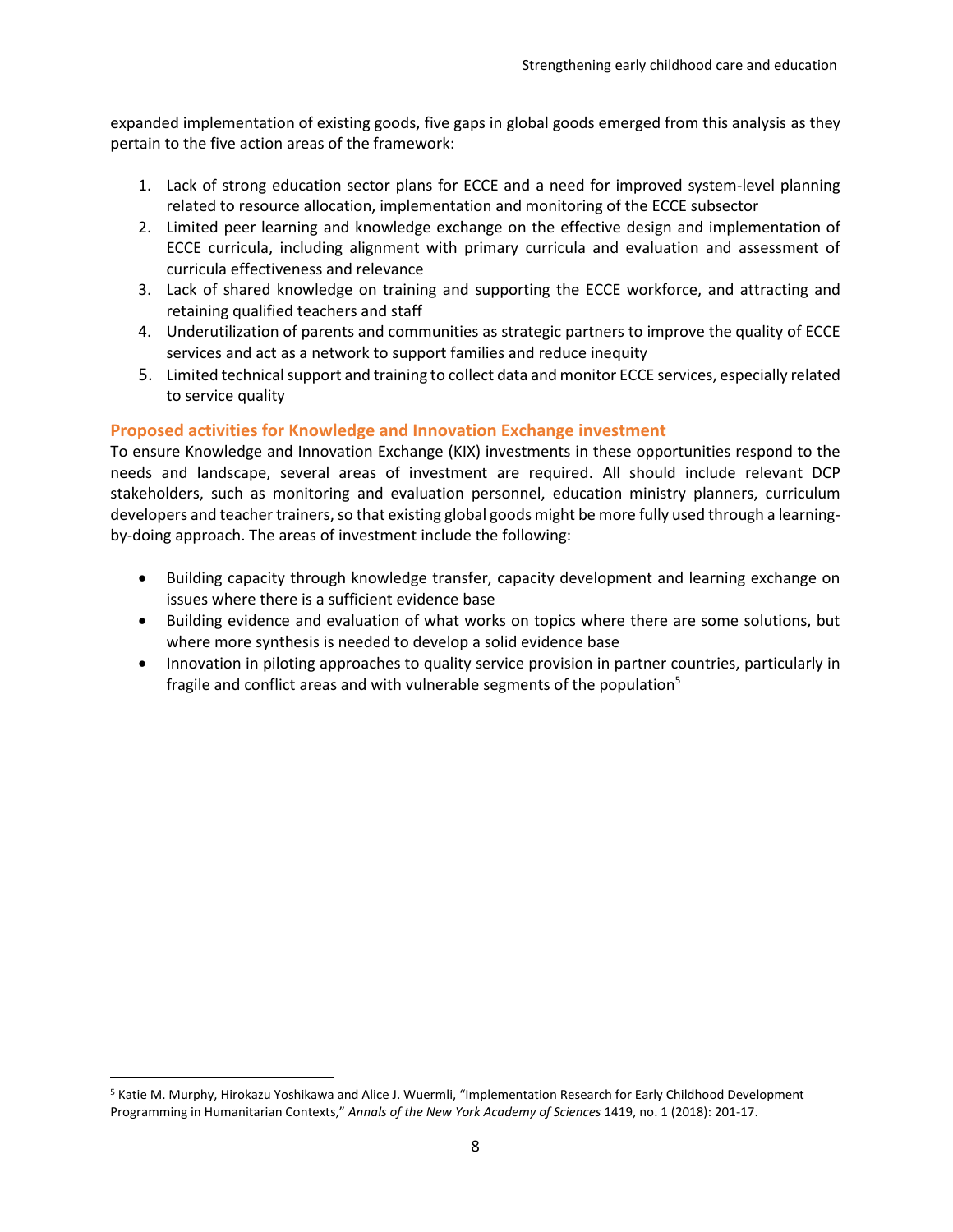# **1. Introduction**

Early childhood care and education is a term used to include formal services that support children's early cognitive, physical, social and emotional development and that introduce young children to organized instruction outside of the family context. ECCE is intended to develop in children some of the skills needed for academic readiness and to prepare them for entry into primary education.<sup>6</sup> The terms "preschool," "kindergarten" and "pre-primary" education refer to education largely in the 3-to-6-years age range and may be defined differently in each country.

A growing body of research recognizes that ECCE in low- and middle-income countries brings a wide range of benefits. At the individual level, ECCE can support better early learning outcomes,<sup>7</sup> improved health outcomes,<sup>8</sup> and even better social and economic development reaching into adulthood.<sup>9</sup> Within an education system, this can translate into more equitable education outcomes for marginalized groups<sup>10</sup> and less remediation, repetition and dropout, resulting in major savings in public resources. For society, the rate of return on investment is 7-10 percent every year through improved education, health and social outcomes, economic activity and reduced crime.<sup>11</sup> Given the benefits, it is perhaps not surprising that there has been rapid growth in rates of pre-primary enrollment across all regions of the world in the past two decades. Since 2005, the gross enrollment ratio (GER) in pre-primary education has seen a gradual increase, including in countries affected by fragility and conflict and among vulnerable groups. However, despite these positive trends, deep inequities exist. Currently, 175 million children are not enrolled in preprimary education, including 78 percent of children in low-income countries. The most common barriers to a child's participation in ECCE programs are the household economic status and their mother's level of education. 12

The inclusion of quality ECCE in Sustainable Development Goal 4 (SDG 4) as target 4.2 establishes the need for at least one year of free and universally accessible quality ECCE. For SDG 4.2, this is measured through two indicators:

- Indicator 4.2.1: The proportion of children under 5 years of age who are developmentally on track in health, learning and psychosocial well-being, by sex
- Indicator 4.2.2: The participation rate in organized learning (one year before the official primary age), by sex

Scaling up ECCE to meet the SDG 4 objectives will require governments to work with new and existing delivery models while advancing and scaling up national strategies that ensure quality and equity. Countries will need to learn and adapt best practices from one another in scaling their ECCE programs, and research and innovations are needed to contribute to evidence-based policymaking in a variety of country contexts. Moreover, achieving universal access to pre-primary education will require a rapid expansion in national and international financing. While donor investments in ECCE have increased in the

 $\overline{\phantom{a}}$ 

<sup>6</sup> UNESCO Institute for Statistics Glossary, *s.v.* "early childhood education (ISCED-P level 0)," [http://uis.unesco.org/en/glossary.](http://uis.unesco.org/en/glossary) 

<sup>7</sup> Pia R. Britto et al., "Nurturing Care: Promoting Early Childhood Development," *Lancet* 389, no. 10064 (2017): 91-102.

<sup>8</sup> Sneha Elango et al., "Early Childhood Education," NBER Working Paper 21766, National Bureau of Economic Research, Cambridge, MA, 2015.

<sup>9</sup> Paul Gertler et al., "Labor Market Returns to an Early Childhood Stimulation Intervention in Jamaica," *Science* 344, no. 6187 (2014): 998-1001.

<sup>10</sup> Samuel Berlinski, Sebastian Galiani and Marco Manacorda, "Giving Children a Better Start: Preschool Attendance and Schoolage Profiles," *Journal of Public Economics* 92, no. 5-6 (2008): 1416-40.

<sup>11</sup> Elango et al. 2015.

<sup>12</sup> UNICEF 2019a.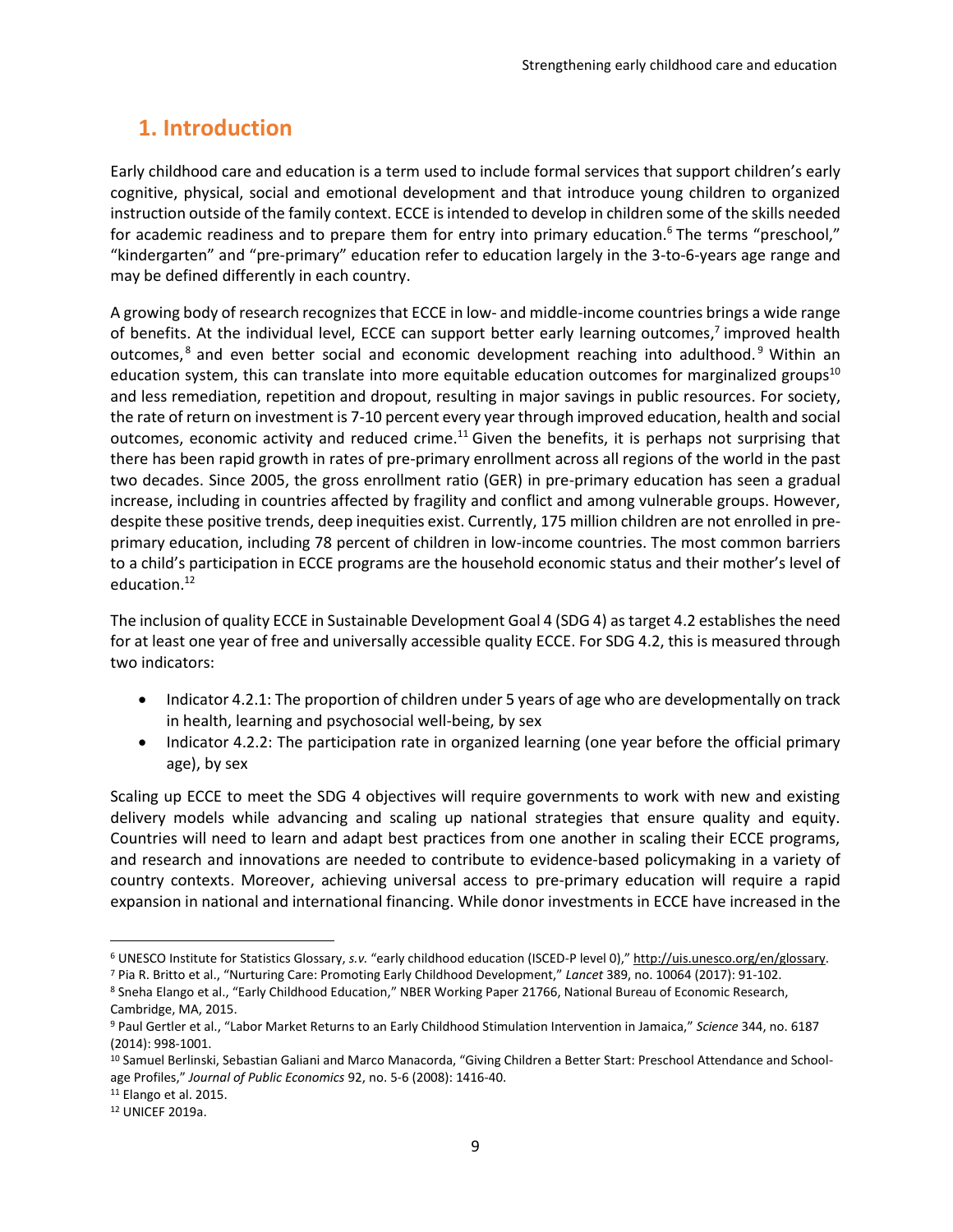last 15 years, much of this increase is seen in the health and nutrition sectors, not in pre-primary education.<sup>13</sup>

GPE supports global and national efforts to achieve equitable and quality education at scale. As the only global fund and partnership focused entirely on education in low- and middle-income countries, GPE plays a unique role in supporting partners to design and implement effective and equitable education programs, extending to pre-primary education for children 3 to 6 years of age. GPE has committed itself to harnessing knowledge, best practices and innovation to support developing country partners to strengthen their education systems and fulfill the global goals in ECCE. GPE and others' efforts have helped this agenda progress by providing opportunities for governments to analyze and plan for improved services and to implement their education sector plans. In addition to financial support, technical supports from international experts help country partners frame their plans and focus on priorities. This support includes advancing data collection and monitoring systems that provide feedback cycles to inform education policy and planning. Beyond enhancing access for young children by putting preschools and teachers in place, an increasing number of new tools and methodologies are available to assist in improving educational offerings and developing an information system to track its progress.

A core policy issue is ensuring collective action at the global level to facilitate the production of global public goods. These can be described as "Institutions, mechanisms and outcomes that provide near universal benefits, reach across borders and extend across generations": <sup>14</sup> tools, products and approaches—including programs, assessment tools, standards and research evidence—that, once developed as the outcome of one particular intervention, are freely accessible and adaptable, in order to create a tool or approach that is applicable, with appropriate customization, to other contexts.<sup>15</sup>

The purpose of this paper is to describe the current landscape in strengthening ECCE systems and to spark discussion and debate around potential areas for investment by GPE's new Knowledge and Innovation Exchange initiative. Section 2 briefly describes the methodology used to write the paper; Section 3 frames what GPE is doing in the realm of ECCE. Section 4 outlines key challenges for ECCE where there is a need for knowledge and tools as articulated by developing country partners. Section 5 outlines global goods available to advance access, quality, standards and innovation in ECCE. Section 6 identifies global goods that could be better applied and the gaps and where there is need for knowledge generation and innovation in the area of ECCE. Section 7 suggests areas in which GPE could invest through the new KIX initiative.

<span id="page-9-0"></span>l

<sup>13</sup> Zubairi, Asma, and Pauline Rose, *Donor Scorecard. Just Beginning: Addressing Inequality in Donor Funding for Early Childhood Development* (London: Theirworld, 2018).

<sup>14</sup> Kaul et al. (1999), as cited in UNESCO, "Fulfilling Our Collective Responsibility: Financing Global Public Goods in Education," Policy Paper 34, UNESCO, Paris, 2018.

<sup>15</sup> Education Commission, *The Learning Generation: Investing in Education for a Changing World* (New York: International Commission on Financing Global Education Opportunity, 2016).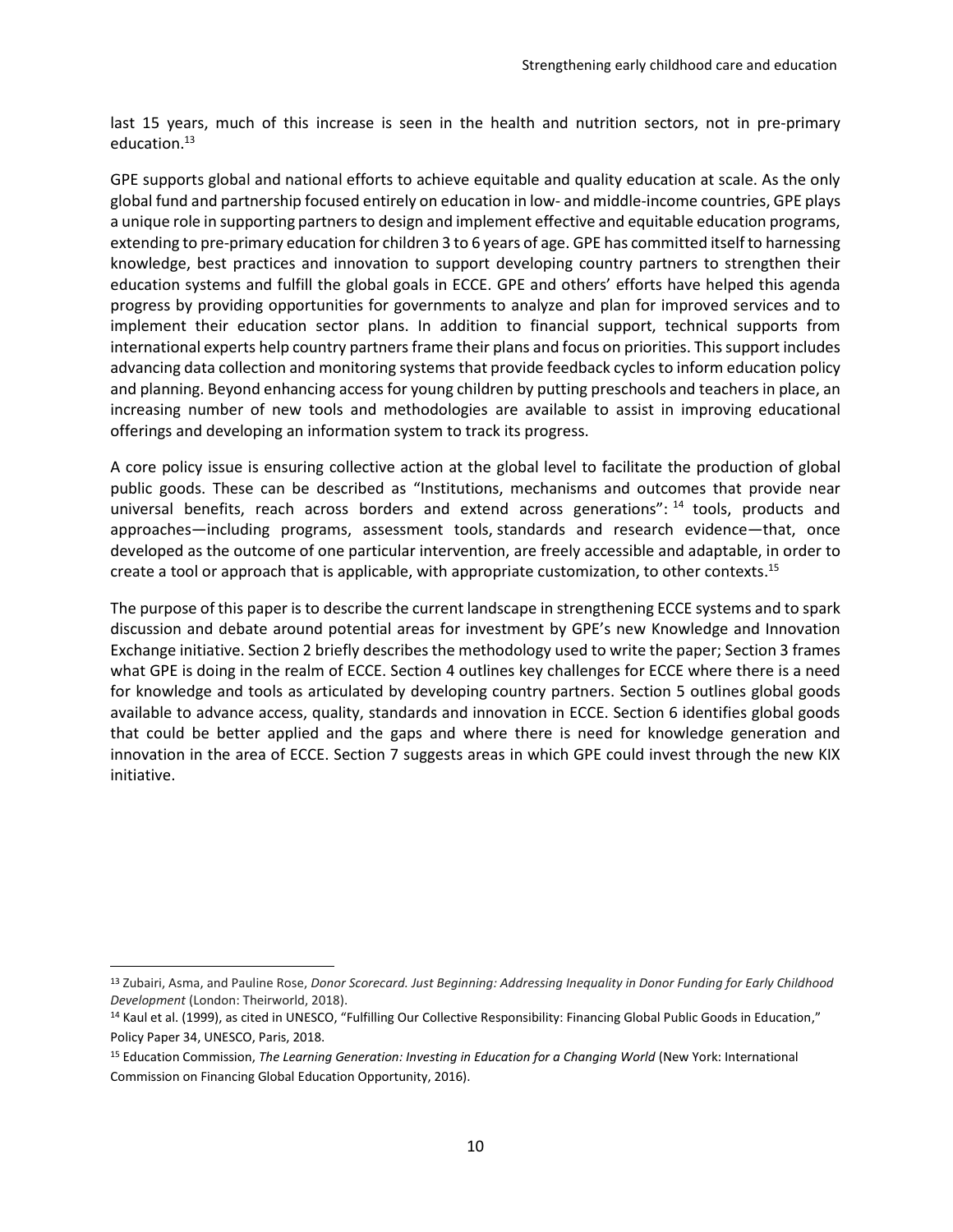# **2. Paper development and consultation process**

GPE commissioned two senior authors to write this paper between April 2018 and January 2019. This included conducting desk reviews of the global literature and GPE documents related to ECCE to summarize key challenges, inventorying existing global goods in ECCE, noting gaps that emerged from the desk review and providing suggestions for potential KIX investment areas. Taking advantage of regional events, in-person consultations were held during the Regional Consultation Workshop on Innovative Financing Mechanisms and Partnerships for ECCE in Bali, Indonesia, in September 2018 and the Africa Early Childhood Network conference in Nairobi, Kenya, in October 2018. The feedback from representatives from 23 DCPs attending these sessions was incorporated into the draft discussion paper. In January 2019, this draft was sent to GPE DCP representatives as well as international experts in ECCE. The GPE Secretariat received written feedback from 9 DCPs and 20 international experts. This additional feedback was incorporated into a concept note and in further detail in this finalized discussion paper.

# <span id="page-10-0"></span>**3. GPE's support and investments to early childhood care and education**

## <span id="page-10-1"></span>**Supporting countries through policy planning and implementation**

GPE invests heavily in education system strengthening, providing developing country partners with grants of up to US\$500,000 to prepare education sector plans based on an analysis of available data and research on current education sector conditions. At the core of GPE's operational model is support for credible and nationally owned education plans that identify priority goals and determine the most effective strategies, programs and specific activities to achieve those goals, all in light of available resources and capacity. Incorporating ECCE into an education sector plan is an important consideration in getting the plan endorsed by development partners.

Once education sector plans are endorsed, GPE offers DCPs large-scale implementation grants (ESPIGs) up to a maximum of US\$125 million. The grants are intended to strengthen national education systems to ensure equitable and quality education, starting with the pre-primary level. Supporting improved early learning outcomes through early childhood education is an important feature of GPE's work, as expressed in the GPE 2020 strategic plan and monitored through its annual results report. Two global goals highlight the impact GPE seeks to achieve through education systems strengthening: (1) more children under 5 years of age developmentally on track in health, learning and psychosocial well-being, and (2) increased access to quality pre-primary education of 5- and 6-year-olds.

In the past 15 years, GPE has invested more than US\$270 million in ESPIGs to support the implementation of ECCE components of education plans. These grants have provided support for developing policy guidelines and service standards, training educators, building and rehabilitating classrooms, establishing early learning assessment systems, distributing learning and play materials, and supporting parent education and community-based early learning programs. A small number of countries, many of which made significant progress in the universalization of basic education, dedicated their full ESPIG grant to support and strengthen the ECCE sector, including Guyana, the Kyrgyz Republic, Moldova, Mongolia and Nicaragua.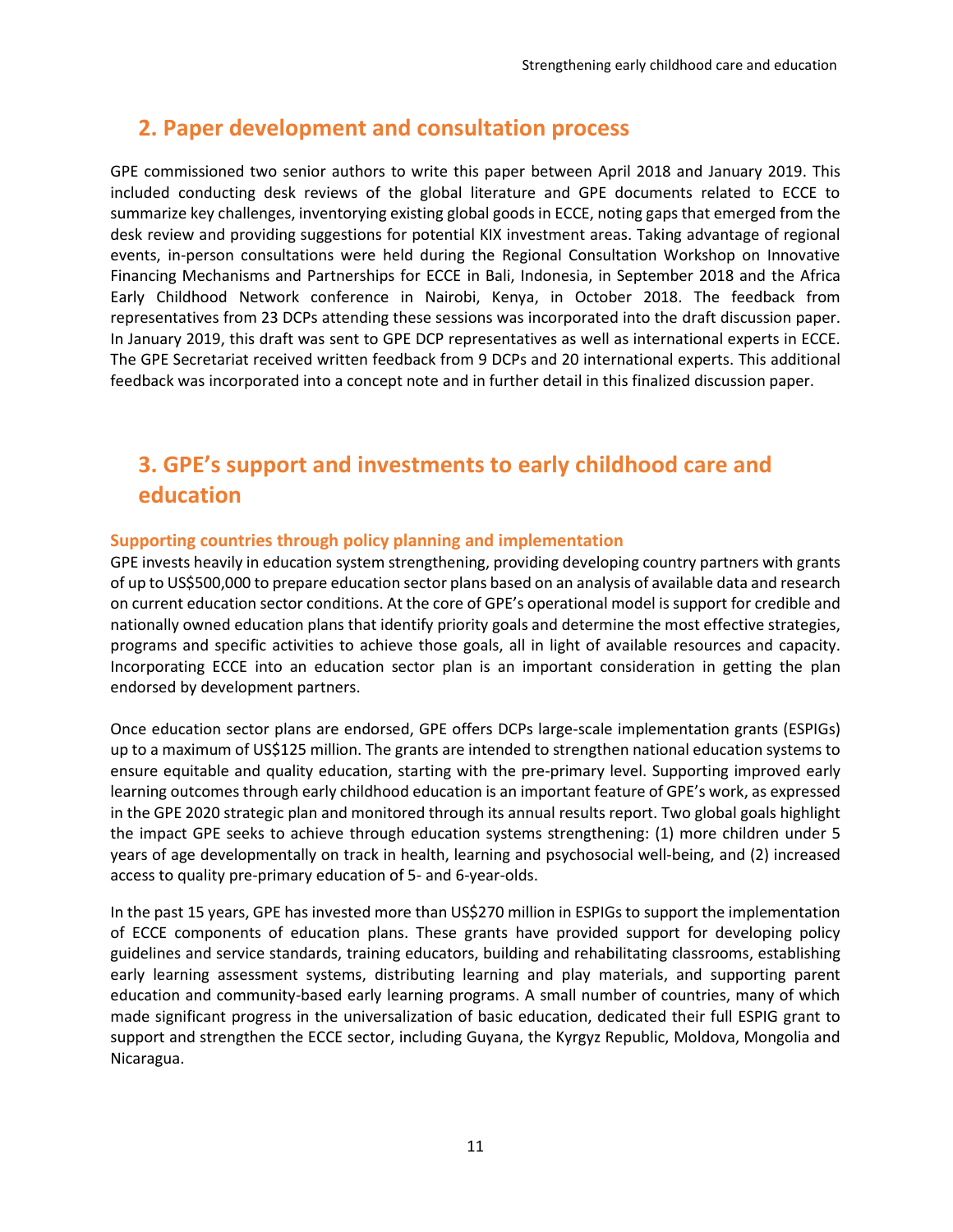A recent review of 48 ESPs active in 2017 highlights that while nearly all the plans include discrete ECCE strategies and policy priorities, specific data on the ECCE subsector is somewhat limited in country plans. While nearly all the plans provided data on overall coverage, data on equity was reported in only half of them, most often reported through enrollment rates by sex or geographic area. Data from household surveys reflecting ECCE access by differing socioeconomic groups and access rates for children with disabilities are limited in existing plans. Moreover, only six plans included any data on the quality of the learning environment and/or student learning outcomes.

#### <span id="page-11-0"></span>**Knowledge and innovation exchange**

With the understanding that much is to be learned through peer learning, GPE provided a US\$8.5 million Global and Regional Activities (GRA) grant to the World Bank for the Pacific Early Age Readiness and Learning (PEARL) program. This project supports Pacific countries to acquire, adapt and use methodological tools to track progress in early childhood development; foster know-how about the interpretation and application of results; and participate in regional knowledge exchange on addressing implementation constraints.

GPE plans to fund more knowledge exchange and innovation activities in the coming years, with the aim of improving policy planning, implementation and ultimately financing to education.

Currently, GPE is partnering with UNICEF to better integrate ECCE into national education sector planning and policy implementation cycles, including budgeting processes, under the BELDS initiative. BELDS aims to develop a global toolkit of ECCE planning resources stemming from capacity-building and knowledgesharing activities with four developing country partners—Ghana, the Kyrgyz Republic, Lesotho and Sao Tome and Principe—throughout 2019.

Case studies on improving education sector planning and implementation within the ECCE subsector will be developed to serve GPE's broader partner countries and their ECCE programs. Additionally, through its new KIX program, GPE will make an initial investment from its core fund, seeking to match this support with contributions from others, to make catalytic investments to harness successful knowledge and innovation in ECCE policy planning and implementation across the partnership.

A 2017 GPE survey conducted with 40 DCPs provides some insight into country priorities for knowledge and innovation exchange in the ECCE subsector. Nine out of ten respondents indicated an interest in information on various ECCE models in other countries, including formal school-based models, community-based models, transition to primary school programs and parent education programs. Fewer were interested in more information on accelerated school readiness programs and programs focusing on younger (ages 0 to 3 years old) programs.

<span id="page-11-1"></span>Moreover, DCPs shared their top priorities for ECCE data and information gaps. The two biggest priorities were support for data generation (developing, adapting and/or using tools to collect data on ECCE access and quality) and financing options analysis for better planning in ECCE.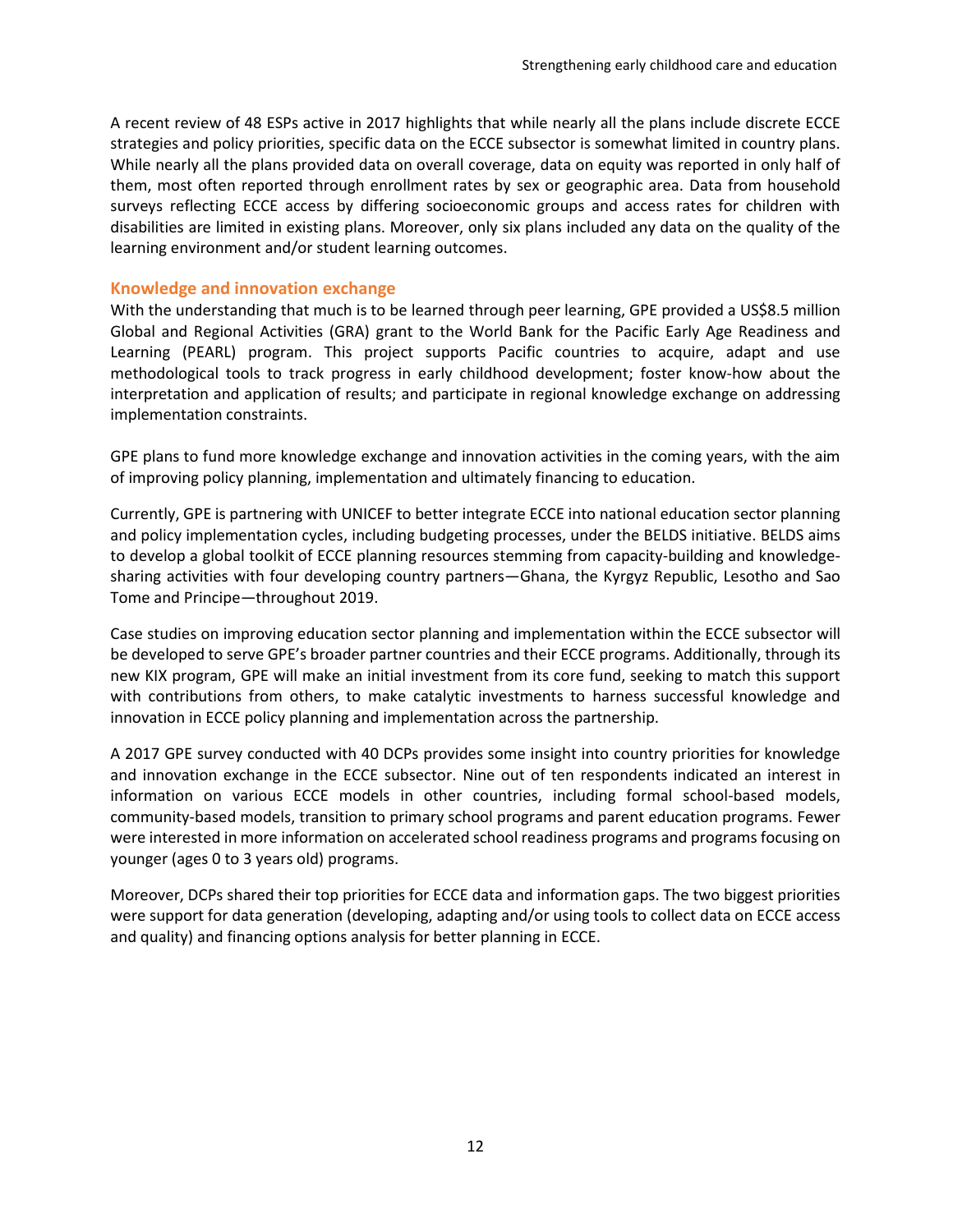# **4. Key challenges in strengthening early childhood care and education**

A first set of challenges relates to **system-level planning for ECCE, including education sector planning, resource allocation and implementation and monitoring of services**. This is especially true in situations of conflict and fragility, where these systems may only partially be developed or not developed at all. It is also the case in most countries, where fewer than 40 percent of eligible children attend pre-primary. Service provision is often more complex in the ECCE sector than in the primary and secondary schooling system because of the varying types of service provision (public, private, nongovernmental), the various models and approaches used for curricula and pedagogy, and a lack of regulations and oversight. The private sector, both for-profit and not-for-profit, is often not included in government deliberations on regulation and information gathering. Relative to other areas of education, funding for ECCE has not kept pace. The recent global economic crisis is putting increasing pressure on ECCE funding and calls for proven results and accountability involving the financial tracking and monitoring of outcomes. It is difficult to pull together one consolidated figure for public spending on ECCE at the national level and especially where financing is administered by different ministries.

A second set of challenges relates to **the design and implementation of curriculum and methods of teaching and learning**. Developing country partners have expressed a demand for global goods—including knowledge transfer, sharing of good practices and innovative approaches—to support the design and development of effective curriculum for the pre-primary subsector.<sup>16</sup> Ensuring a smooth transition from pre-primary education to primary education is a challenge: A curriculum framework for children ages 4 to 6 years is often nonexistent; if it does exist, it does not align with the curriculum for primary school. Determining a curriculum's effectiveness and relevance is also challenging for many countries: Most countries are not implementing an evidence-based curriculum, partly because of a lack of capacity and financing at the policy level for conducting evaluations and collecting valid and informative data. The comparative advantage of different curriculum models, such as community-based preschools and accelerated learning programs, regarding their effects on learning and equity, for example, remains unclear. Evidence exists about their child outcomes such as school readiness, but little is known about their quality, curriculum, cost and implementation.

A third set of challenges are related to **ECCE staff qualifications, training and retention**. A general consensus is that the professionalization of the ECCE workforce is a key factor in achieving quality services and plays a crucial role in ensuring process quality. A 2017 U.K. Department for International Development (DFID) literature review points to several features of this workforce: They are in short supply, often have low status with no defined career path, work for little money and may receive little mentoring on the job.<sup>17</sup> ECCE practitioners with specialized training are more likely to provide children with the stimulating, responsive and supportive interactions that can lead to more positive learning and developmental outcomes. The main categories of early education teachers are certified education professionals with a certificate or diploma in (early) education and noncertified paraprofessionals who may or may not have completed secondary school. Although there is recognition that competencies and standards are

 $\overline{\phantom{a}}$ 

<sup>16</sup> GPE 2017 ECCE survey with DCPs.

<sup>17</sup> Emma Pearson et al., *Reaching Expert Consensus on Training Different Cadres in Delivering Early Childhood Development at Scale in Low-Resource Contexts* (London: Department for International Development, 2018)[, https://www.gov.uk/dfid-research](https://www.gov.uk/dfid-research-outputs/reaching-expert-consensus-on-training-different-cadres-in-delivering-early-childhood-development)[outputs/reaching-expert-consensus-on-training-different-cadres-in-delivering-early-childhood-development.](https://www.gov.uk/dfid-research-outputs/reaching-expert-consensus-on-training-different-cadres-in-delivering-early-childhood-development)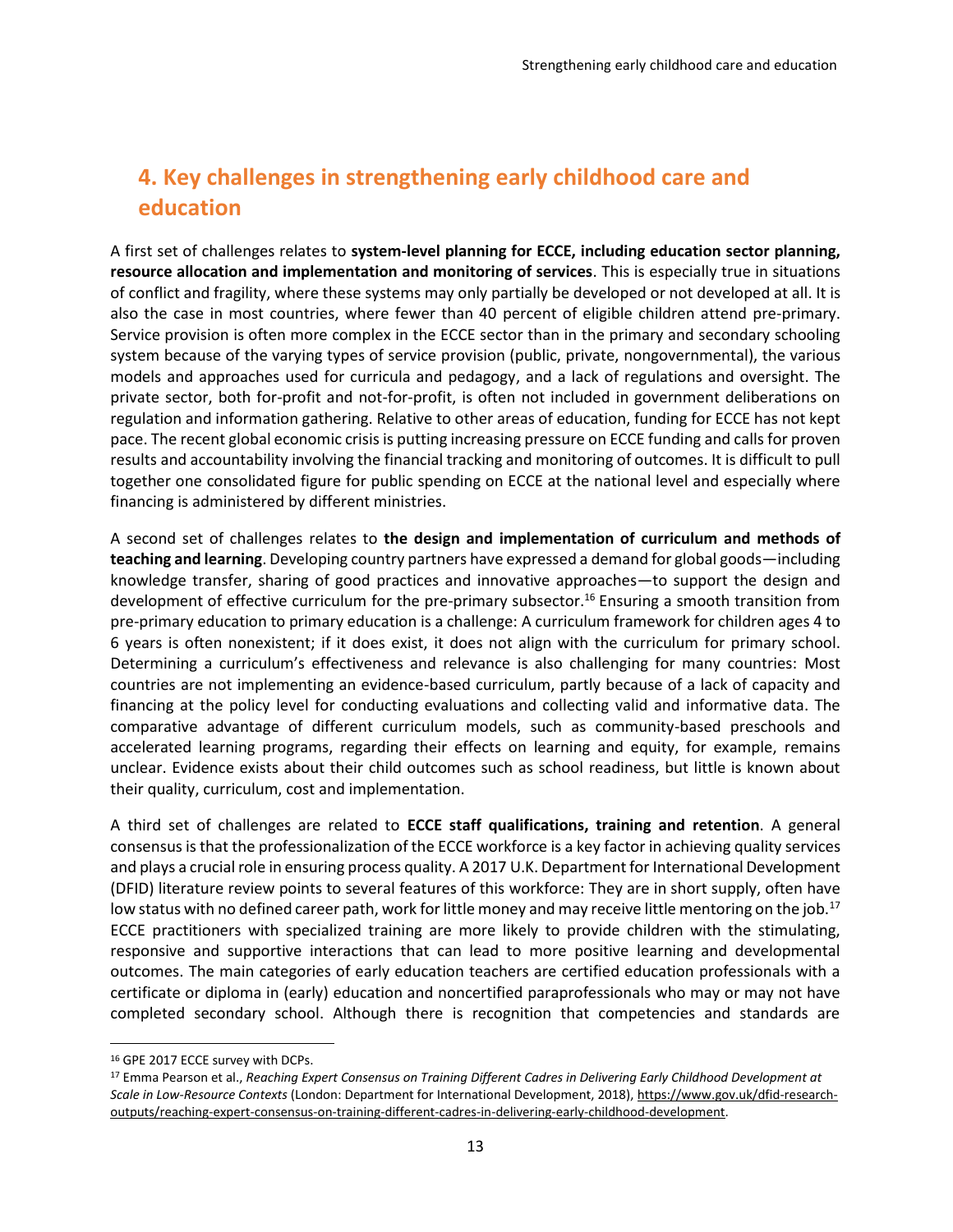important, few efforts have been made to date to systematize the various approaches so as to develop and implement them for the early childhood workforce.

A fourth set of challenges involves **engaging familiesin ECCE services**. Often cultural norms do not support parents and caregivers being involved in their child's education or questioning the school or teacher. For working parents, it is difficult to find time to engage in the child's ECCE program, and working mothers may want services for the whole day and even for children younger than 3 years. Including group care for children under 3 years of age would require interministerial coordination because health ministries typically take responsibility for the health and care of children under 3 years. Families understandably prefer a seamless integration of health, nutrition, education and child protection services rather than siloed services. This means introducing not only child health and nutrition services into early education but also early learning and protection into families. Because of this separation, children's learning needs are not well integrated with their health and nutrition needs within families and communities. Community members and businesses may not see how they can contribute to a local ECCE program, and ECCE teachers and administrators may erroneously believe that children learn at school only and not through experiences at home and in the community. As a result, there are missed opportunities in engaging parents and community members in children's early learning experiences.

Finally, there are challenges related to **data collection and feedback cycles in the pre-primary subsector, especially for monitoring and quality assurance**. Very few developing country partners have systems in place to collect data on the quality of pre-primary services, including private providers. Monitoring practices and collection of data can provide feedback on what works and help identify areas of improvement and lead to higher quality.<sup>18</sup> There is no consensus on which indicators of quality should be collected (although there is good understanding of what constitutes quality in early years provision), and financial support, political buy-in and capacity building is required to align quality information within existing data systems (feasibility and sustainability).

# <span id="page-13-0"></span>**5. Review of global goods, knowledge and innovation to improve early childhood care and education**

It is necessary to conduct a brief review of existing global goods in knowledge and innovation in ECCE before identifying the gaps. The global goods in this section includes tools, methods, frameworks, evidence, standards, resources and activities that provide capacity support to multiple countries in planning and implementing quality and equitable ECCE. As a way of organizing the existing global goods, we use UNICEF's Conceptual Framework on Pre-Primary Education,<sup>19</sup> which identifies five action areas: (1) planning and financial resource allocation, (2) curriculum development and implementation, (3) teachers and other personnel, (4) families and communities, and (5) data collection for monitoring, regulation and quality assurance. The fifth has been modified slightly to cover data collection and utilization for the sake of learning from monitoring and evaluation, particularly to ensure quality and outcomes. Several global goods could fall under multiple action areas, and this is noted below.

 $\overline{\phantom{a}}$ 

<sup>18</sup> Frances E. Aboud and Kamal Hossain, "The Impact of Preprimary School on Primary School Achievement in Bangladesh," *Early Childhood Research Quarterly* 26 (2011): 237-46.

<sup>19</sup> UNICEF 2019b.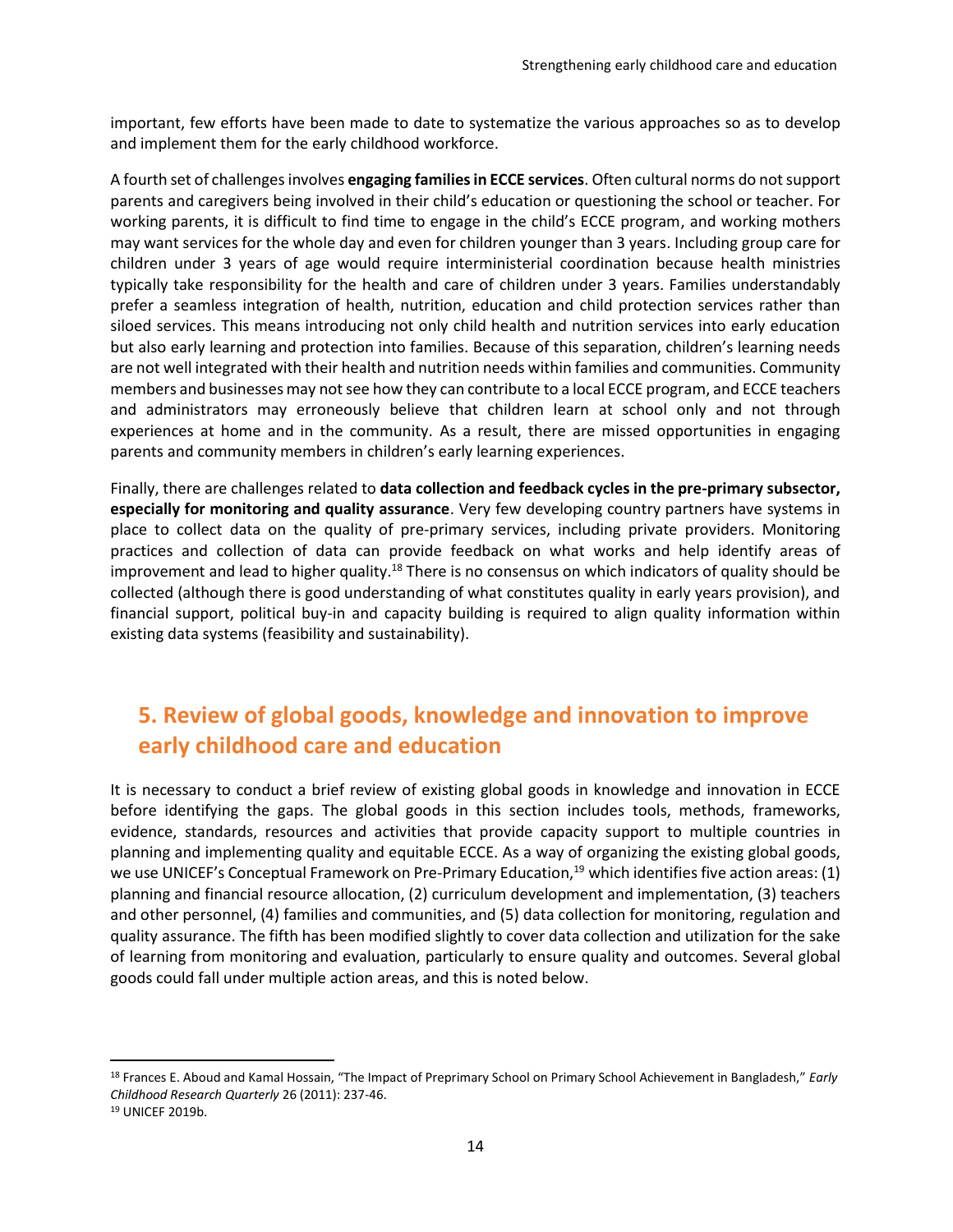## <span id="page-14-0"></span>**Global goods to support ECCE planning and financial resource allocation**

#### *Tools to inform planning*

For quality ECCE service provision to be adequately tackled at the national level, it needs to be well embedded into national education sector policies and plans. Moreover, having a robust diagnosis based on evidence is a prerequisite when planning; it ensures the credibility of the plan, as highlighted in the GPE/International Institute for Educational Planning (IIEP) ESP preparation guidelines.<sup>20</sup> The Education Sector Analysis (ESA) Methodological Guidelines, Systems Approach for Better Education Results Early Childhood Development (SABER-ECD) framework and UNICEF diagnostic toolkit are all useful resources to generate the sector diagnosis and can be used in a complementary way—the ESA being the basis to develop a robust diagnosis.

The World Bank's SABER-ECD framework evaluates national policies on four aspects of program quality:<sup>21</sup>

- Structural variables: Adult-child ratios, group size, physical environment and availability of equipment and pedagogical material
- Caregiver variables: Initial education, training, mentoring/supervision and wages
- Program variables: Program intensity, parent involvement, language of instruction, curriculum, daily routine and health/nutrition inputs.
- Process variables: Caregiver-child and child-child interactions

This tool can be used to stocktake, analyze and provide options for planning and resource allocation. It has been used in 39 countries.

The UNICEF ECCE subsector diagnostic and planning tool assists national stakeholders in assessing strengths and weaknesses of the ECCE subsector at large, with a focus on identifying key priority areas for action and planning. The diagnostic and planning tool is used through a three- to four-day national workshop and includes pre-workshop preparation and follow-up activities. The workshop, attended by key stakeholders in education as well as partners, includes self-assessment and diagnostic exercises across the subsector (from national to subnational levels) with the goal of promoting ownership in the process of systematic pre-primary subsector planning. The workshop is also a valuable opportunity for capacity building, dialogue and in-depth reflection. It has been used in 17 countries.

The ESA Methodological Guidelines provide methods for carrying out a comprehensive and robust analysis based on existing evidence of the education sector in developing countries.<sup>22</sup> Chapter 7 in volume 2 of the guidelines focuses on early childhood development (ECD); its intended objective is to support detailed ECD analysis, with a focus on pre-primary and transition to primary. More specifically, it provides guidance on how to (1) review the national ECD context to understand the political, institutional and financial arrangements and to assess the level of commitment of the government toward creating an enabling environment for the (sub)sector; (2) map existing ECD services and activities to better grasp its contours and identify its development priorities; and (3) draw up a detailed picture of children and their home environment to determine their development needs and assess the level of access and use of ECD services. This chapter has been used by a few countries, including Burkina Faso, Cote d'Ivoire, Guinea, Niger, Nepal, Togo and Zanzibar.

 $\overline{a}$ <sup>20</sup> The guidelines should come first, providing the overarching process on how to develop the plan.

<sup>&</sup>lt;sup>21</sup> World Bank, "What Matters Most for Early Childhood Development: A Framework Paper," SABER Working Paper 5, World Bank, Washington, DC, 2013.

<sup>22</sup> GPE and IIEP-UNESCO, *Education Sector Analysis Methodological Guidelines* (Washington, DC: Global Partnership for Education, 2014).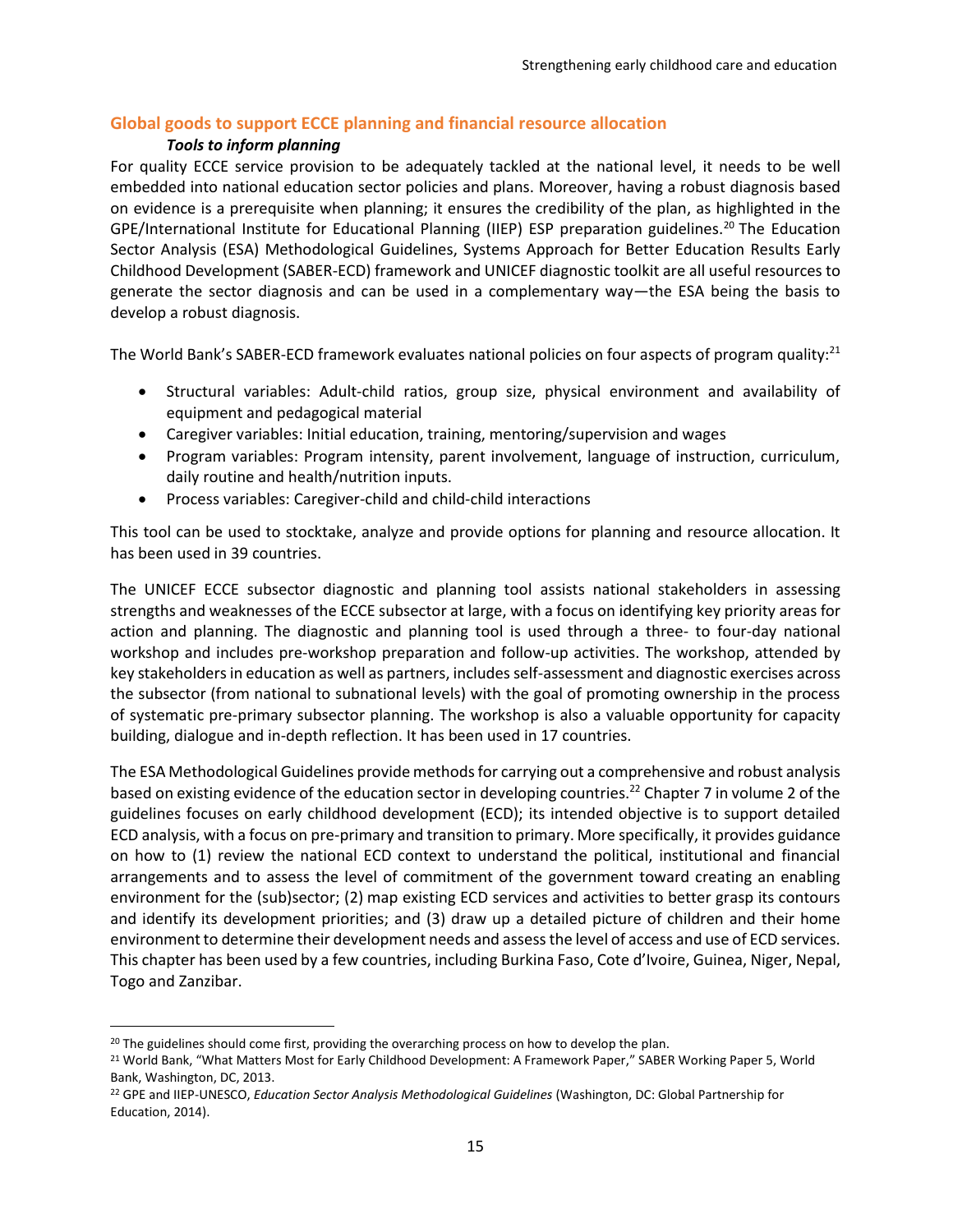The ESA Methodological Guidelines serve as one of the few education sector planning tools that provide specific recommendations regarding the ECCE subsector. Resources such as the Guidelines for Education [Sector Plan \(ESP\) preparation,](https://www.globalpartnership.org/content/guidelines-education-sector-plan-preparation) [Guidelines for ESP Appraisal,](https://www.globalpartnership.org/content/guidelines-education-sector-plan-appraisal) [Guidelines for Transitional Education Plan](https://www.globalpartnership.org/content/guidelines-transitional-education-plan-preparation)  [Preparation](https://www.globalpartnership.org/content/guidelines-transitional-education-plan-preparation) and [a guide for organizing effective joint sector reviews](https://www.globalpartnership.org/content/practical-guide-effective-joint-sector-reviews-education-sector) are designed for the education sector at large, with application to ECCE. IIEP-UNESCO, UNESCO, UNICEF and GPE are jointly developing a [five](http://www.iiep.unesco.org/en/register-june-2019-mooc-mainstreaming-early-childhood-education-education-sector-planning-4811)[week massive open online course \(MOOC\)](http://www.iiep.unesco.org/en/register-june-2019-mooc-mainstreaming-early-childhood-education-education-sector-planning-4811) aimed at strengthening ECCE planning as part of the broader education sector planning; it is expected to launch in September 2019.

Th[e Planning Policies for Early Childhood Development: Guidelines for Action](https://unesdoc.unesco.org/ark:/48223/pf0000139545) provide an ECD policy toolkit for national planners of governmental and nongovernmental organizations to help them (1) conduct participatory processes for policy planning that include institutions of government and civil society at all levels; (2) prepare national ECD policies or policy frameworks with strategies for filling critical gaps in services for vulnerable children and for guiding the development of comprehensive and culturally appropriate ECD programs; and (3) insert concepts of the integrated approach to ECD into related crosssectoral and sectoral policies and plans.

To connect ECCE and other aspects of early childhood development, such as health, nutrition and social protection, UNESCO developed the [Holistic Early Childhood Development Index \(HECDI\)](https://unesdoc.unesco.org/ark:/48223/pf0000229188) framework in 2014. The HECDI includes targets, subtargets and indicators for holistic monitoring of young children's well-being at the national and international levels. The targets developed for the HECDI framework align with the Convention on the Rights of the Child (CRC) and Education for All (EFA). The targets cover health, nutrition, education, social protection, poverty and parental support, though many targets in these have been updated with the adoption of the SDGs and Education 2030 Framework for Action.

#### *Tools to inform financial resource allocation*

A number of regional and global goods are currently available to help developing country partners cost their ECCE programs and plan for expansion and improvement. Costing tools to estimate the costs of preprimary programs include the UNICEF regional prototype (West Africa), Van Ravens and Aggio interactive cost estimation model, and the Caribbean Community (CARICOM) costing model. More recently, the Brookings Institution in partnership with the World Bank Strategic Impact Evaluation Fund (SIEF) developed a global tool called the Standardized Early Childhood Development Costing Tool (SECT). This tool differs from the other three tools mentioned in two ways: It can be used to cost services across a range of ECD interventions (for example, education, nutrition, health, social protection) and it has the mechanisms to produce internationally comparable results.<sup>23</sup> The pilot exercise in five countries (Bangladesh, Malawi, Mali, Mexico and Mozambique) demonstrated an enormous demand for this type of tool for budgeting, planning and advocacy purposes. Evaluation and adaptation of the SECT requires support to national stakeholders and evidence for its value.

## <span id="page-15-0"></span>**Global goods to support quality assurance, program standards and effective curriculum**

#### *Quality standards*

 $\overline{\phantom{a}}$ 

The development and use of nationally owned quality standards are a way to safeguard the quality of service and safety of children. National quality standards are typically public documents. They describe the elements of a high-quality ECCE experience that programs serving children at a particular age or education level should aspire to. Program quality standards, if implemented consistently, can "level the playing field" by ensuring all children benefit from a consistent quality of education. Establishing quality

<sup>23</sup> Emily Gustafsson-Wright, Izzy Boggild-Jones and Sophie Gardiner, *The Standardized Early Childhood Development Costing Tool (SECT): A Global Good to Increase and Improve Investments in Young Children* (Washington, DC: Brookings Institution, 2017), https://www.brookings.edu/wp-content/uploads/2017/09/standardized-ecd-costing-tool.pdf.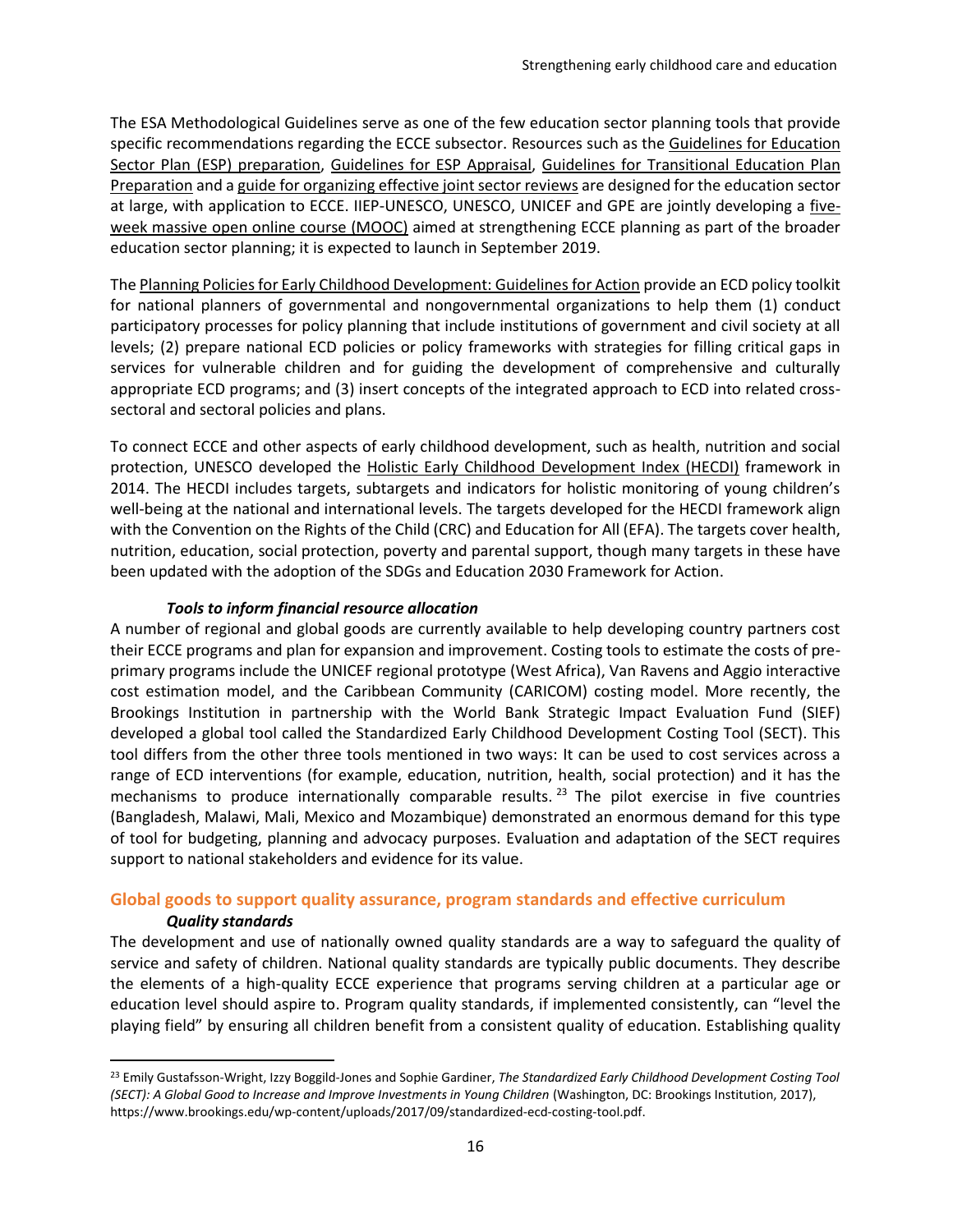standards can help ensure conditions for better child learning outcomes, promote more consistent ECCE services across diverse delivery models and service providers, strategically align resources to improve poor quality services and provide direction on pedagogical strategies for teaching staff.<sup>24</sup>

Several regional guidelines exist to support developing country partners in designing and implementing national quality standards and regulatory mechanisms. For example, UNICEF and UNESCO, in partnership with education ministries, CARICOM and Pacific island countries, have guidelines for national quality standards, policy and regulation for early childhood education. These guidelines are intended to harmonize expectations for quality and equity in access to services, support the establishment of benchmarks at the national level and provide a common methodology and set of principles that can be used by country partners.

These minimum service standards describe examples of curriculum delivery and optimal learning environments for young children. Several countries have applied the guidelines to support policy and quality improvement efforts. For example, in Grenada, national quality standards based on the regional CARICOM guidelines were developed in parallel with the early childhood policy and linked to the ESP.<sup>25</sup> The process involved an iterative exchange of information between the policy process and the development of quality standards. Program monitoring results indicate that the establishment of the standards as "best practices" yielded many benefits, including improved space and equipment for learning, provision of books and staff-child interaction. The national and local responses to the standards are reportedly positive and attributed in large part to the inclusive consultative processes, which generated awareness of the need for quality services and ownership of the standards.

#### *Global goods to support the design and implementation of curriculum*

A common national (or subnational) evidence-based curriculum framework and its contents is important for ensuring quality across diverse ECCE settings and can act as a tool to guide early childhood education educators in developmentally appropriate and stimulating learning strategies.

Early Learning and Development Standards (ELDS), driven largely by the work initiated by UNICEF in partnership with Columbia University in 2002, is one of the core existing global goods to support developing countries with the design and implementation of curriculum in early years settings. The ELDS typically reflect what children should know and be able to do from birth to 8 years of age related to their physical, cognitive, social-emotional and language development. In several countries, especially those with a tradition of standards in public education, the nationally adapted ELDS prompted curriculum revision to focus on holistic development of children, including integrating early motor skills and play into the curriculum.<sup>26</sup> For example, the Zambian government created a curriculum and syllabus for children 3 to 6 years old built on their national ELDS and supported by evidence of child development.<sup>27</sup> It also described a method of learning that was based more on play and problem solving rather than on rote learning, the previous focus. In South Africa, the ELDS drove the development of the first National

l

<sup>24</sup> OECD 2012.

<sup>25</sup> CARICOM, *Regional Guidelines for Developing Policy, Regulation and Standards in Early Childhood Development Services* (Georgetown, Guyana: CARICOM, 2008).

<sup>26</sup> UNICEF, *Early Learning and Development Standards (ELDS) and School Readiness,* Evaluation Report (New York: UNICEF, 2016).

<sup>27</sup> Zambia Curriculum Development Centre, *Early Childhood Education Syllabi, 3 to 6 Years* (Lusaka, Zambia: Ministry of Education, Science, Vocational Training and Early Education, 2013); Günther Fink et al., "The Zambian Early Childhood Development Project: 2010 Assessment Final Report," 2012.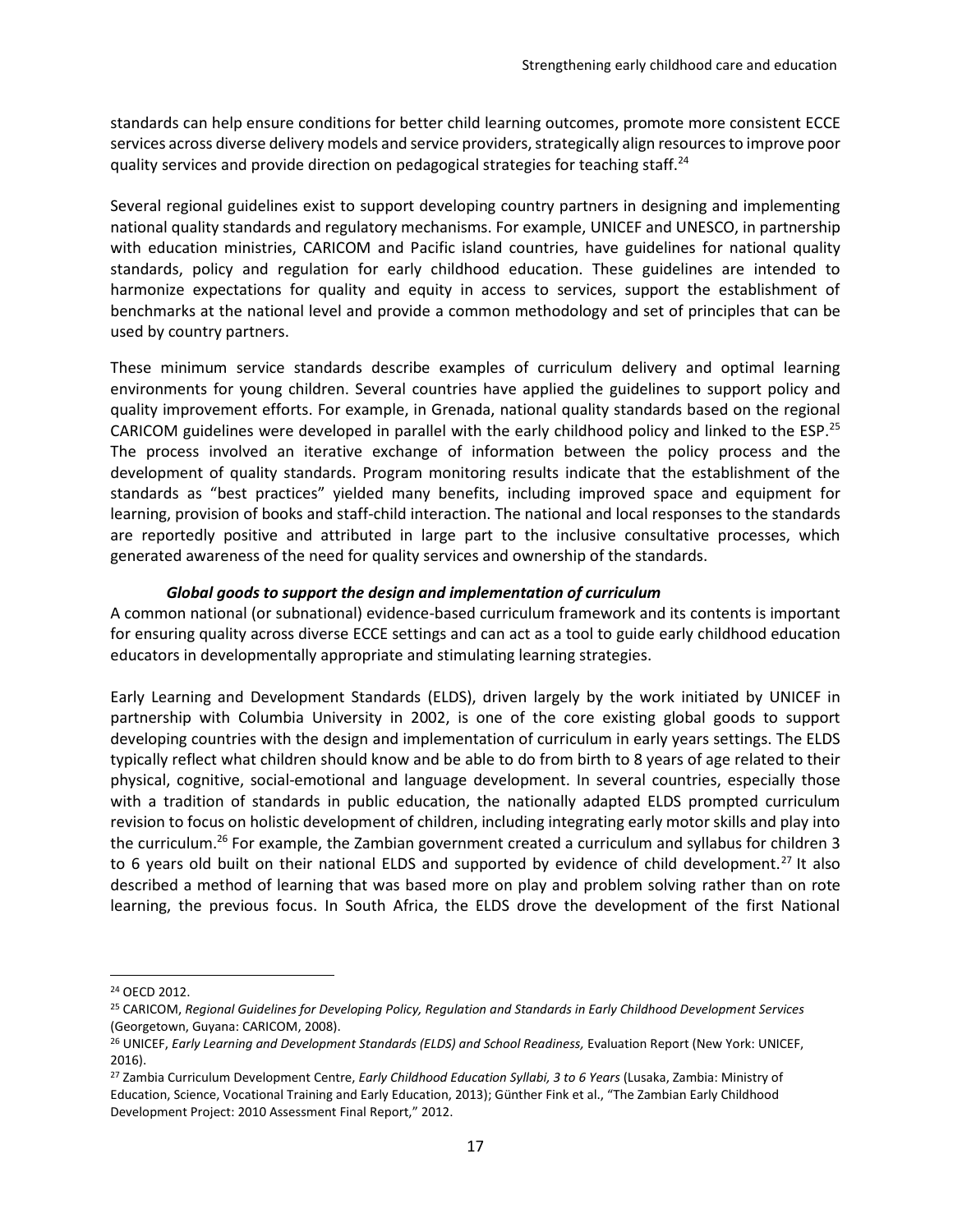Curriculum Framework (NCF) for ECD in 2015 to ensure a consistent level of quality across the variety of ECCE provision.

Additional global goods to support the design and implementation of curriculum include the following resources, which provide insights and practical ideas for applications/adaptations of curriculum that respond effectively to localized needs in non-Westernized contexts: The book *Indigenous early Childhood Care and Education (IECCE) Curriculum Framework for Africa: A Focus on Contexts and Contents,* published in 2013 by UNESCO; and *Innovative Pedagogical Approaches in Early Childhood Care and Education,* a resource pack published by UNESCO Bangkok and the Asia-Pacific Regional Network for Early Childhood (ARNEC) in collaboration with UNICEF and the Organisation Mondiale pour l'Education Préscolaire (OMEP). Both resources offer "grass roots" knowledge and innovative examples that can be used to inform ECCE programs operating in diverse social and cultural contexts for various purposes.

<span id="page-17-0"></span>**Global goodsthat support country-level workforce and early childhood education stakeholders** A number of networks that provide specific supports to early childhood education policymakers and professionals are listed below. In addition, multiple networks provide a variety of supports to ECCE professionals. While these could be categorized in multiple sections, they are listed here for convenience.

- The [Early Childhood Development Action Network,](http://www.ecdan.org/about.html) launched by UNICEF and the World Bank, is a global platform for knowledge exchange, collaboration, advocacy and communication on early childhood development.
- The [Organisation Mondiale pour l'Education Préscolaire](http://worldomep.org/) (World Organization for Early Childhood Education) is a professional organization for early childhood educators. It has chapters in many countries around the world.
- Regional networks bring together national and international organizations and stakeholders working in the ECCE sector. These include th[e Africa Early Childhood Network \(AfECN\),](https://africaecnetwork.org/about-us) [Asia-Pacific](https://arnec.net/)  [Regional Network for Early Childhood \(ARNEC\),](https://arnec.net/) [Arab Network for Early Childhood Development](https://anecd.mawared.org/en)  [\(ANECD\)](https://anecd.mawared.org/en) and the [International Step by Step Association \(ISSA\).](https://issa.nl/)
- The Association for the Development of Education in Africa (ADEA[\) Inter Country Quality Node for](http://www.adeanet.org/en/icqn/early-childhood-development)  [Early Childhood Development \(ICQN for ECD\)](http://www.adeanet.org/en/icqn/early-childhood-development) is an intergovernmental organization for policy dialogue and collaborative action among African ministers of education and strategic partners for advancing the ECD agenda in Africa. The ICQN facilitates networking of African institutions and experts for exchange of knowledge on concepts, research findings and capacity building to respond supportively to the varying contexts in which ECD programs are implemented. It is hosted in the Ministry of Education and Human Resources of Mauritius.

## *Goods that support teachers*

There is a general consensus that the professionalization of the ECCE workforce is a key factor in achieving quality services and plays a crucial role in ensuring quality services. To meet SDG 4.2, countries need to be able recruit, pay, support and retain qualified ECCE personnel. ECCE practitioners with specialized training are in a better position to provide children with the stimulating, responsive and supportive interactions that can lead to more positive learning and developmental outcomes.

The **Early Childhood Workforce Initiative** launched by Results for Development (R4D) and ISSA works on country, system and policy levels, providing support and empowerment to professionals working with families and children under age 8 (for example, preschool staff, community health workers) as well as to individuals who direct and guide practitioners (for example, supervisors, mentors and coaches, trainers). R4D and ISSA created a useful web portal for education ministries and the early childhood workforce: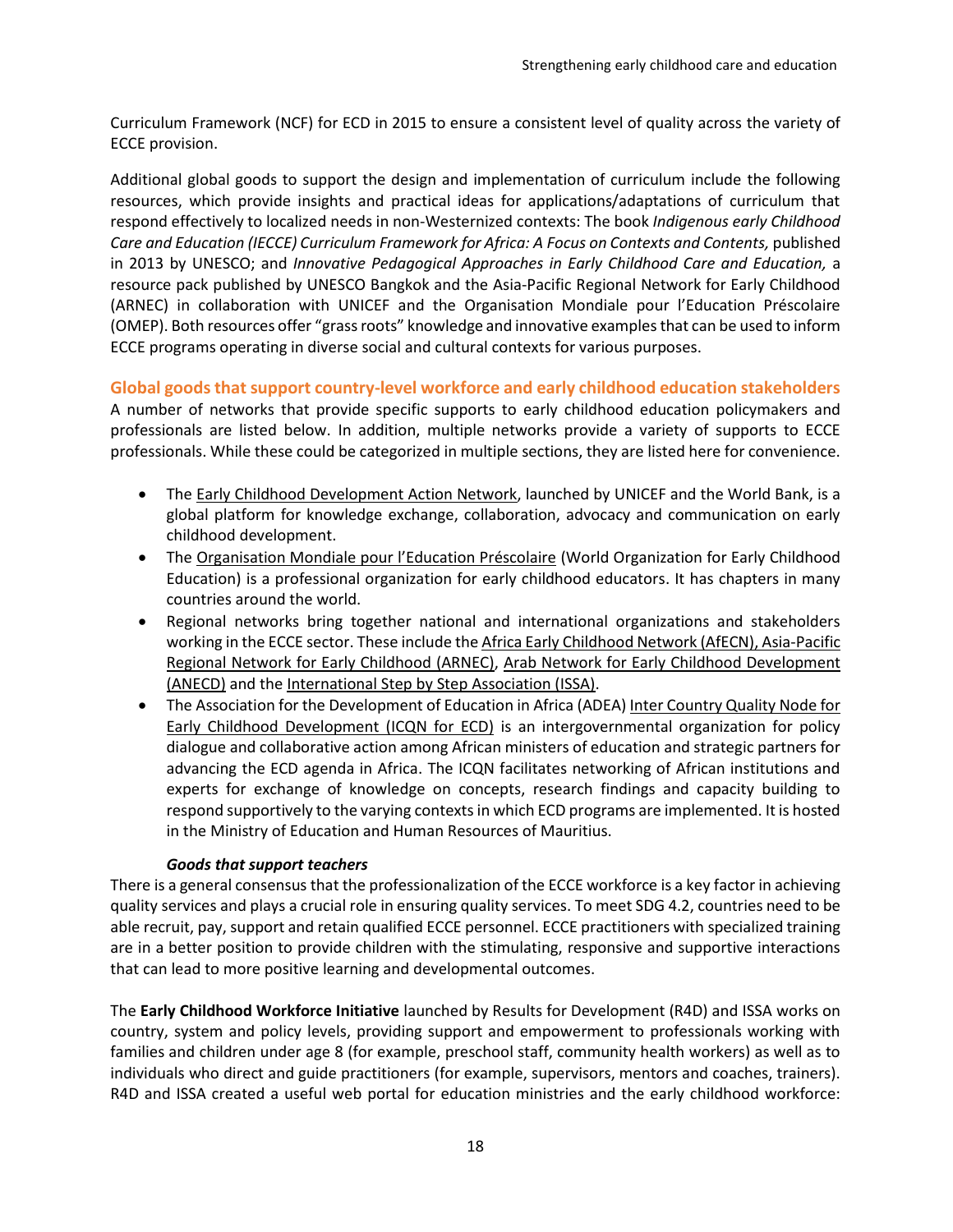[www.earlychildhoodworkforce.org.](http://www.earlychildhoodworkforce.org/) It is organized around themes for competencies and standards, training and professional development, monitoring and support for continuous quality improvement, and recognition of the profession. The portal uses a simple framework for connecting workforce qualities to children's outcome: Structural features such as initial education and mentoring influence teachers' competencies, which in turn affect the quality of the teaching/learning setting, and this in turn affects children's outcomes. Of course, this sequence and corresponding associations have not always been supported by evidence, but there is increasing evidence that the competencies of teachers and teaching quality directly impact children's learning.<sup>28</sup>

Programs to enhance training of pre-primary teachers lead to a higher-quality program if the teachers develop competencies related to good pedagogical practices. Two landscape analyses have been completed by the initiative, one on [competencies and standards for the ECCE workforce](https://www.earlychildhoodworkforce.org/sites/default/files/resources/Competences_Standards_Executive%20Summary_0.pdf) and another on [training and professional development.](http://www.earlychildhoodworkforce.org/node/309)

The [Southeast Asian Guidelines for Early Childhood Teachers](https://unesdoc.unesco.org/ark:/48223/pf0000244370) provide recommendations based on both regional and international experiences on how best to manage and further enhance the quality of early childhood teachers. The guidelines cover recruitment to the profession, pre-service education, certification, deployment, continuing professional assessment and development, career progression, and working conditions and environments.<sup>29</sup> Once endorsed by the ministers of education in Southeast Asia, the expectation is that these guidelines will be useful to "those engaged in devising international, national, regional, local, sectoral, workplace (private and public), and home-based ECCE policy and practice and organization of ECCE services" and will be of particular use in assisting education ministries as well as other relevant ministries and agencies in both professionalizing early childhood teachers and promoting better working conditions for them.

Finally, consultation participants noted that a group of organizations participating in the Early Childhood Development Action Network (ECDAN) are considering the provision of tools/guidance notes, knowledge hubs, capacity-building modules and mapping exercises related to workforce issues.

#### *Goods that support other early childhood education stakeholders*

 $\overline{a}$ 

For ministry and other organizational staff involved in designing and evaluating programs, there are at least three online courses they could take while maintaining their usual work schedule. The content of these courses could also fit into areas 1 (planning and resource allocation) and 5 (monitoring, regulation and quality assurance). [The Science of Early Child Development \(SECD\)](https://www.aku.edu/ihd/projects/Pages/SECD--Science-of-Early-Child-Development.aspx) is a knowledge translation and mobilization initiative designed to make current ECD research accessible to anyone interested in learning more about the impact of early experience on lifelong health and well-being. The World Bank offers a [free](http://blogs.worldbank.org/education/free-online-course-early-childhood-development)  [online course](http://blogs.worldbank.org/education/free-online-course-early-childhood-development) in ECD that covers how to conduct ECD diagnostics for countries or projects, how to use and adapt assessment tools to country context to monitor child growth and development, how to assess the cost of ECD interventions and how to finance them, as well as how to address issues related to project design, implementation, and monitoring and evaluation. The third option, an open [online course](https://courses.sdgacademy.org/learn/the-best-start-in-life-early-childhood-development-for-sustainable-development-september-2017) by the [SDG Academy,](https://courses.sdgacademy.org/learn/the-best-start-in-life-early-childhood-development-for-sustainable-development-september-2017) explores the role of ECD in achieving the SDGs.

<sup>&</sup>lt;sup>28</sup> For example, aeioTU preschool in Colombia, detailed in Milagros Nores et al., "Implementing aeioTU: Quality Improvement Alongside an Efficacy Study: Learning While Growing," *Annals of the New York Academy of Sciences* 1419, no. 1 (2018): 201-17. <sup>29</sup> South-East Asian Ministers of Education Organization (SEAMEO) and UNESCO, *Southeast Asian Guidelines for Early Childhood Teacher Development and Management* (Bangkok: SEAMEO Secretariat and UNESCO Bangkok, 2016), https:// unesdoc.unesco.org/ark:/48223/pf0000244370.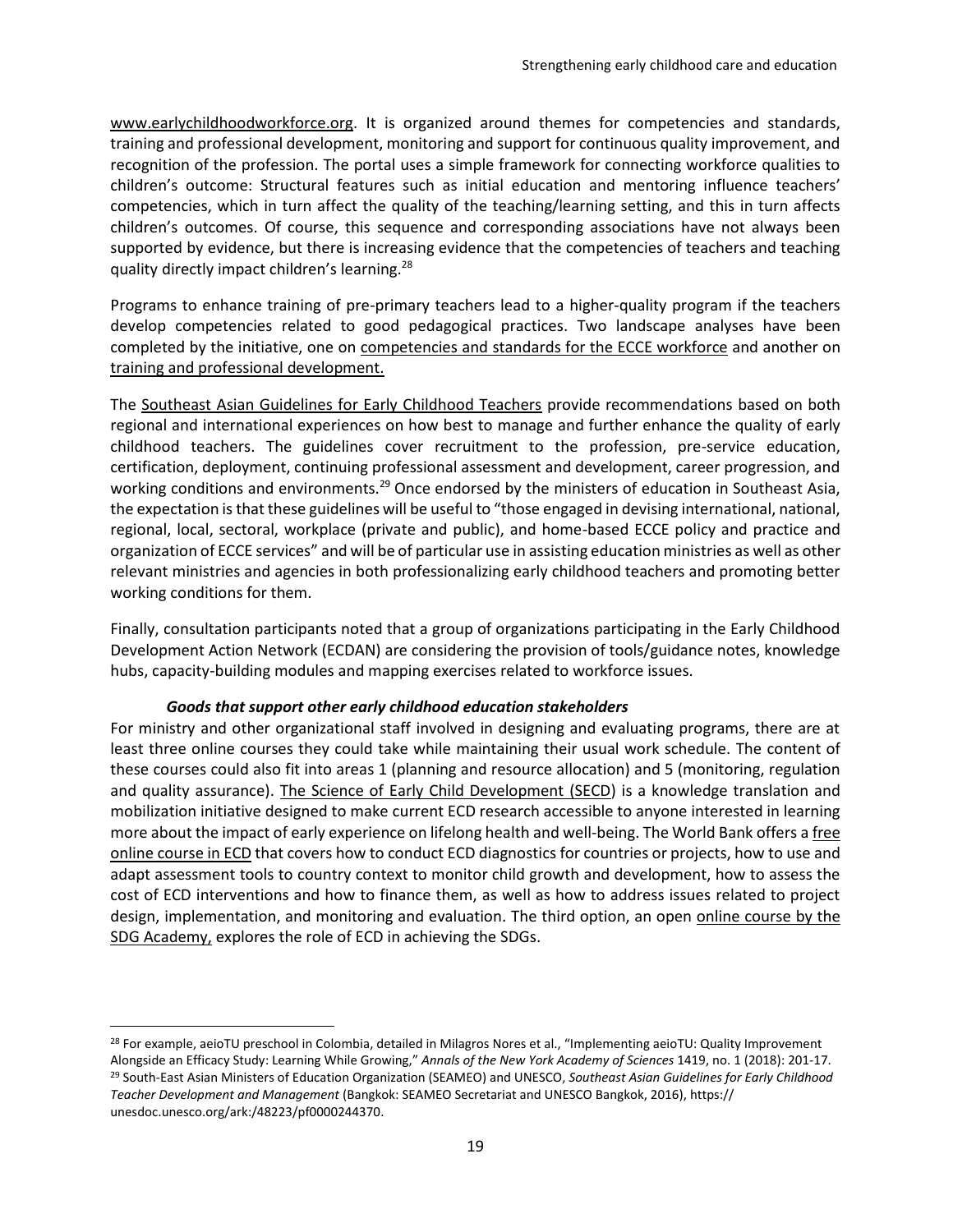#### <span id="page-19-0"></span>**Global goods that support working with families and communities**

Most of the global goods in this area are related to community initiatives to integrate health and nutrition into ECCE, or resources on parenting initiatives, which are often independent of ECCE programs. The Early Childhood Workforce Initiative produced a case study titled "Supporting the Early Childhood Workforce at Scale: Community Health Workers and the Expansion of First 1000 Days Services in South Africa,"<sup>30</sup> which describes an integrated ECD program and implications for other countries wishing to leverage community resources to integrate health, nutrition and early learning.

UNICEF recently produced the guide "Standards for ECD Parenting Programmesin Low and Middle Income Countries," which describes interventions and services to support stimulating and responsive parenting interactions for those with children under 3 years of age. The document is aimed at practitioners and presents a set of standards for parenting programs. In 2015, a systematic review and meta-analysis was published showing positive effects of parenting programs for young children in low- and middle-income countries.<sup>31</sup> Based on the evidence to date, the World Health Organization [is preparing formal guidelines](https://www.who.int/maternal_child_adolescent/documents/nurturing-care-early-childhood-development/en/) to inform the implementation of nurturing care by parents, health workers and child care workers. Based on the Nurturing Care Framework, ratified by the World Health Assembly in May 2018, guidelines encourage responsive care and early learning opportunities for young children, in the context of nutrition, health and protection.

The [Essential Package \(EP\)](https://ilifalabantwana.co.za/the-essential-package-a-model-for-early-childhood-development/) is a comprehensive set of tools and guides for program managers and service providers that enables programs to address the unique needs and competencies of young children, particularly those affected or infected by HIV/AIDS, in an integrated and holistic way. It was developed by the Inter-Agency Task Force on ECD and AIDS (IATF) within the Consultative Group and co-chaired by CARE and Save the Children.

# <span id="page-19-1"></span>**Global goods that support data collection for the sake of learning from monitoring and evaluation, particularly to ensure quality and outcomes**

#### *Tools to capture equity data*

 $\overline{\phantom{a}}$ 

Household surveys are the main source of disaggregated education data for the analysis of disparities between different population groups; they can address some of the data challenges related to equity in ECCE settings. The Inter-Agency Group on Education Inequality Indicators (IAG-EII), created by the UNESCO Institute for Statistics (UIS), UNICEF and the World Bank in 2016, aims to promote and coordinate the use of household survey data, such as the Demographic and Health Surveys (DHS) for SDG 4 monitoring, at national, regional and global levels.

The Multiple Indicator Cluster Surveys (MICS) consistently provide important evidence on inequities in early childhood education by wealth quintile, highlighting how, in many parts of the world, early childhood education opportunities are quite unequally distributed, favoring children from richer households. The MICS estimates of pre-primary education, as reported by caregivers, may contrast with official reports and provide an estimate of the size of unregistered early childhood education programs. The World Inequality Database on Education (WIDE) brings together data from MICS from over 160 countries to enable users to compare pre-primary education attendance, according to factors that are associated with inequality, including wealth, gender, ethnicity and location.

<sup>30</sup> Kavita Hatipoğlu et al., *Supporting the Early Childhood Workforce at Scale: Community Health Workers and the Expansion of First 1000 Days Services in South Africa* (Washington, DC: Results for Development, 2018).

<sup>31</sup> Frances E. Aboud and Aisha Yousafzai, "Global Health and Development in Early Childhood," *Annual Review of Psychology* 66 (2015): 433-57.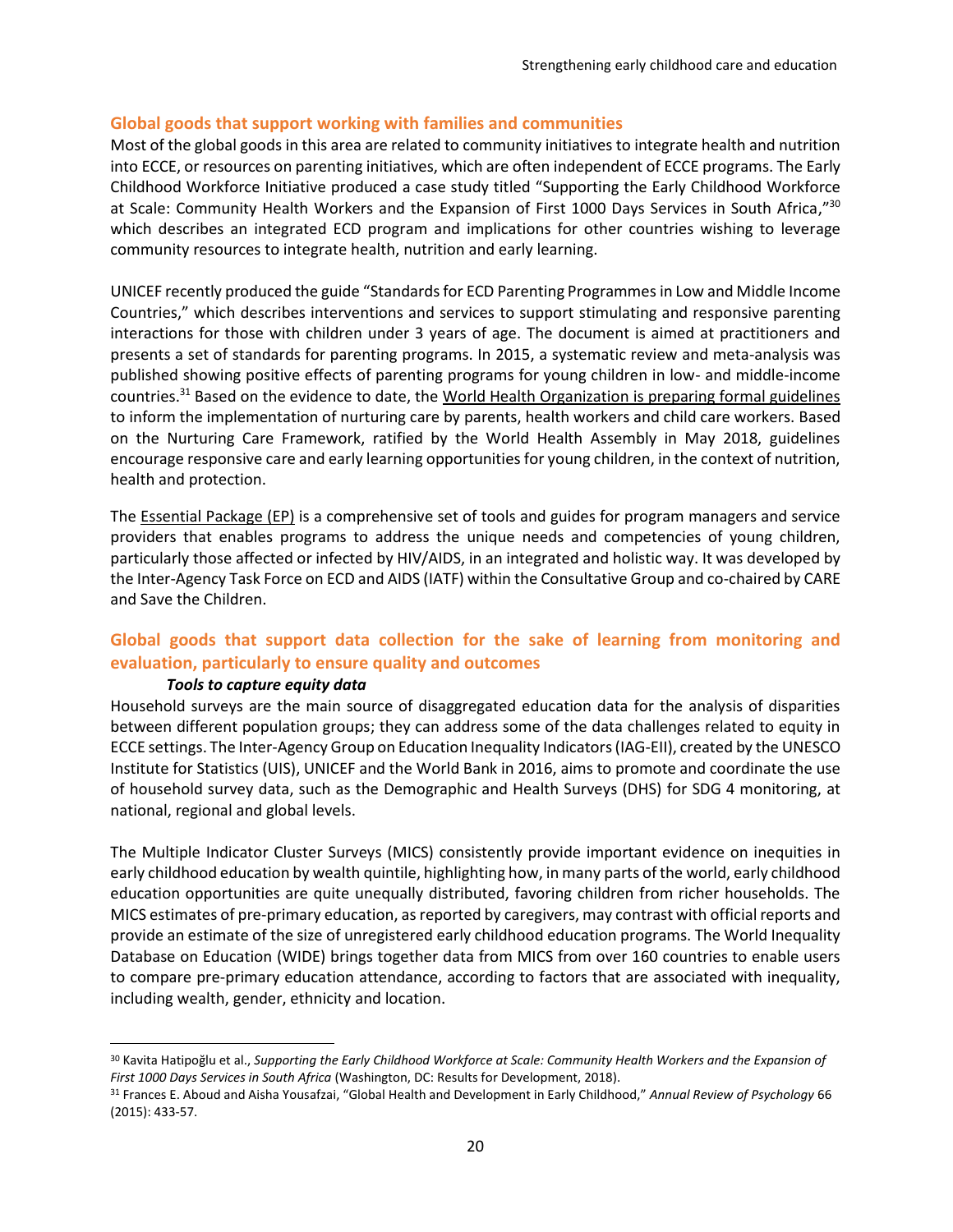The UNICEF Out of School survey is another source of global data on out-of-school pre-primary aged children (in the year prior to primary school entry).<sup>32</sup> The major gap is in the use of access data for planning purposes, especially for disadvantaged, migrant and disabled children.

#### *Tools to advance data collection on pre-primary quality and outcomes*

Monitoring in ECCE should ideally include standards and ratings for program quality, for accountability, improvement purposes and policy planning. The collection and monitoring of program quality data can provide feedback on what works and help identify areas for quality improvements. For example, in Bangladesh, the introduction of a program quality rating scale allowed practitioners and management to improve their practices, and statistically significant effects were found on children's literacy and numeracy skills year-on-year.<sup>33</sup>

There are several assessment tools for defining and monitoring the quality of early childhood education programs in low- and middle-income countries. Some are available for free and some are available only for purchase (for example, ECERS-R and ECERS-E). Some tools require training by the publisher to be able to use them. For the purposes of this paper and the focus on global public goods, we focus on freely available tools developed for low- and middle-income country contexts. Reliability and validity have been established for some of these measures, while others are more emerging.

- The **Measure of Early Learning Environments (MELE),** developed by the Measuring Early Learning and Quality Outcomes (MELQO) initiative, is available online at no cost [\(ecdmeasure.org\)](file:///C:/Users/WB522736/Documents/Discussion%20papers%20-%20Aditi%20April%202019/For%20translation/ECCE/ecdmeasure.org).<sup>34</sup> It is the first early childhood education program quality tool specifically developed for low- and middle-income countries. See the World Bank's 2016 Early Learning Partnership guidance note "Measuring the Quality of Early Learning Programs" for a description of the measure, steps to implement, timeline and cost. A manual accompanies the measure so that observers and practitioners understand why each observed feature is important and what distinguishes lowquality provision from high-quality provision. The initial training of government and in-country staff might require an international consultant, but within a short time, there should be a cohort of national and regional observers available to train others.
- The **Early Childhood Education Quality Assessment Scale**, <sup>35</sup> developed for ECCE programs in India, is organized by domain of development (cognitive, language, socio-emotional) rather than by teaching and learning activities that might be seen in a daily routine.
- The **ACEI Global Guidelines Assessment (GGA)** contains 76 indicators of ECCE program quality in five content areas: (1) environment and physical space, (2) curriculum content and pedagogy, (3) early childhood educators and caregivers, (4) partnerships with families and communities, and (5) young children with special needs. It has been translated into 14 languages. It is available online at www.acei.org/global-guidelines.
- The **Teacher Instructional Practices and Processes System (TIPPS)** was developed to assess teacher-child interactions. It has been used in countries affected by conflict and fragility.

ECCE quality assessment tools such as the ones listed above can be used for various purposes, including gathering feedback to inform standards and curricula development, teacher pre- and in-service trainings,

 $\overline{\phantom{a}}$ 

<sup>32</sup> https://data.unicef.org/resources/a-future-stolen/.

<sup>&</sup>lt;sup>33</sup> Aboud and Hossain 2011.

<sup>34</sup> UNESCO, UNICEF, Brookings Institution, and World Bank, *Overview: MELQO: Measuring Early Learning Quality and Outcomes* (Washington, DC: World Bank and Brookings Institution, 2017).

<sup>35</sup> Venita Kaul et al., "Early Childhood Education Quality Assessment Scale (ECEQAS)," Centre for Early Childhood Education and Development (CECED), Ambedkar University, Delhi, 2012.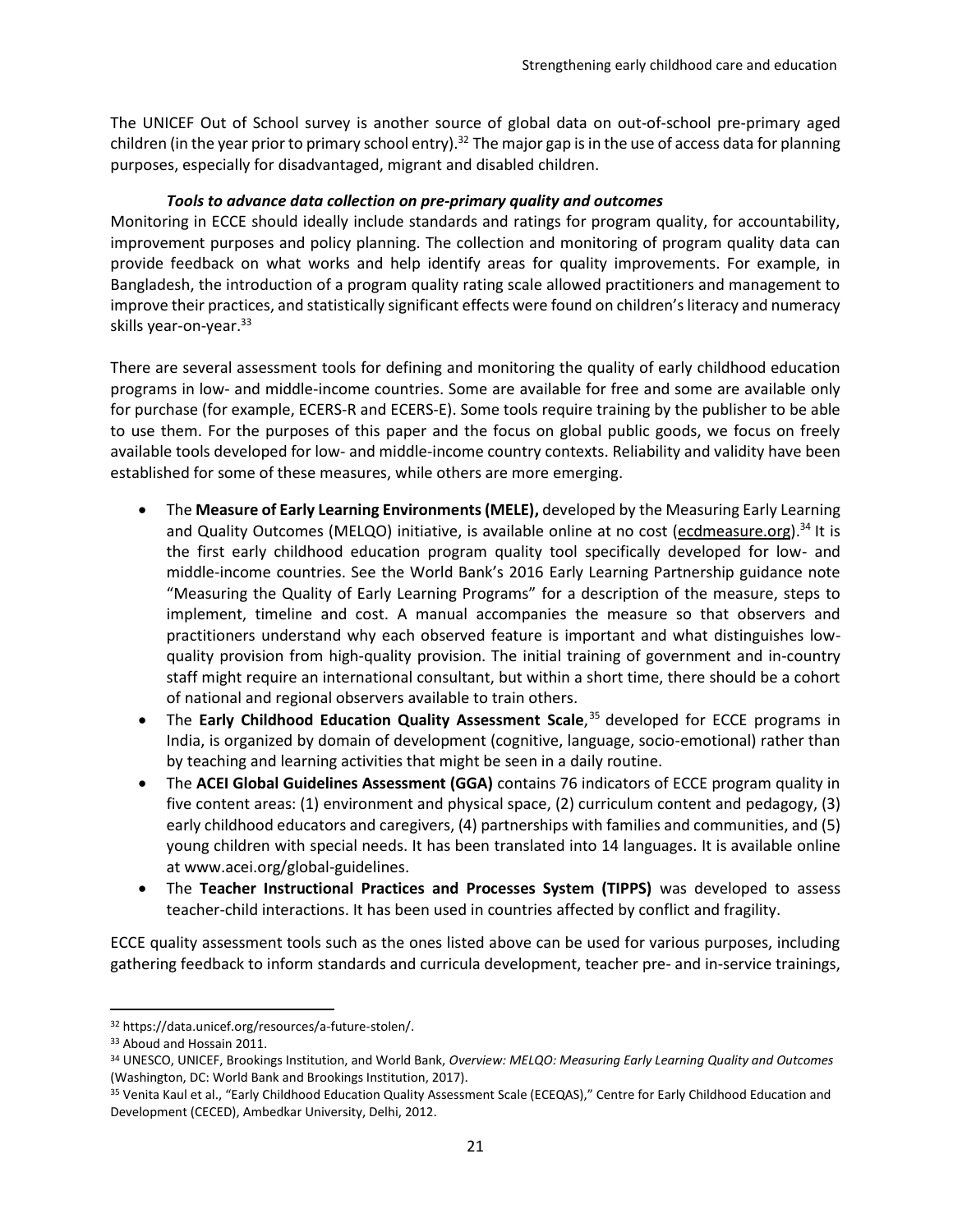and mentoring, as part of a national monitoring system, and for research studies showing which qualities specifically impact components of children's development and school readiness.

Nicaragua is one example of how ECCE quality assessment tools have been used to inform system improvements. To measure improvements in the education system attributable to new ECCE policies, the Nicaraguan government, with technical assistance from the World Bank, created a new Integrated Early Childhood Development Monitoring and Evaluation System (SEIDI) as a way to assess and monitor the quality of the preschool learning environment. The instruments, developed with the support of the MELQO consortium, measure various aspects related to child development and the quality of learning environments. This innovative approach puts Nicaragua at the forefront of preschool quality monitoring as well as of assessment of children's development and learning. In addition to having available explicit how-to manuals for use, countries need capacity-building support to collect and use evidence of quality.

| <b>Measure</b> | <b>Examples of</b><br><b>LMIC use</b>                  | <b>Advantages</b>                                                                                                                                                                            | <b>Disadvantages</b>                                                                                                                                                                                              | <b>M&amp;E purposes</b>                                                                                                           |
|----------------|--------------------------------------------------------|----------------------------------------------------------------------------------------------------------------------------------------------------------------------------------------------|-------------------------------------------------------------------------------------------------------------------------------------------------------------------------------------------------------------------|-----------------------------------------------------------------------------------------------------------------------------------|
| <b>MELE</b>    | East Africa; Hong<br>Kong; Colombia;<br>several others | Tailored to LMIC; used in<br>fragile context; possible<br>to train observers;<br>accompanied by<br>explanatory manual;<br>adaptable; LMIC evidence<br>of associations with child<br>outcomes | Relatively new;<br>limited evidence of<br>validity across<br>countries; some<br>experience<br>adapting to<br>national contexts                                                                                    | Can be<br>shortened for<br>monitoring;<br>defines high<br>quality for<br>each item, so<br>direction of<br>improvement<br>is clear |
| <b>TIPPS</b>   | Ghana; Pakistan                                        | Focuses on important<br>pedagogical features of<br>teacher-child interaction;<br>validated in several<br>contexts                                                                            | Lengthy<br>descriptions of<br>each of four ratings<br>for each item; full<br>training required                                                                                                                    | May require<br>video<br>observation                                                                                               |
| <b>GGA</b>     | China; India;<br>Mexico; Peru                          | Covers many components<br>including children with<br>special needs                                                                                                                           | Intended as a self-<br>assessment; items<br>require clarification<br>(e.g., good health<br>practices); requires<br>a rating and a<br>written description;<br>suitable for high-<br>and middle-income<br>countries | Not always<br>clear what a<br>higher-quality<br>rating would<br>require                                                           |

## **Table 1. Information about global goods for program quality evaluation and monitoring**

*Note:* LMIC = low- and middle-income countries; MELE = Measure of Early Learning Environments; TIPPS = Teacher Instructional Practices and Processes System; GGA = ACEI Global Guidelines Assessment.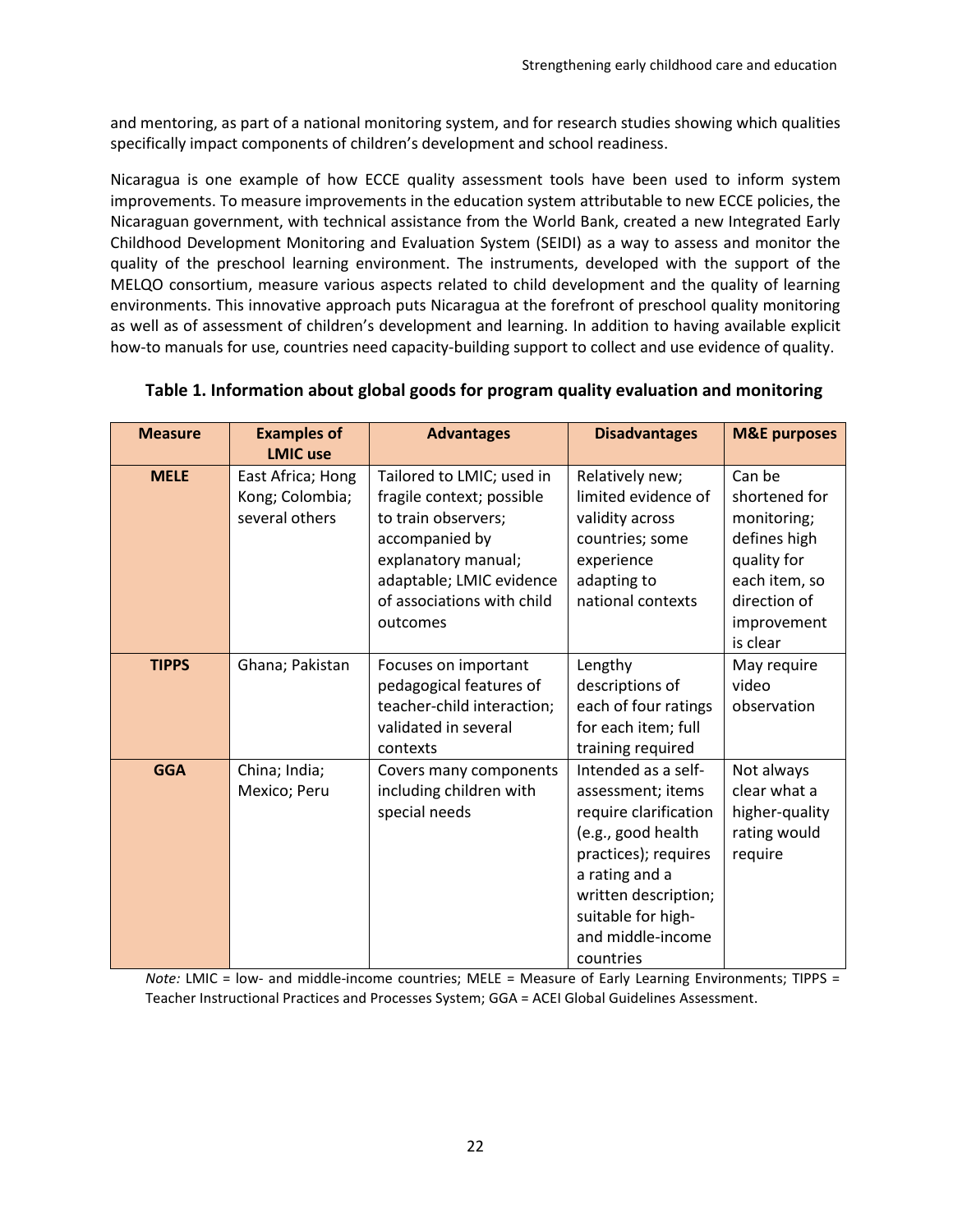#### *Tools to measure child development and learning*

A number of tools to measure student outcomes for children in the 3-to-6-years age group have been developed and validated in recent years. These are captured in *A Toolkit for Measuring Early Childhood Development in Low- and Middle-Income Countries,* prepared for the World Bank Strategic Impact Evaluation Fund.<sup>36</sup> The five tools described below and in Table 2 are freely available and have been commonly used in low-income countries where GPE partners with the government, with evidence of reliability. Several criteria are worth considering, including whether it is a direct assessment of the child or based on a caregiver report, the length of time to administer the measure (30-40 minutes if direct assessment), domains of development, and whether it is a measure of holistic child development or a more focused school readiness test. The ability to discriminate between children who attended a highquality early childhood education program compared and those who did not attend or attended a lowquality program is a strong validation of the test. Weaker evidence of validation comes from correlations with child's age and mother's education. The MICS ECDI 10 questions have not been included here because many items are for children under 3 years; they are less suited to an assessment of early education in the 3-to-6-years age group. Also not included here are the Early Grades Reading and Math Assessments; however, they are useful for examining whether high-quality pre-primary schooling enhances children's early primary achievements.

- The multi-item **Early Development Instrument (EDI)** is a teacher report. The main drawback is its questionable convergent validity with the child's actual behavior; with class sizes of 40 children, teachers may not accurately report on each child. Results have been published from teachers of pre-primary and first grade rating their students. $37$  However, many of the items seem more appropriate for 4-year-olds (for example, is experimenting with writing tools, understands oneto-one correspondence).
- **International Development and Early Learning Assessment** (IDELA, Save the Children Federation; see [https://resourcecentre.savethechildren.se/library/international-development-and-early](https://resourcecentre.savethechildren.se/library/international-development-and-early-learning-assessment-technical-paper)[learning-assessment-technical-paper\)](https://resourcecentre.savethechildren.se/library/international-development-and-early-learning-assessment-technical-paper) covers four domains: literacy, numeracy, socio-emotional and motor skills for children from 4 to 6 years. It requires little modification, except for the use of local materials, has good reliability and concurrent validity.<sup>38</sup>
- The **Measure of Development and Early Learning** (MODEL; [www.ecdmeasure.org\)](http://www.ecdmeasure.org/) is a direct assessment of children from 3 to 5 years and covers domains and items similar to the IDELA and EDI. It has been translated and tested in more than a dozen countries and reveals good internal structure and reliability.
- The **Module on Child Functioning** [\(https://data.unicef.org/resources/module-child-functioning/\)](https://data.unicef.org/resources/module-child-functioning/) is now used in place of the Ten Questions test as a screen to determine the prevalence of disabilities among children. It uses a parent report to identify cognitive, language, motor, sensory and emotion difficulties (no longer called "disabilities"). A four-point rating scale allows for severity of problem to be recorded. It is a measure of difficulties in functioning, not a measure of learning or school readiness.

 $\overline{\phantom{a}}$ 

<sup>36</sup> Lia Fernald et al., *A Toolkit for Measuring Early Childhood Development in Low- and Middle-Income Countries* (Washington, DC: World Bank, 2017).

<sup>37</sup> See, for example, Sebastian Martinez, Sophie Naudeau and Vitor Pereira, *The Promise of Preschool in Africa: A Randomized Impact Evaluation of Early Childhood Development in Rural Mozambique* (Washington, DC: World Bank and Save the Children, 2012).

<sup>38</sup> See Sharon Wolf et al., "Measuring School Readiness Globally: Assessing the Construct Validity and Measurement Invariance of the International Development and Early Learning Assessment (IDELA) in Ethiopia," *Early Childhood Research Quarterly* 41 (2017): 21-36; Peter F. Halpin et al., "Measuring Early Learning and Development Across Cultures: Invariance of the IDELA Across Five Countries," *Developmental Psychology* 55, no. 1 (2019): 23-37.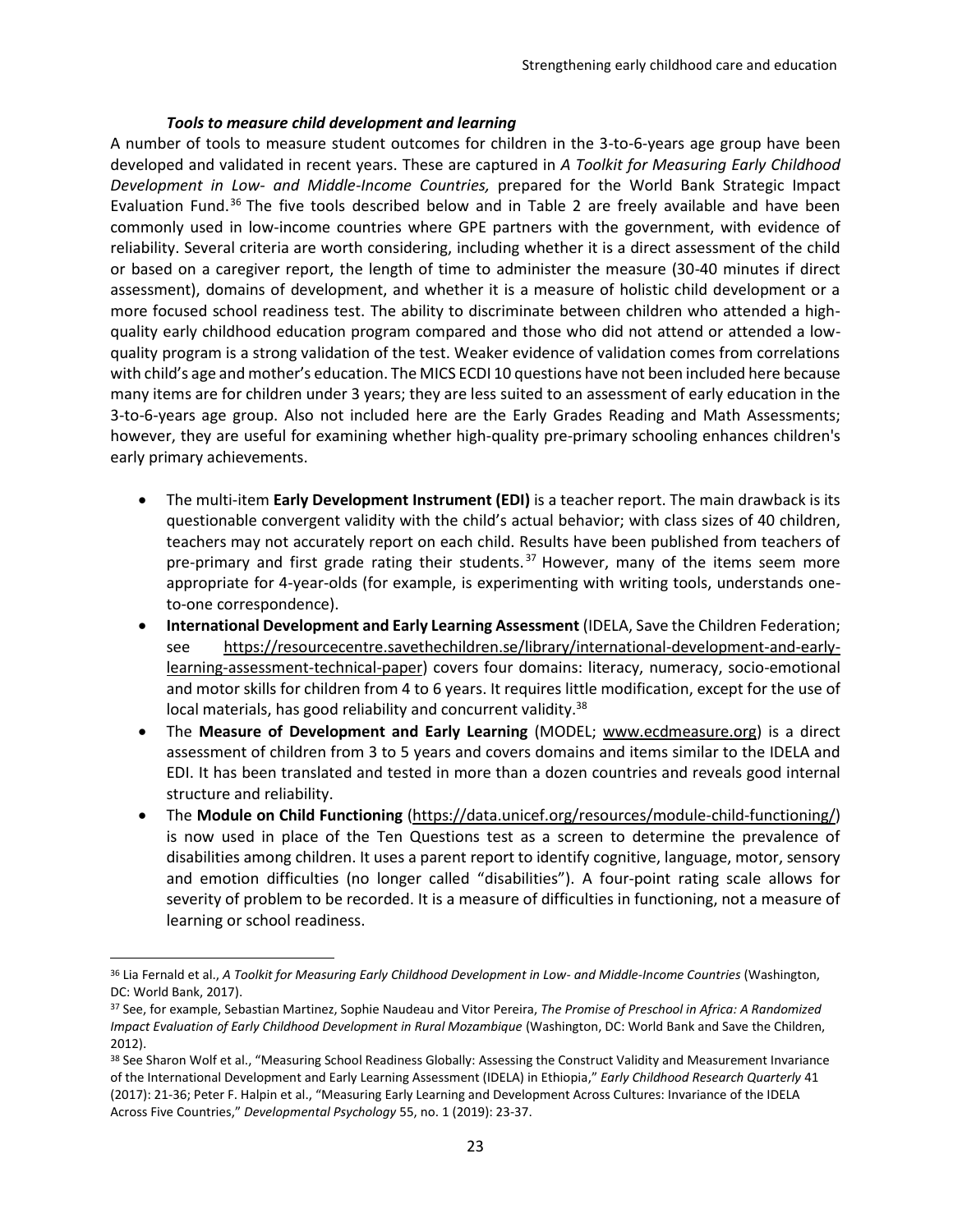In addition to these, it is worth noting that the UNICEF Early Child Development Index (ECDI), derived from the MICS, is the key indicator for reporting child development for both GPE and SDG 4.2. It draws on 10 questions addressed to parents, grouped in four dimensions of literacy-numeracy, physical, learning and socio-emotional development. Children who meet the conditions of at least three dimensions are considered "on track." Data are available for only a few countries (22 of 65 DCPs). As an indirect measure and composite index, the ECDI has come under criticism, and the Inter-agency and Expert Group on SDG Indicators (IAEG-SDGs) has classified it as a tier III indicator, in need of further methodological development. In response, UNICEF has set up an expert group on early childhood development measurement under the auspices of the IAEG-SDGs. The current measure is at best an index of development for under-5 children; therefore, it is not a discriminating measure for the impact of early childhood education.

| <b>Measure</b>           | <b>Type</b>   | <b>Developmental</b><br>domains | <b>Advantages</b>    | <b>Disadvantages</b> |
|--------------------------|---------------|---------------------------------|----------------------|----------------------|
| <b>Early</b>             | Indirect      | Cognitive; language;            | Used in many LMIC    | Many items           |
| <b>Development</b>       | teacher or    | motor; social;                  |                      | inappropriate for    |
| <b>Instrument (EDI)</b>  | parent report | emotional                       |                      | pre-primary          |
|                          |               |                                 |                      | children; validity   |
|                          |               |                                 |                      | when teaching        |
|                          |               |                                 |                      | large classes        |
| <b>International</b>     | Direct child  | Math; literacy;                 | Used in many LMIC    |                      |
| <b>Development</b>       |               | executive function;             | to evaluate school   |                      |
| and Early                |               | social-emotional                | readiness; validated |                      |
| <b>Learning</b>          |               |                                 | by comparing high-   |                      |
| <b>Assessment</b>        |               |                                 | quality vs low-      |                      |
| (IDELA)                  |               |                                 | quality vs no        |                      |
|                          |               |                                 | preschool            |                      |
| <b>Measure of</b>        | Direct or     | Math; literacy;                 | Used in many LMIC    | Relatively new;      |
| <b>Development &amp;</b> | indirect      | executive function;             | to assess            | requires validation  |
| <b>Early Learning</b>    |               | social-emotional                | development and      | in context           |
| (MODEL)                  |               |                                 | school readiness     |                      |
| Washington               | Parent report | cognitive; language;            | Easy to administer;  | May require          |
| <b>Group/UNICEF</b>      |               | motor; sensory;                 | two forms (2- to 4-  | medical validation   |
| <b>Module on Child</b>   |               | emotional                       | year-olds, 5- to 17- | for individual       |
| <b>Functioning</b>       |               | difficulties                    | year-olds)           | children; does not   |
|                          |               |                                 |                      | measure strengths    |

## **Table 2. Measures of child development and learning for children 3 to 6 years of age**

*Note:* LMIC = low- and middle-income countries.

# <span id="page-23-0"></span>**6. Gaps in available goods**

Despite a number of global goods available worldwide to improve ECCE policy planning and implementation, relatively few DCPs use these existing goods. The capacity required to adapt, train and implement measures, and to interpret the data within the local context, is substantial. Currently, few global, bilateral and multilateral initiatives provide the sustained technical and financial resources needed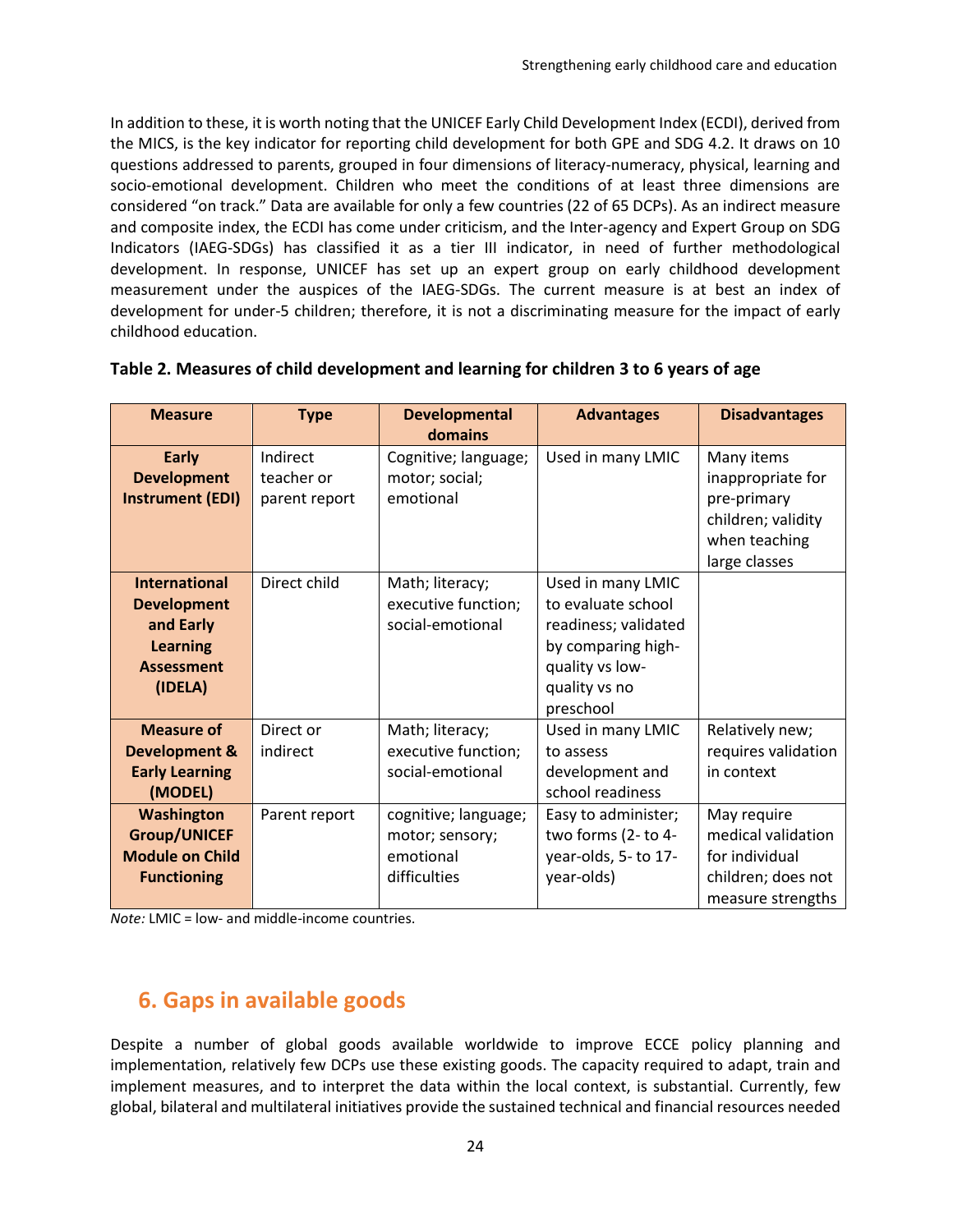to support the adaptation and application of existing global goods by DCPs. Hence, the use of existing global goods for reflection and improvements for ECCE policy, implementation and action plans has been limited to date.

Limitations in their application may be due to the recent adoption of pre-primary education in many countries; the lack of tertiary education programs devoted to pre-primary education, resulting in lack of expertise in ECCE; insufficient political will and insufficient financial resources.

To apply and extend global goods in DCPs, as a start, investment in capacity building, knowledge exchange and exchanges on successful and innovative approaches to share best practices will be necessary. Working with local organizations and academic/research institutions, DCPs need the capacity and experience to evaluate their ECCE policies and services and to innovate ways to offer high-quality services, particularly to disadvantaged populations. Because many global goods currently exist as tools or practices, the gaps lie in innovative ways to scale up, adapt, apply and follow through on their findings in a broader range of countries—documenting capacity building, evidence gathering, financial constraints, political climate and implementation of recommendations. In so doing, they will develop new global goods such as models and frameworks on how to adapt and apply existing goods regarding the curriculum, quality standards and workforce development. They will develop strategies to collect and use data that allow for planning, such as cost-effectiveness analysis and funding analysis. They may develop new global goods on tools for planning and scale-up of ECCE and tools for a full feedback cycle from diagnosis to policy reform.

Aligning with the five action areas described in the previous section, five gaps in global goods emerge.

## **Global good gap 1: Lack of strong education sector plans that include ECCE and need for improved system-level planning related to financial resource allocation, implementation and monitoring of the ECCE subsector**

A number of existing tools support planning and resource allocation in the ECCE subsector, but these are not translating into strong and realistic ECCE components of education sector analyses and plans nor sufficient resources to budget, plan and manage ECCE systems. There is also a lack of knowledge on how to manage the implementation process and how to scale up good practices. The ongoing GPE-supported BELDS initiative aims to strengthen ECCE within sector planning and budgeting by building on a few country examples with targeted capacity building, but even with the BELDS toolkit, it is expected that additional tools, or revisions to current tools, will be needed to support technical capacity building in the full education planning process.

Ultimately, translating ECCE goals into action is a challenge for virtually all countries. This is partially due to the technical expertise needed to use these tools, but it is also related to the availability of financial resources to implement these tools. Eight DCPs who reviewed this paper noted challenges in budget limitations for ECCE in their countries. DCP participants in the Nairobi consultation mentioned that low domestic budgets for ECCE result in funding gaps for teacher pay, materials, infrastructure, training and other critical needs. Even strong ESPs and policies for the ECCE subsector may be insufficiently funded or lack strong political leadership for implementation. Further, there are gaps in global knowledge and tools around financing options and high-level advocacy for greater domestic financing for ECCE.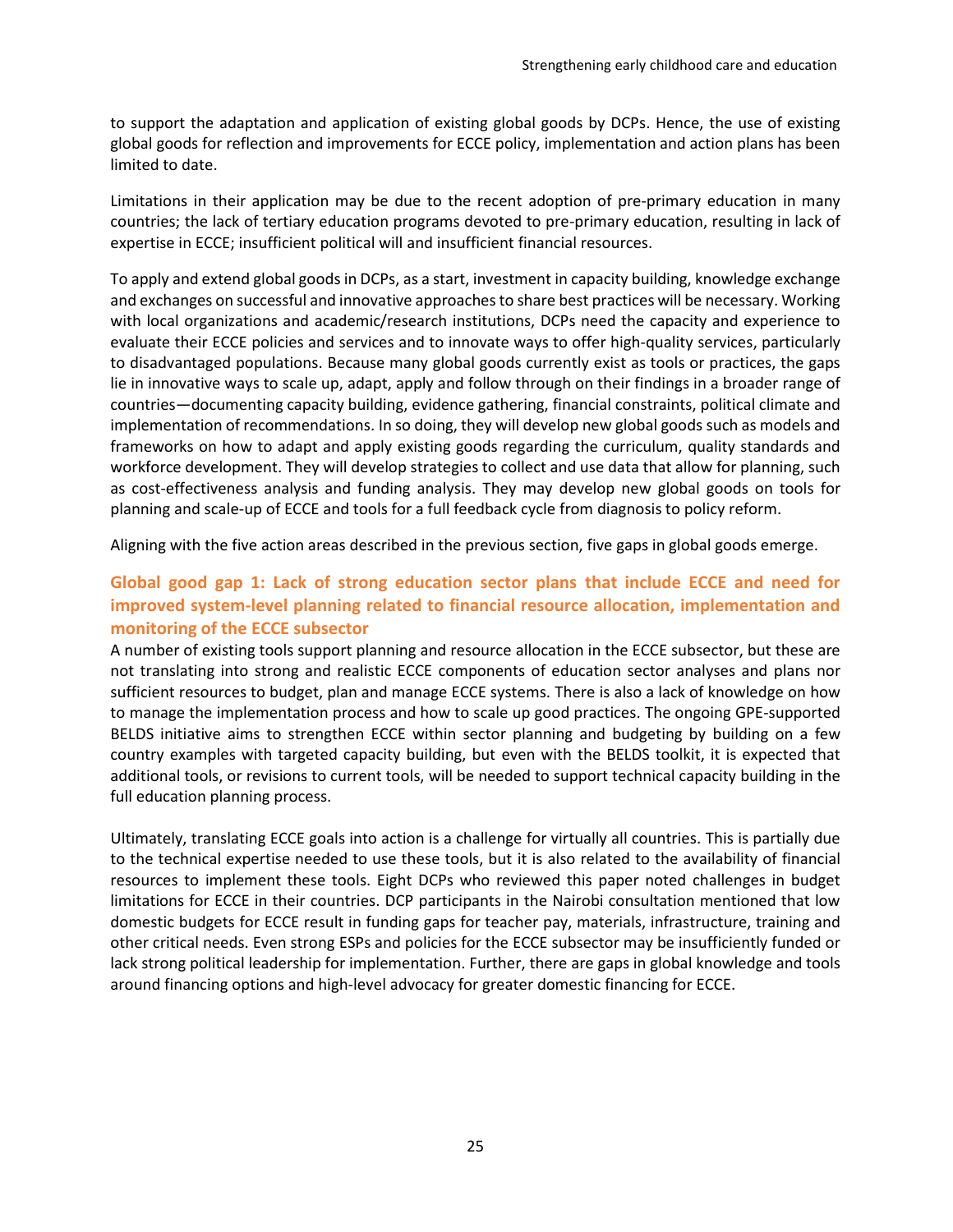# **Global good gap 2: Limited peer learning and knowledge exchange on the effective design and implementation of ECCE curricula, including alignment with primary curricula and evaluation and assessment of curricula effectiveness and relevance**

While several prominent global goods and initiatives do support national quality standards and early learning and development standards, there appears to be a gap in the implementation and institutionalization of these standards and their monitoring. Although some countries have developed quite sophisticated quality standards, pre-primary curricula and workforce training, in other countries these efforts are scattered and piecemeal. Those leading the teacher education and curriculum efforts within a country may not have access to available tools or adequate financing to make changes, or they may access one best practice but not know how to adapt it for their purposes. They may lack an understanding of the criteria or principles underlying the development of quality standards, curricula and training. Because pre-primary is a recent educational provision in most countries, there exists little expertise on what is unique to pre-primary education, for example, in methods of teaching and learning. While there exist examples of regional guidelines for national quality standards, there is uncertainty on what prevents other countries from adequately using these tools.

Participants at the Nairobi consultation mentioned that national ECCE curricula and standards often do not align with those in primary education, causing an abrupt shift in education goals between pre-primary and primary schooling. They noted a lack of appropriate teaching and learning materials and a lack of curricula to support play-based learning. While curricula reform happens regularly, there is a need for evaluation of these reforms so that countries are not reinventing the wheel each time they undergo a curriculum reform.

Thus, there is a need to better understand how national stakeholders can start with a curated list of quality standards in use, adapt them for their context, develop a regulatory framework and then apply it. Support for teachers to begin to meet quality standards, along with budgets to support needed resources for teaching and learning, may be identified as critical. Regions outside of the Caribbean Community might benefit from understanding how this process unfolded among the CARICOM group and applying it to their region.

## **Global good gap 3: Lack of shared knowledge on training and supporting the ECCE workforce and attracting and retaining qualified teachers and staff**

Some global goods are aimed at supporting teachers and personnel, but they are not yet used widely by education practitioners in DCPs. One challenge is the lack of alignment of the pre-primary curriculum and teaching/learning methods with teacher training, supervision and mentoring. Teachers are often trained to perform specific teaching activities, such as rote learning of numbers, and may have difficulty quickly adapting when the curriculum changes.

Participants in the Nairobi consultation and DCP reviewers to the paper noted that the large numbers of underqualified early childhood education teachers were a challenge, especially when paired with a lack of sufficient professional development. They noted professional development was needed in particular on the non-academic domains, such as social-emotional learning. Low or no pay for teachers was also mentioned, relating to the budgetary challenges mentioned above. These challenges can result in low retention of ECCE teachers and poor teacher attitudes and perceptions of their work and of children.

While individual countries and projects may have robust evaluation results of a successful teacher training program for preschool teachers, currently there is a knowledge gap in the evidence and evaluation of these programs reaching a wider audience.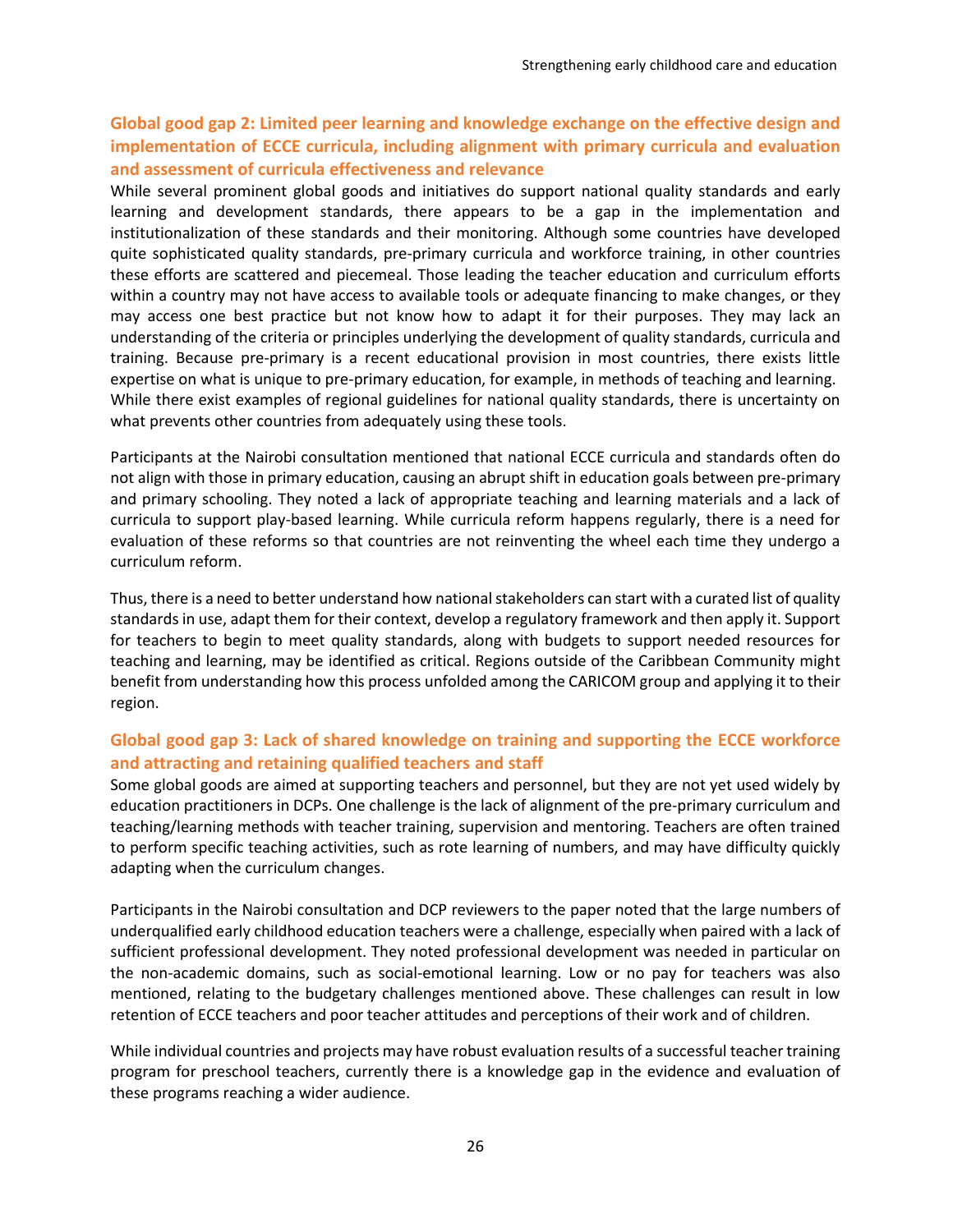## **Global good gap 4: Underutilization of parents and communities as strategic partners to improve the quality of ECCE services and act as a network to support families and reduce inequity**

There is a large gap in global goods that support ECCE systems in leveraging families and communities as partners. This area is where the fewest global goods were found. Most of the goods in this area apply to parents of children in the 0-to-3-years age range and so have been developed for the health sector. A few have been implemented for parents of preschoolers but tend to be poorly attended. There is a large gap in providing full-day center-based care for children of working mothers. Participants in the Nairobi consultation noted this lack of attention is also evident in the countries where they work, where community and parent engagement are lacking in the ECCE systems for children ages 3 to 7 years. They mentioned a lack of evidence on what works in family and community engagement programs, and a particular lack of facilities and programs to engage families and communities in marginalized communities and among children with special needs.

## **Global good gap 5: Limited technical support and knowledge exchange on data collection and monitoring of ECCE services, especially related to service quality, and follow-up of recommendations**

There are many tools available for measuring child development outcomes and an increasing number of tools for measuring the quality of ECCE programs. The translation of these tools into action, however, is lacking. Often, data are collected as a research or policy exercise and not integrated into the government's planning process; other times, data are initiated by governments but not disseminated to the teachers and parents who could use them. Tools for diagnosing equal access by disadvantaged, disabled and migrant children are available but often not used. Participants in the Nairobi consultation noted the need for contextualization of ECCE tools and more widespread measurement of child development to inform the teaching-learning process. They also mentioned the lack of qualified personnel for monitoring and supervision of ECCE programs, which relates to a lack of consistent monitoring at scale.

# <span id="page-26-0"></span>**7. Potential investment areas**

To overcome gaps in global goods and their use, GPE has the opportunity to simultaneously strengthen national and regional capacity while providing evidence for programs and policies that work and innovating with different ones. In brief, there are three areas of investment:

- **Capacity development and knowledge exchange among developing countries**: In relation to the five gaps, activities that strengthen national and regional capacity through knowledge transfer and peer exchange for the creation of adapted diagnostic and evaluation tools, and models of curricula for pre-primary education and training its workforce. Capacity might be enhanced if there is a training-by-doing approach, whereby those with relevant responsibilities learn while applying the global good.
- **Evidence and evaluation of what works**: In relation to the five gaps, activities that aim to collect information on programs and policies that work and the process by which this information is used to improve programs and policies.
- **Innovation pilots**: Piloting of new approaches to quality service provision in partner countries, particularly in fragile and conflict areas and with vulnerable segments of the population.<sup>39</sup>

 $\overline{a}$ 

<sup>&</sup>lt;sup>39</sup> Murphy, Yoshikawa and Wuermli 2018.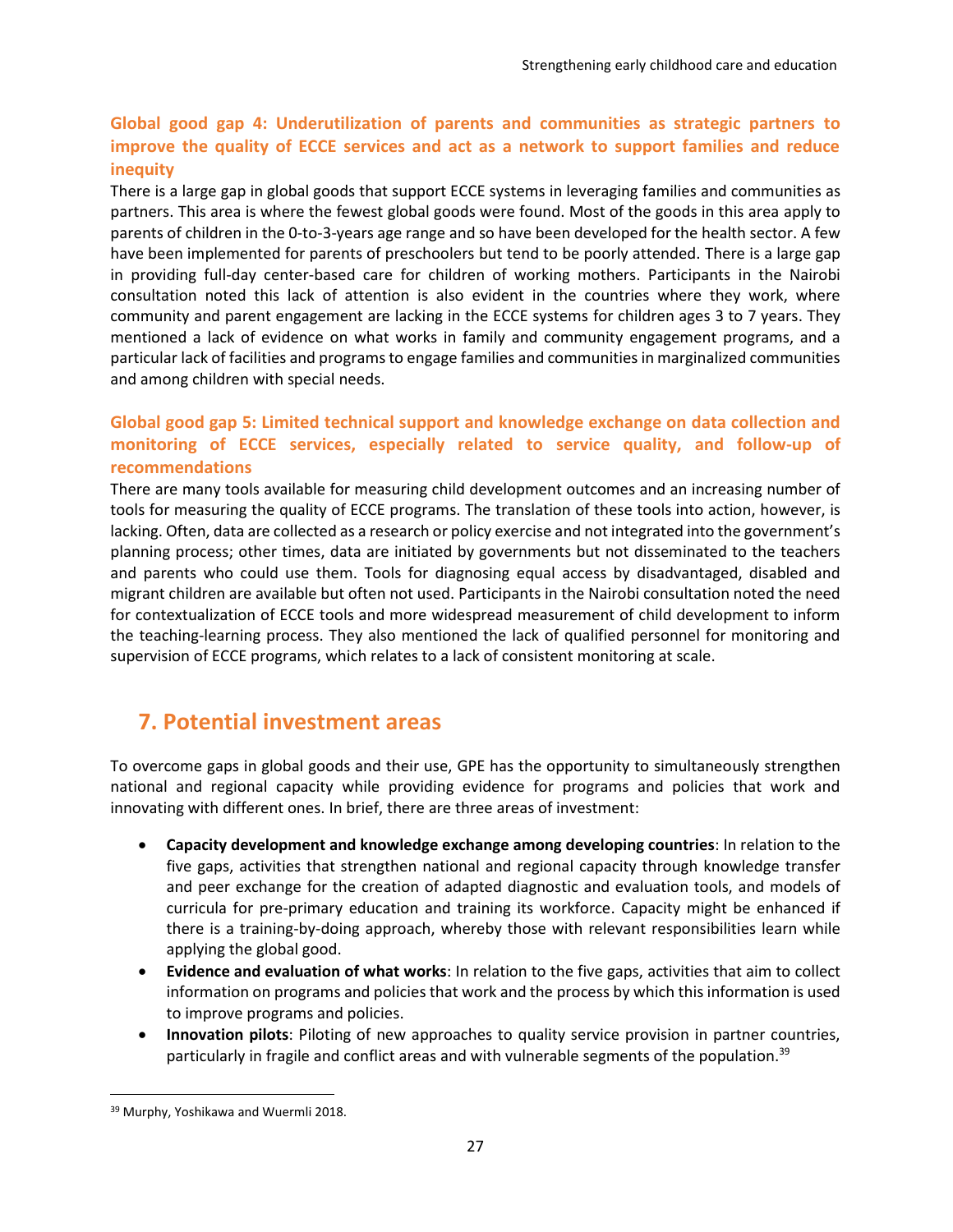The three areas of investment—namely capacity development, evidence and innovation—benefit from synergy if conducted in tandem rather than singly. For example, the capacity to adapt a tool and use it to collect upstream diagnostic data on quality and learning outcomes or evaluate an innovative curriculum benefits not only capacity but also service provision. The capacity to develop a model for how to subsequently use data collected on quality, learning outcomes and cost, for example, would raise national and regional expertise and provide an innovative global good that is currently lacking.

The three areas for investment will be integrated into the five gaps stated in section 5. Capacity development will feature more strongly under certain gaps, while evidence and innovation are priorities for other gaps.

- **1. Support system-level planning for the ECCE subsector through education sector planning, including clear policy goals and minimum standards for resource allocation, implementation and monitoring of services**
	- Areas for investment of *knowledge transfer, capacity development and learning exchange* might include joint DCP planning workshops, experience sharing, formal training and highquality technical support to stimulate development and improvement of national ECCE subsector planning, including the implementation and monitoring of quality ECCE policies and programs and better alignment of resources. Building on the BELDS work with additional country case studies to strengthen technical capacity across the full planning process and/or revising current planning tools to support the ECCE subsector are possible opportunities under KIX. It could also include creating an integrated tool to help identify resource allocation for ECCE, for example, to collect more reliable country-level data on ECCE spending and to better understand the effects of increased funding.
	- Areas for investment in *evidence and evaluation* might include support for formal training sessions on ECCE costing and financial simulation tools and funding analyses, and the consolidation of costing and financial data and an assessment of a comprehensive return on investment (cost-benefit, cost-effectiveness). It could also include case studies on successful advocacy for domestic financing for quality ECCE provision as well as innovative financing.
	- Areas for investment in *innovation* might include implementation research to build knowledge and evidence of the impact and sustainability of ECCE programs at scale and evaluations to test the impact of innovative, emerging or alternative delivery models to scaling up pro-poor and developmentally appropriate services, including innovative programs delivered in humanitarian and fragile contexts.

## **2. Strengthen networks of peer learning and institutions to design, implement and evaluate pre-primary curriculum**

- Areas for investment of *knowledge transfer, capacity development and learning exchange* might include the development of a common curriculum framework to help ensure coverage of the most critical aspects of child development areas, continuity with primary schooling and an even level of quality across different forms of pre-primary provision and for different groups of children.
- Areas for investment in *evidence and evaluation* might include research on alternative curriculum models that are locally adapted and implemented (for example, learning objectives, methods) and research on the comparative advantage of different curriculum models, for example, on children's language and numeracy outcomes or long-term benefits.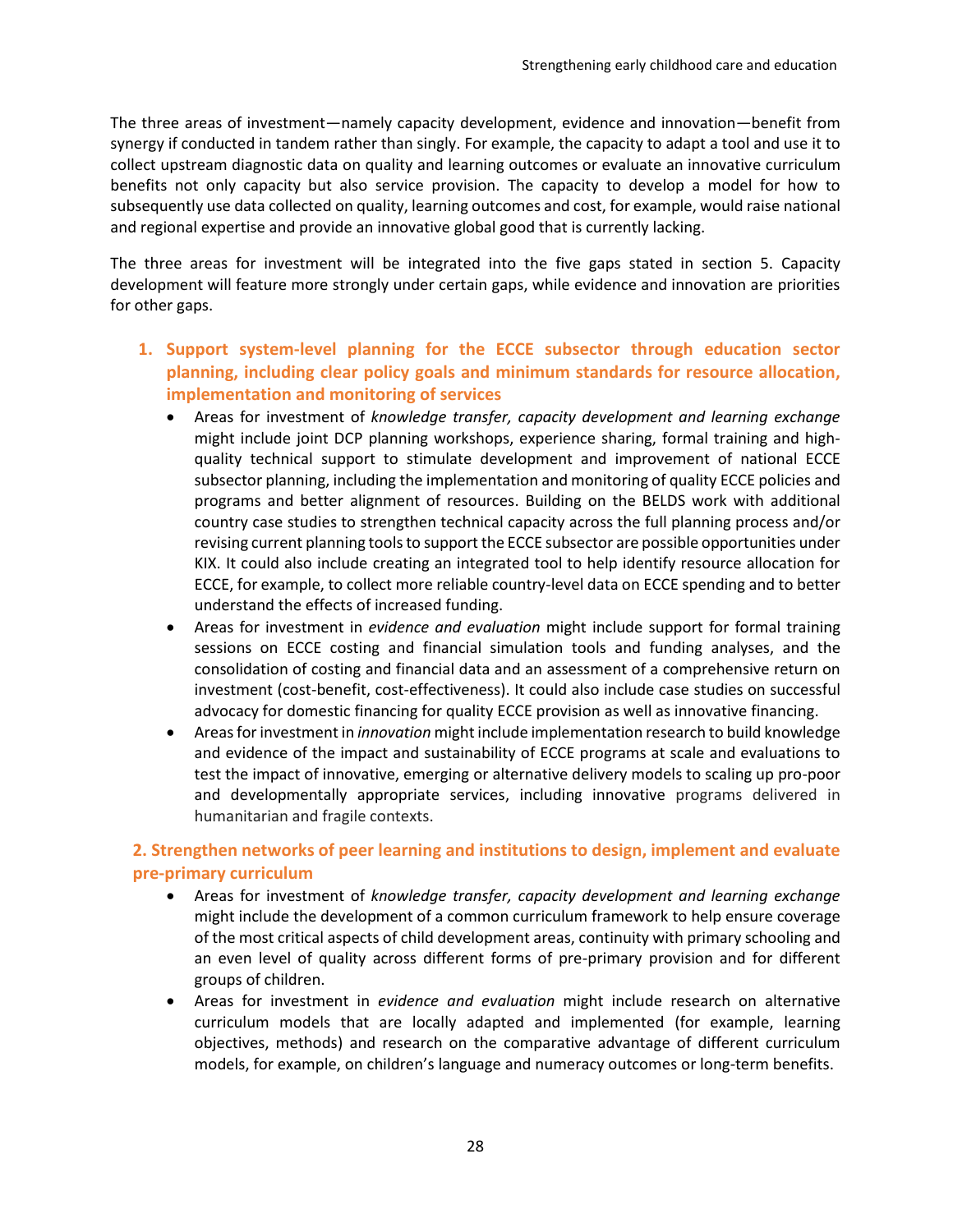• Areas for investment in *innovation* might include a global online database of existing curriculum models and effective implementation, including impact and cost data to help inform next generation planning.

#### **3. Support improvements to ECCE staff qualifications, education and training**

- Areas for investment of *knowledge transfer, capacity development and learning exchange* might include experience sharing, formal training and high-quality technical support to plan and implement ECCE teacher training standards or curriculum for initial education programs. This could include strengthening existing online portals and courses for workforce development.
- Areas for investment in *evidence and evaluation* might include research on improving workforce qualifications and training, for example, case studies on good practice in recruitment, training and retention of ECCE teachers and/or policy analysis on stimulating demand for a qualified workforce.
- Areas for investment in *innovation* might include the development of teaching and learning technology or applications to support professional development and continuous training for ECCE teachers and staff.

# **4. Strengthen parental and community engagement to improve the quality of ECCE services, support parents and improve equity in ECCE settings**

- Areas for investment of *knowledge transfer, capacity development and learning exchange* might include learning exchange and capacity development on good practices in parental engagement in ECCE settings, for example, engaging parents in ECCE management bodies, making parent engagement a policy priority, teacher training on parent engagement and innovative ways to include parents and community in the delivery of high-quality ECCE services.
- Areas for investment in *evidence and evaluation* might include research to assess and evaluate the benefits of parent engagement on the quality of ECCE services, including studies that engage parents to evaluate services.
- Areas for investment in *innovation* might include strategies to enhance parental and community demand for quality pre-primary education and provision of center-based care for children of working mothers.

# **5. Support improvements to advancing data collection, research and monitoring of ECCE services, especially related to service quality**

- Areas for investment in *knowledge transfer, capacity development and learning exchange* might include experience sharing, formal training and technical support on the design and implementation of ECCE data collection and monitoring tools, especially related to quality of services and child development. This will enhance the ability to measure change, monitor progress and use data and evidence to inform system-level change and program improvements. It could include strengthening feedback cycles between research and monitoring results and action plans for policy and practice.
- Areas for investment in *evidence and evaluation* include the use of different tools for monitoring and supervision, and the impact of monitoring data on quality improvements at scale.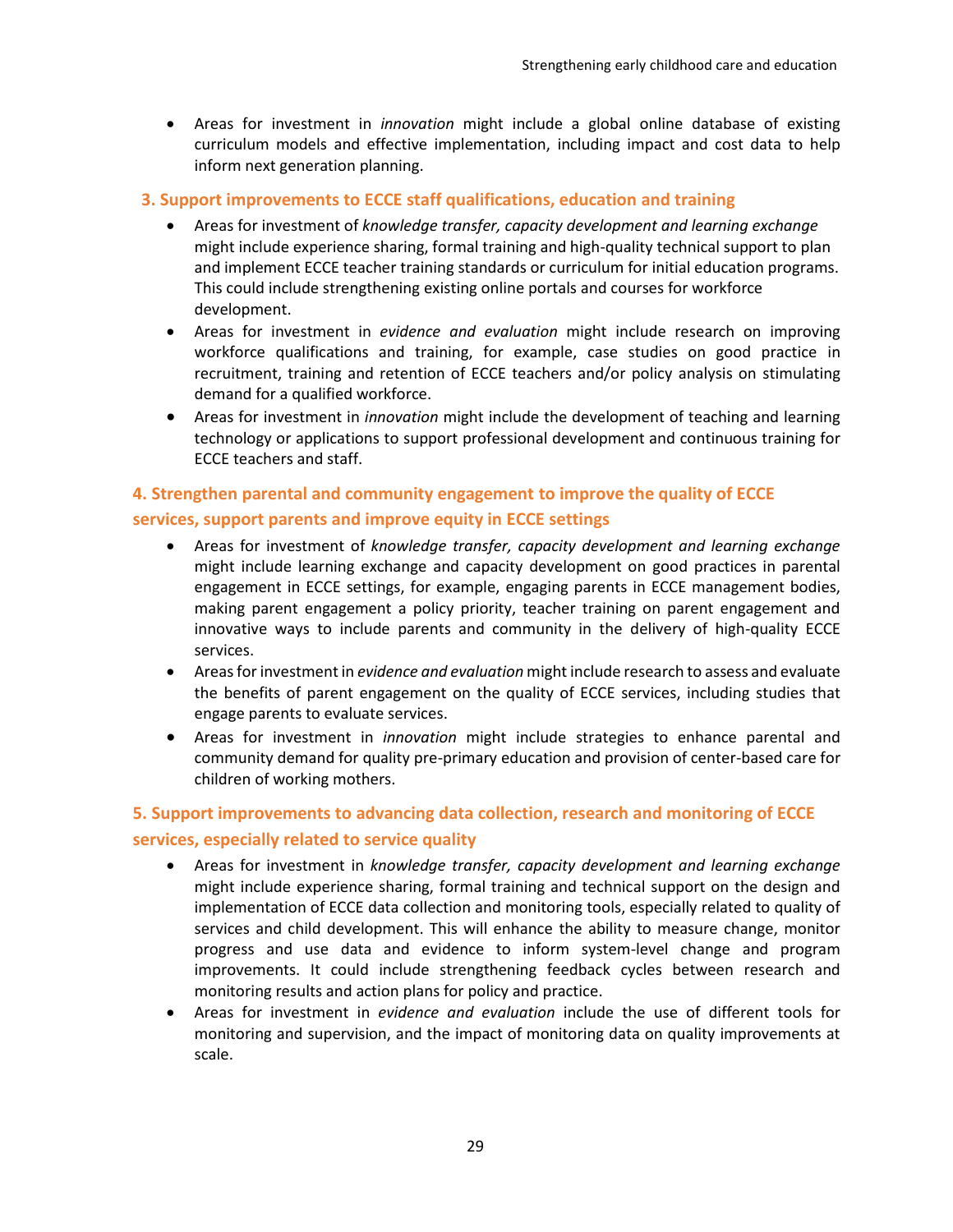• Areas for investment in *innovation* might include tools to support mobile-based reporting for monitoring and evaluation and citizen engagement in monitoring ECCE quality and learning outcomes.

Because many of these global goods and their application overlap with each other and are part of the overall ECCE provision, they can be seen as inseparable. Certainly capacity building to use the global goods, with the help of partners and experts, will lead to important evidence. Evidence on the process and effectiveness of any one good, such as monitoring of quality or curriculum development, will feed back into planning and also teacher training, among others. Planning how to work with all the stakeholders in a particular country or education system will be important. A scheme for dissemination and feedback cycles by KIX grantees should be considered and may be mandatory.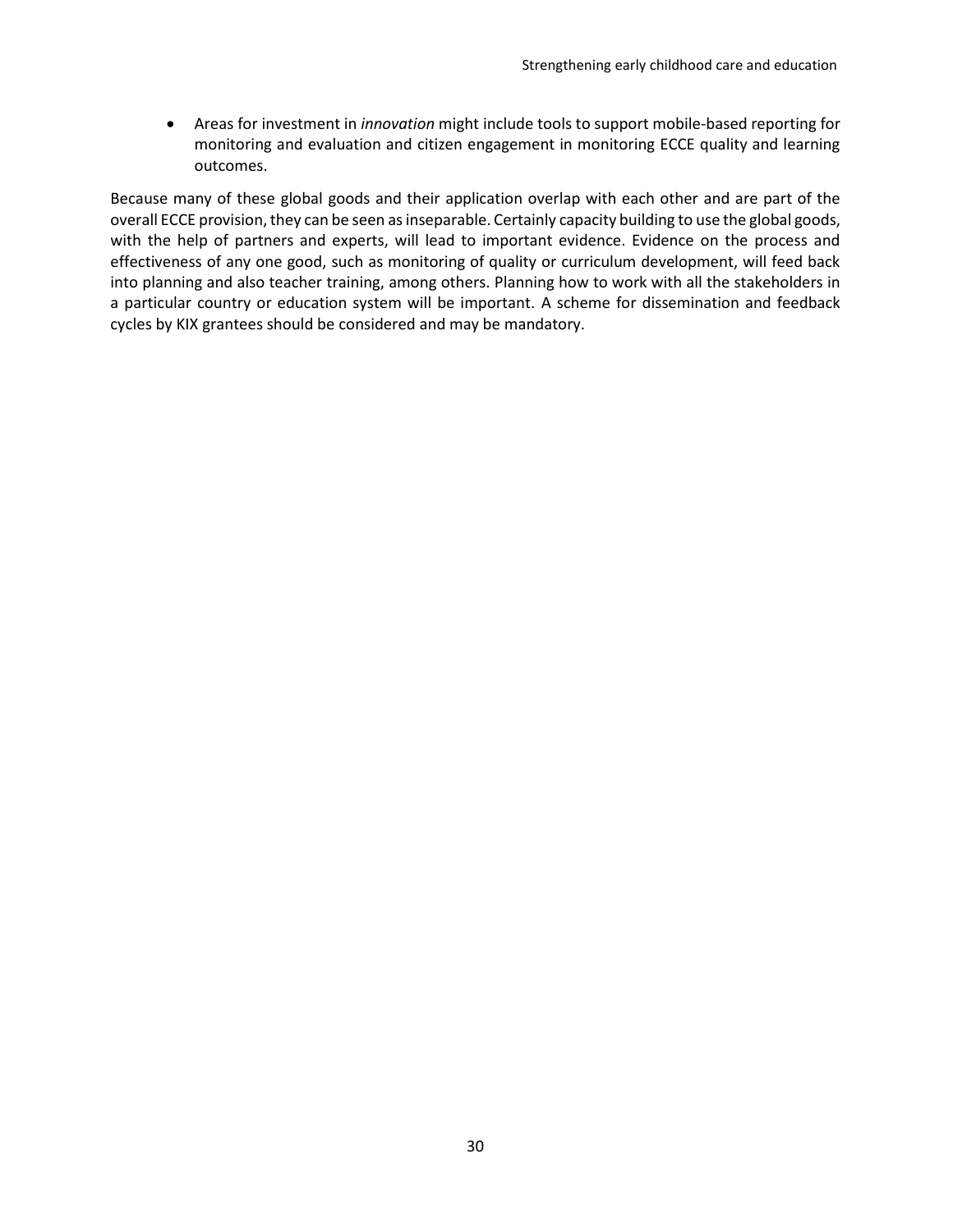| <b>Global gaps</b>                                                  | Knowledge transfer,<br>capacity development and<br>learning exchange                                                                                                                                                                                                                                                                | <b>Evidence and evaluation</b>                                                                                                                                                                                                                                                                                                                                     | <b>Innovation</b>                                                                                                                                                                |
|---------------------------------------------------------------------|-------------------------------------------------------------------------------------------------------------------------------------------------------------------------------------------------------------------------------------------------------------------------------------------------------------------------------------|--------------------------------------------------------------------------------------------------------------------------------------------------------------------------------------------------------------------------------------------------------------------------------------------------------------------------------------------------------------------|----------------------------------------------------------------------------------------------------------------------------------------------------------------------------------|
| <b>Planning</b><br>and<br>resource<br>allocation                    | Joint DCP planning<br>workshops, experience<br>sharing, formal training<br>and high-quality technical<br>support to stimulate<br>development and<br>improvement of national<br><b>ECCE subsector planning,</b><br>implementation and<br>monitoring of quality ECCE<br>policies and programs and<br>better alignment of<br>resources | Formal training sessions on<br><b>ECCE costing and financial</b><br>simulation tools and funding<br>analyses; consolidation of<br>costing and financial data<br>and an assessment of a<br>comprehensive return on<br>investment; case studies on<br>successful advocacy for<br>domestic financing for<br>quality ECCE provision as<br>well as innovative financing | Implementation research<br>on ECCE programs at<br>scale and emerging or<br>alternative delivery<br>models, including<br>innovation in<br>humanitarian and fragile<br>contexts    |
| <b>Curriculum</b><br>frameworks<br>and learning<br><b>standards</b> | Common curriculum<br>framework to ensure<br>coverage of the most<br>critical aspects of child<br>development, continuity<br>with primary schooling and<br>an even level of quality                                                                                                                                                  | Curation of knowledge on<br>implementation and<br>evaluation of different early<br>childhood education<br>programs; research to fill<br>gaps                                                                                                                                                                                                                       | Global online database of<br>existing curriculum<br>models and evaluations<br>of new and promising<br>ones                                                                       |
| <b>Teacher</b><br>training and<br>working<br>conditions             | Implement and strengthen<br>existing online portals and<br>courses for workforce<br>development                                                                                                                                                                                                                                     | Case studies on DCPs using<br>existing global goods, their<br>adaptation and evaluation<br>of outcomes; policy analysis<br>on stimulating demand for a<br>qualified workforce through<br>regulated working<br>conditions and<br>compensation                                                                                                                       | Development of teaching<br>and learning technology<br>or applications to<br>support professional<br>development and<br>continuous training for<br><b>ECCE teachers and staff</b> |
| <b>Families'</b><br>engagement                                      | Learning exchange and<br>capacity development on<br>parental engagement in<br>ECCE settings-engaging<br>parents in management<br>bodies, making parent<br>engagement a policy<br>priority and teacher<br>training                                                                                                                   | Research how to increase<br>public demand for quality<br>ECCE; analysis of whether<br>mothers engage in<br>remunerative employment,<br>and demand for under-3<br>group care by working<br>mothers                                                                                                                                                                  | Comparison of policies<br>and regulations for child<br>care services for working<br>mothers                                                                                      |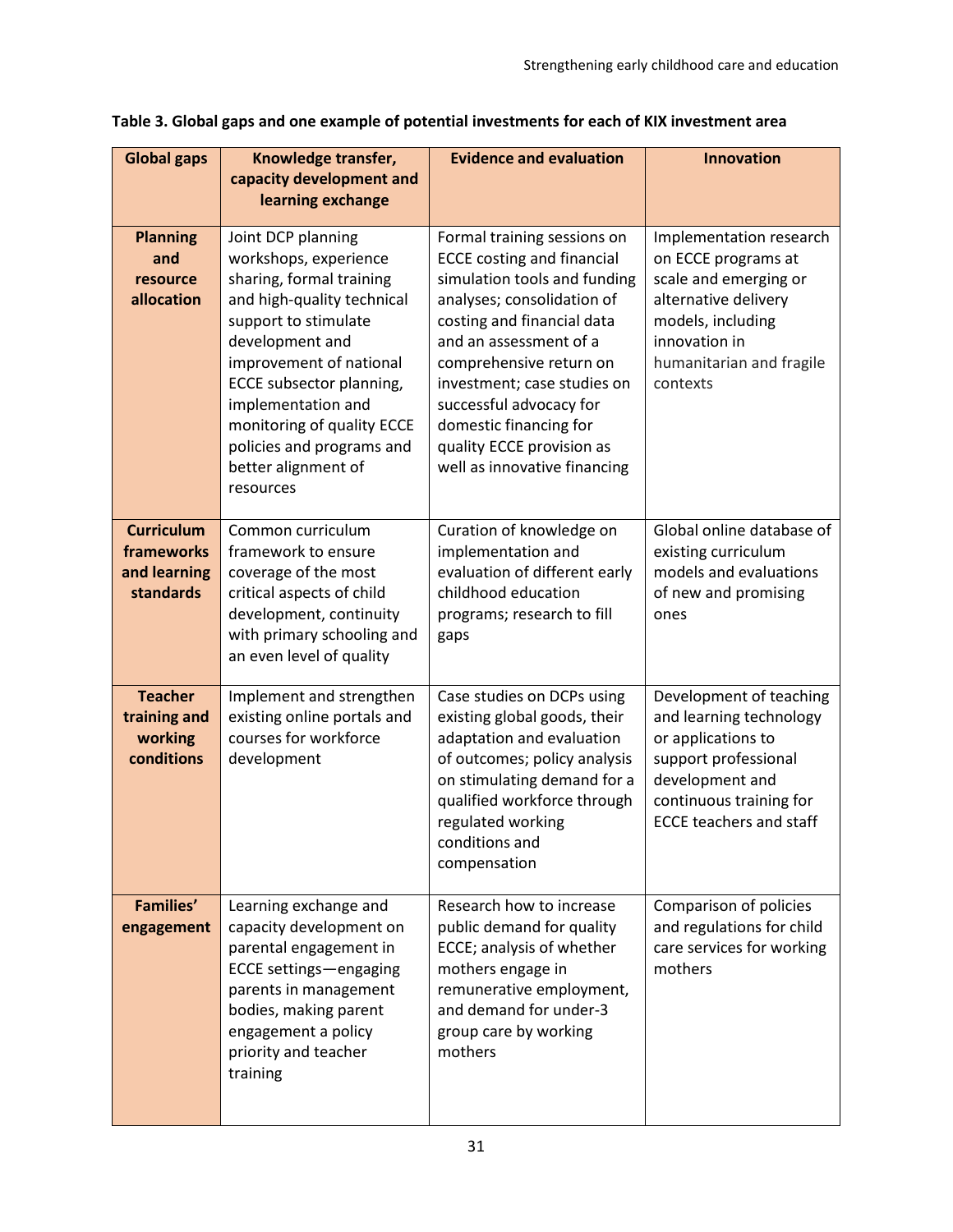Strengthening early childhood care and education

| <b>Data</b> | Formal training and         | Evaluation of the          | Tools to support mobile- |
|-------------|-----------------------------|----------------------------|--------------------------|
| collection, | technical support on the    | monitoring and supervision | based reporting for      |
| research    | design and implementation   | systems used by            | monitoring and           |
| and         | of ECCE data collection and | governments,               | evaluation and           |
| feedback    | monitoring tools (e.g.,     | nongovernmental            | evaluation of their      |
| cycles      | quality and outcomes);      | organizations and private  | application              |
|             | strengthening feedback      | preschools; impact of      |                          |
|             | cycles between research     | monitoring and evaluation  |                          |
|             | and monitoring results and  | on improvements in quality |                          |
|             | action plans for policy and | at scale                   |                          |
|             | practice                    |                            |                          |
|             |                             |                            |                          |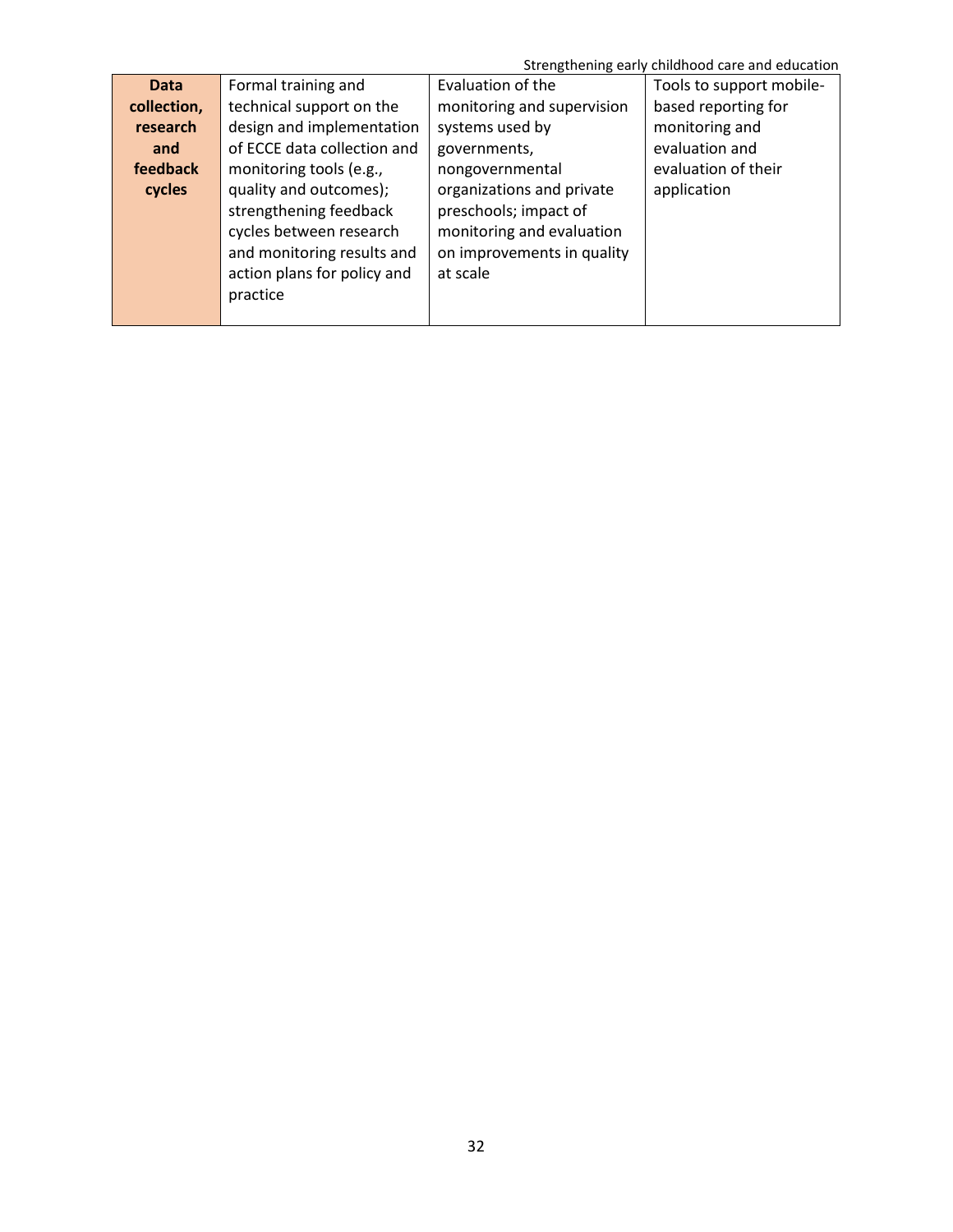# <span id="page-32-0"></span>**Bibliography**

- Aboud, Frances E., and Kamal Hossain. "The Impact of Preprimary School on Primary School Achievement in Bangladesh." *Early Childhood Research Quarterly* 26 (2011): 237-46*.*
- Aboud, Frances E., and Aisha Yousafzai. "Global Health and Development in Early Childhood." *Annual Review of Psychology* 66 (2015): 433-57.
- Berlinski, Samuel, Sebastian Galiani and Marco Manacorda. "Giving Children a Better Start: Preschool Attendance and School-age Profiles." *Journal of Public Economics* 92, no. 5-6 (2008): 1416-40.
- Britto, Pia R., Stephen J. Lye, Kerrie Proulx, Aisha K. Yousafzai, Stephen G. Matthews, Tyler Vaivada, R. Perez-Escamilla, et al. "Nurturing Care: Promoting Early Childhood Development." *Lancet* 389, no. 10064 (2017): 91-102.
- CARICOM (Caribbean Community). *Regional Guidelines for Developing Policy, Regulation and Standards in Early Childhood Development Services.* Georgetown, Guyana: CARICOM, 2008.
- Education Commission. *The Learning Generation: Investing in Education for a Changing World.* New York: International Commission on Financing Global Education Opportunity, 2016.
- Elango, Sneha, Jorge L. García, James J. Heckman and Andrés Hojman. "Early Childhood Education." NBER Working Paper 21766, National Bureau of Economic Research, Cambridge, MA, 2015.
- Fernald, Lia, Elizabeth L. Prado, Patricia Kariger and Abbie Raikes. *A Toolkit for Measuring Early Childhood Development in Low- and Middle-Income Countries.* Washington, DC: World Bank, 2017.
- Fink, Günther, Beatrice Matafwali, Corrina Moucheraud and Stephanie S. Zuilkowski. "The Zambian Early Childhood Development Project: 2010 Assessment Final Report." 2012.
- Gertler, Paul, James Heckman, Rodrigo Pinto, Arianna Zanolini, Christel Vermeersch, Susan Walker, Susan M. Chang and Sally Grantham-McGregor. "Labor Market Returns to an Early Childhood Stimulation Intervention in Jamaica." *Science* 344, no. 6187 (2014): 998-1001. doi:10.1126/science.1251178.
- GPE (Global Partnership for Education) and IIEP-UNESCO (International Institute for Educational Planning– UNESCO). *Education Sector Analysis Methodological Guidelines.* Washington, DC: Global Partnership for Education, 2014.
- Gustafsson-Wright, Emily, Izzy Boggild-Jones and Sophie Gardiner. *The Standardized Early Childhood Development Costing Tool (SECT): A Global Good to Increase and Improve Investments in Young Children*. Washington, DC: Brookings Institution, 2017.
- Halle, Tamara, Jessica E. Vick Whittaker and Rachel Anderson. *Quality in Early Childhood Care and Education Settings: A Compendium of Measures*. 2nd ed. Prepared for the Office of Planning, Research and Evaluation, Administration for Children and Families, U.S. Department of Health and Human Services. Washington, DC: Child Trends, 2010.
- Halpin, Peter F., Sharon Wolf, Hirokazu Yoshikawa, Natalia K. Rojas, Sarah Kabay, Lauren Pisani and Amy J. Dowd. "Measuring Early Learning and Development Across Cultures: Invariance of the IDELA Across Five Countries." *Developmental Psychology* 55, no. 1 (2019): 23-37*.*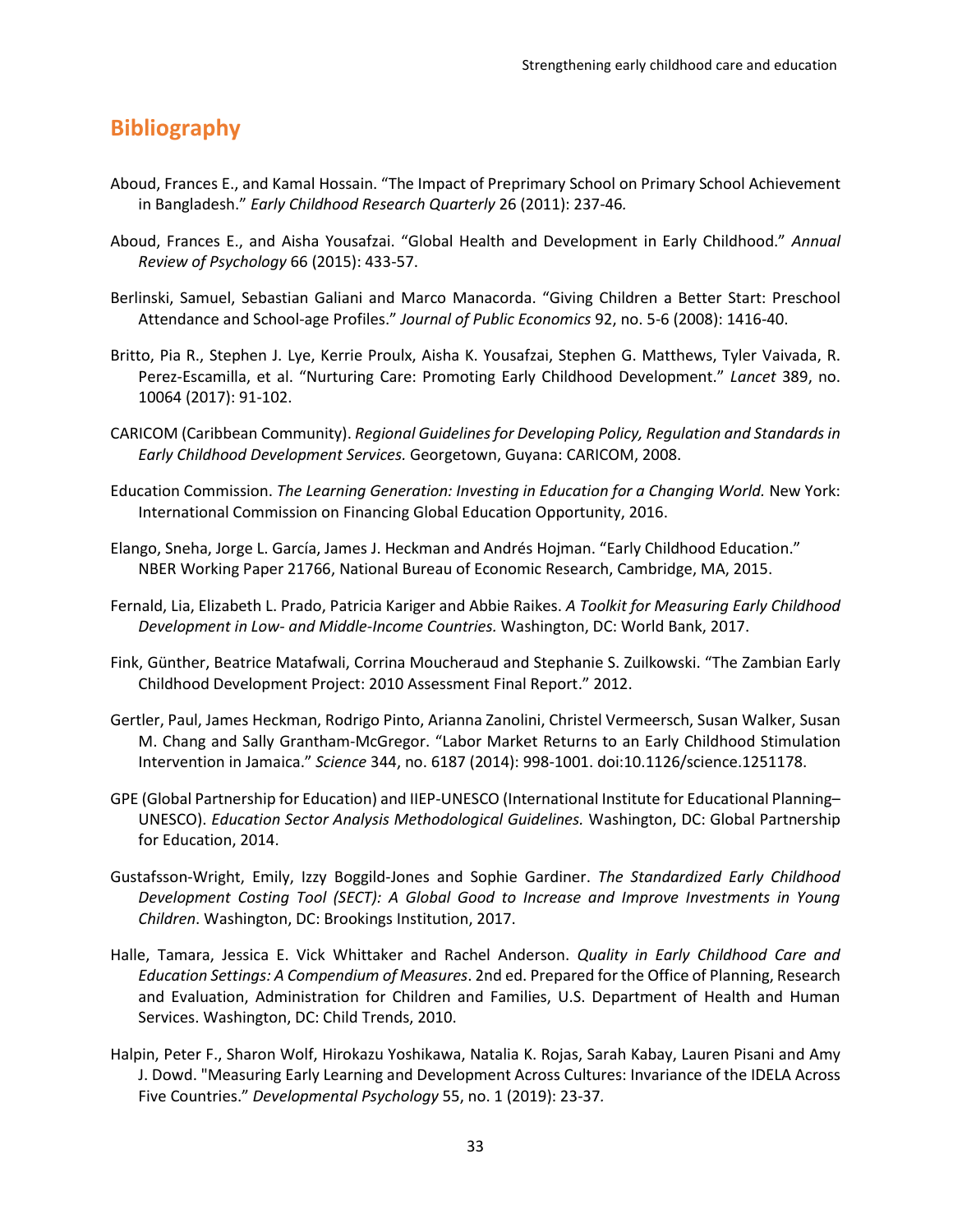- Hatipoğlu, Kavita, Zaheera Mohammed, Stephen Hendricks and Eric Buch. *Supporting the Early Childhood Workforce at Scale: Community Health Workers and the Expansion of First 1000 Days Services in South Africa*. Washington, DC: Research for Development, 2018.
- Kaul, Venita, "Early Childhood Education Quality Assessment Scale (ECEQAS)." Centre for Early Childhood Education and Development (CECED), Ambedkar University, Delhi, 2012.
- Martinez, Sebastian, Sophie Naudeau and Vitor Pereira. *The Promise of Preschool in Africa: A Randomized Impact Evaluation of Early Childhood Development in Rural Mozambique*. Washington, DC: World Bank and Save the Children, 2012.
- Murphy, Katie M., Hirokazu Yoshikawa and Alice J. Wuermli. "Implementation Research for Early Childhood Development Programming in Humanitarian Contexts." *Annals of the New York Academy of Sciences* 1419, no. 1 (2018): 90-101.
- Nores, Milagros, Alexandra Figueras-Daniel, Maria A. Lopez and Raquel Bernal. "Implementing aeioTU: Quality Improvement Alongside an Efficacy Study: Learning While Growing." *Annals of the New York Academy of Sciences* 1419, no. 1 (2018): 201-17.
- OECD (Organisation for Economic Co-operation and Development). *Starting Strong III: A Quality Toolbox for Early Childhood Education and Care*. Paris: OECD, 2012.
- Pearson, Emma, Helen Hendry, Nirmala Rao, Frances Aboud, Caroline Horton, Iram Siraj, Abbie Raikes and Junko Miyahara. *Reaching Expert Consensus on Training Different Cadres in Delivering Early Childhood Development at Scale in Low-Resource Contexts.* London: Department for International Development, 2018.
- Rao, Nirmala, Jin Sun, Eva Chen and Patrick Ip. "Effectiveness of Early Childhood Interventions in Promoting Cognitive Development in Developing Countries: A Systematic Review and Meta-analysis." *Hong Kong Journal of Paediatrics* 22 (2017): 14-25.
- South-East Asian Ministers of Education Organization (SEAMEO) and UNESCO. *Southeast Asian Guidelines for Early Childhood Teacher Development and Management.* Bangkok: SEAMEO Secretariat and UNESCO Bangkok, 2016. https:// unesdoc.unesco.org/ark:/48223/pf0000244370.
- UNESCO (United Nations Educational, Scientific and Cultural Organization). *Accountability in Education: Meeting Our Commitments.* Global Education Monitoring Report 2017/18. Paris: UNESCO, 2017.
- ———. "Fulfilling Our Collective Responsibility: Financing Global Public Goods in Education." Policy Paper 34, UNESCO, Paris, 2018.
- ———. *Handbook on Measuring Equity in Education.* Paris: UNESCO Institute for Statistics, 2018.
- UNESCO, UNICEF, Brookings Institution, and World Bank. *Overview: MELQO: Measuring Early Learning Quality and Outcomes*. Paris: UNESCO, 2017.
- UNICEF (United Nations Children's Fund). *A World Ready to Learn: Prioritizing Quality Early Childhood Education.* New York: UNICEF, 2019a.
- ———. *Conceptual Framework for the Pre-Primary Sub-Sector*. New York: UNICEF, 2019b.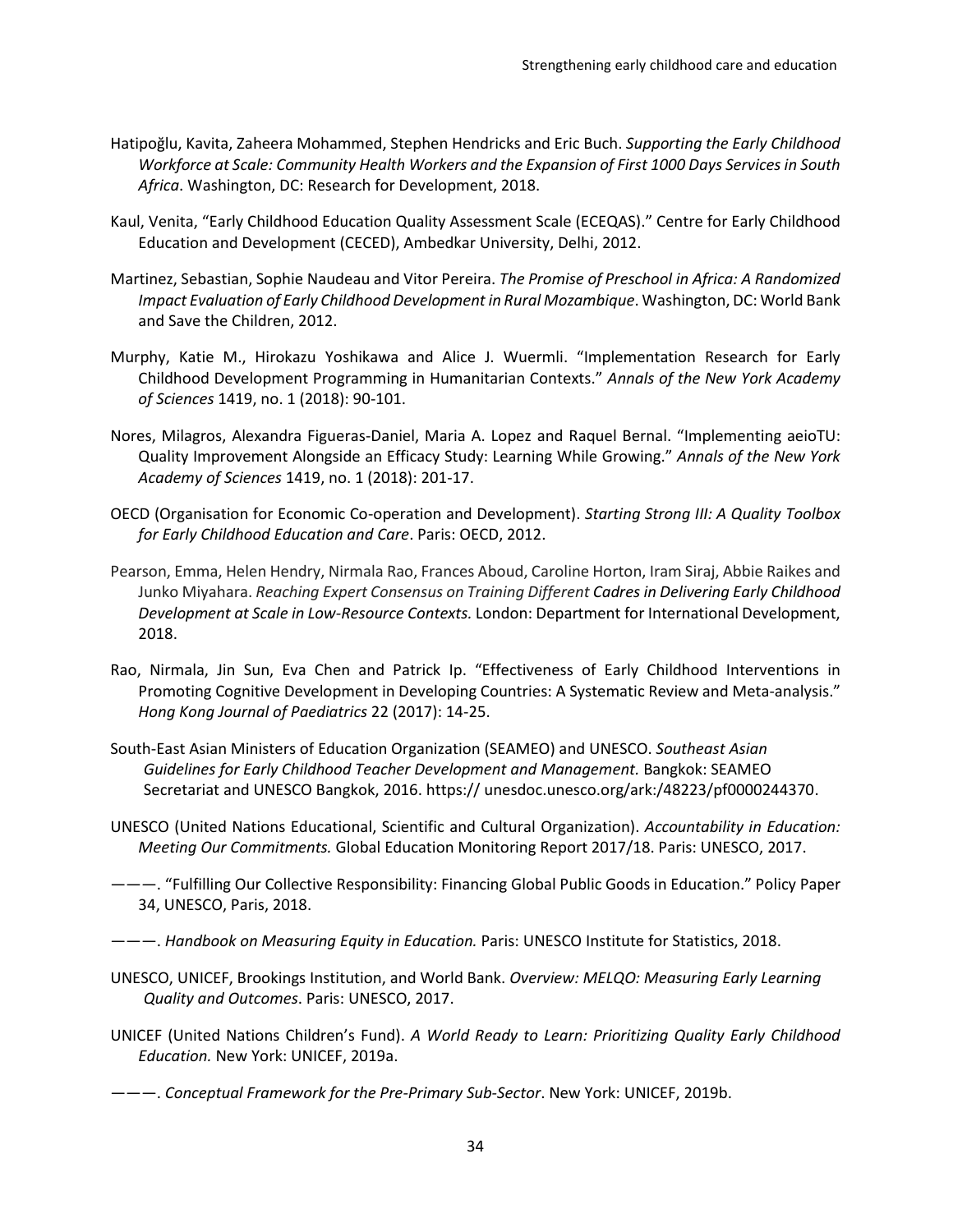- ———. *Early Learning and Development Standards (ELDS) and School Readiness*. Evaluation Report. New York: UNICEF, 2016.
- ———. *Standards for ECD Parenting Programmes in Low and Middle Income Countries*. New York: UNICEF, 2017.
- Wolf, Sharon, Peter Halpin, Hirokazu Yoshikawa, Amy J. Dowd, Lauren Pisani and Ivelina Borisova. "Measuring School Readiness Globally: Assessing the Construct Validity and Measurement Invariance of the International Development and Early Learning Assessment (IDELA) in Ethiopia." *Early Childhood Research Quarterly* 41 (2017): 21-36.
- World Bank. "Measuring the Quality of Early Learning Programs." Guidance note, Early Learning Partnership, World Bank, Washington, DC, 2016.
- ———. "What Matters Most for Early Childhood Development: A Framework Paper." SABER Working Paper 5, World Bank, Washington, DC, 2013.
- Zambia Curriculum Development Centre. *Early Childhood Education Syllabi, 3 to 6 Years*. Lusaka, Zambia: Ministry of Education, Science, Vocational Training and Early Education, 2013.
- Zubairi, Asma, and Pauline Rose. *Donor Scorecard. Just Beginning: Addressing Inequality in Donor Funding for Early Childhood Development*. London: Theirworld, 2018.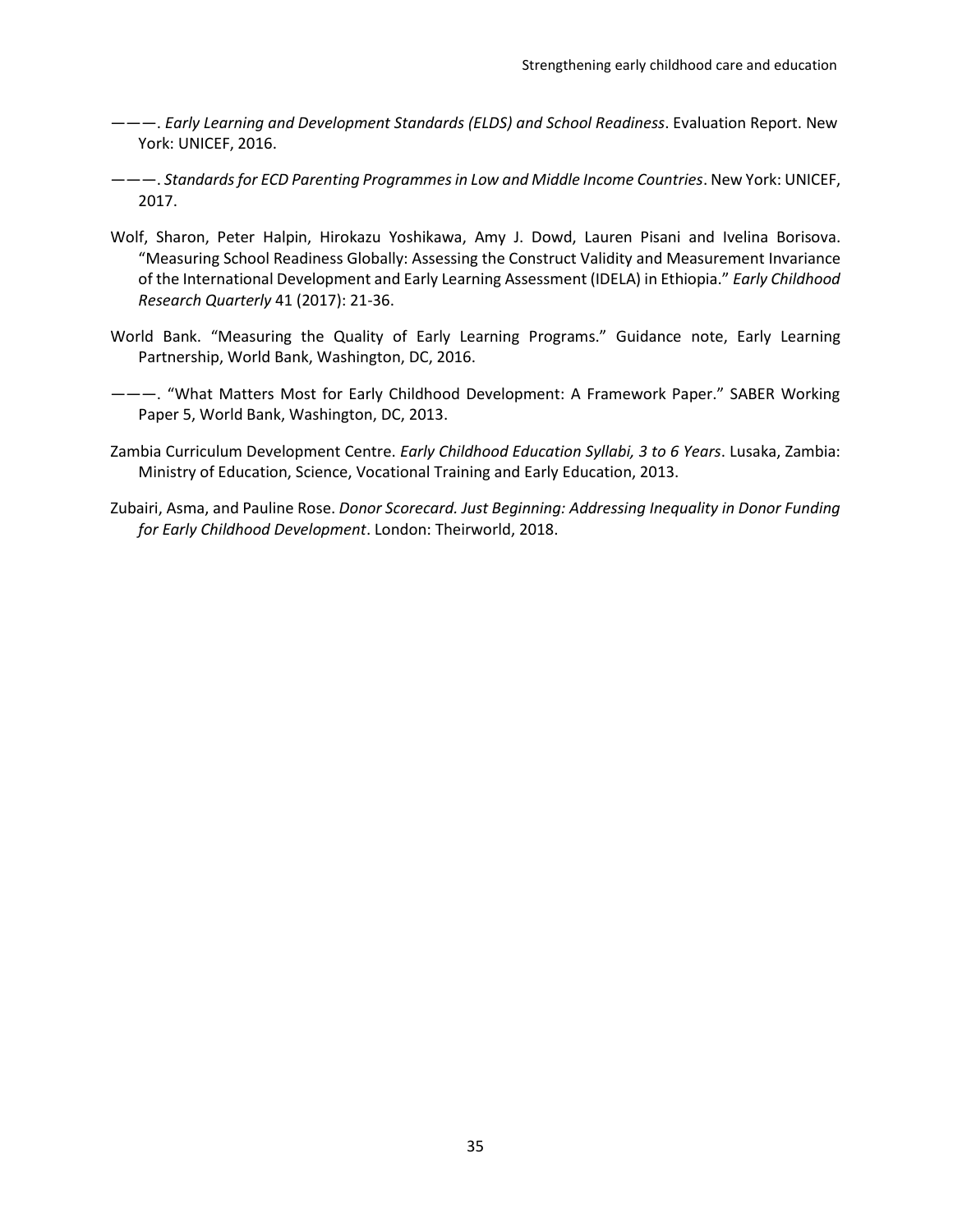# **Annex A. GPE fact sheet on early childhood care and education**

#### **Overview**

Two indicators from the results framework are directly related to strengthening early childhood care and education. Key results for both these indicators as reported in the GPE [Results Report 2018](https://www.globalpartnership.org/sites/default/files/2018-06-gpe-results-report-2018-web4.pdf) (which uses data from 2015-2016) are summarized below. Key points from the [Results Report 2019](https://www.globalpartnership.org/sites/default/files/2019-06-10-gpe-results-report-2019.pdf) (which uses 2016 data for these indicators) are also described.

Indicator 6 tracks gross enrolment ratio (GER) for pre-primary education. It is the total number of students enrolled in pre-primary education, regardless of age, expressed as a percentage of the total population of official pre-primary education age. Aggregate figures are calculated as a weighted average, using the population of the theoretical age of pre-primary education as the weight.

Indicator 2 tracks the percentage of children under 5 years of age who are developmentally on track in terms of health, learning and psychosocial well being. It uses the total number of children aged 36 to 59 months, who are developmentally on track in at least three of four domains - Literacy-numeracy, Physical, Social-emotional, and Learning - expressed as a percentage of the total corresponding age-group population. Aggregate figures are calculated as the weighted average of country-level percentages, using the population of children aged 36 to 59 months in each country as the weight.

#### **Key results**

#### **Gross-enrolment ratio for pre-primary education (Indicator 6)**

Pre-primary gross enrolment ratio is 37.2 percent, exceeding the 2017 milestone of 29.8 percent by 7 percentage points. The indicator exceeded the milestones for FCAC and girls as well, by 12 and 8 percentage points, respectively.

As seen in figure 1, trend data show a steady increase in pre-primary education GER, which increased from 21.4 percent in 2005 to 27.4 percent in 2010 and to 37.2 percent in 2015. This corresponds to a 6 percentage points increase between 2005 and 2010 and a 9.8 percentage points increase between 2010 and 2015.

#### *Figure 1. Trends in Pre-Primary GER 2005-2015*



*Source:* GPE compilation based on UNESCO Institute for Statistics 2015 data.